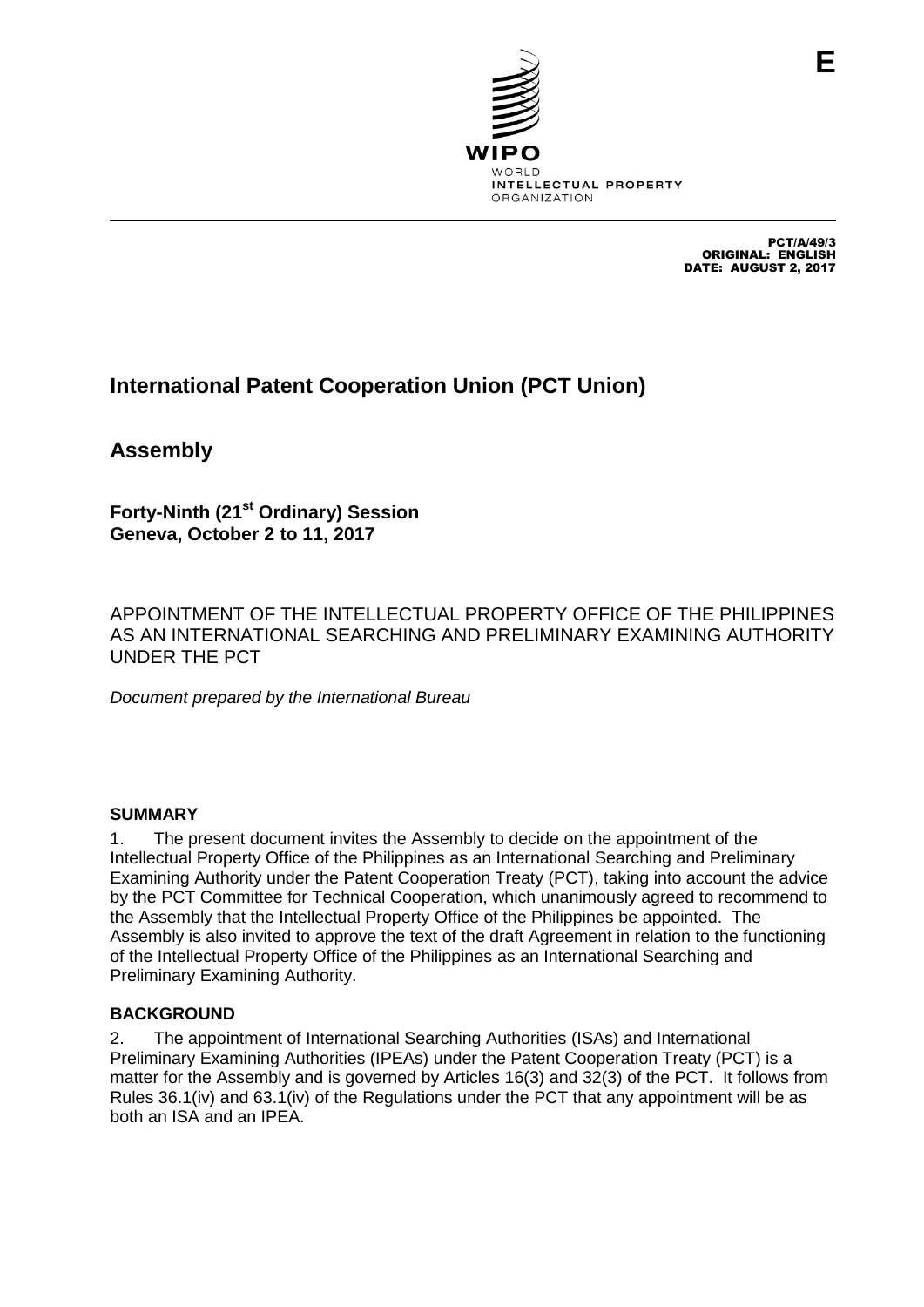3. On September 2, 2016, in conformity with paragraph (c) of the procedures set out in the Understanding adopted by the PCT Assembly at its forty-sixth session (paragraph 25 of document PCT/A/46/6), the Intellectual Property Office of the Philippines indicated that it wished to seek appointment by the PCT Assembly as an ISA and IPEA. On March 8, 2017, in conformity with paragraph (e) of the procedures, the Intellectual Property Office of the Philippines submitted documents to support its application. Those documents are reproduced in the Annex to document PCT/CTC/30/2 Rev, which is annexed to the present document.

# **ADVICE OF THE PCT COMMITTEE FOR TECHNICAL COOPERATION**

<span id="page-1-0"></span>4. In conformity with Articles 16(3)(e) and 32(3) of the PCT, the PCT Committee for Technical Cooperation gave its advice on the appointment of the Intellectual Property Office of the Philippines as an ISA and IPEA at its thirtieth session, held in Geneva from May 8 to 12, 2017. Paragraph 10 of document PCT/CTC/30/26 (annexed to the present document) summarizes the advice by the Committee as follows:

"8. The Committee unanimously agreed to recommend to the Assembly of the PCT Union that the Intellectual Property Office of the Philippines be appointed as an International Searching and Preliminary Examining Authority under the PCT."

#### **DRAFT AGREEMENT IN RELATION TO THE FUNCTIONING OF THE INTELLECTUAL PROPERTY OFFICE OF THE PHILIPPINES AS AN INTERNATIONAL SEARCHING AND PRELIMINARY EXAMINING AUTHORITY**

5. Under Articles 16(3)(b) and 32(3) of the PCT, the appointment of an ISA and IPEA is conditional on the conclusion of an Agreement, subject to approval by the Assembly, between the Office or organization concerned and the International Bureau. The text of a draft Agreement between the Intellectual Property Office of the Philippines and the International Bureau is set out in the Annex to this document. Its Articles are the same as the corresponding provisions in the draft Agreements relating to the extensions of appointment of existing International Searching and Preliminary Examining Authorities set out in document PCT/A/49/2, except that the date of entry into force has been left open.

6. If the Assembly agrees to the appointment, it would take effect upon entry into force of the Agreement between the Intellectual Property Office of the Philippines and the International Bureau. This would take place when the Intellectual Property Office of the Philippines is ready to begin operations as an International Authority. Paragraph (d) of the Understanding with regard to the procedures for appointment of International Authorities, adopted by the Assembly at its forty-sixth (27<sup>th</sup> extraordinary) session from September 22 to 30, 2014, provides details of this timing, as follows:

"(d) Any such application should be made on the understanding that the Office seeking appointment must meet all substantive criteria for appointment at the time of the appointment by the Assembly and is prepared to start operation as an International Authority as soon as reasonably possible following appointment, at the latest around 18 months following the appointment. With regard to the requirement that the Office seeking appointment must have in place a quality management system and internal review arrangements in accordance with the common rules of international search, where such system is not yet in place at the time of the appointment by the Assembly, it shall be sufficient that such system is fully planned and, preferably, that similar systems are already operational in respect of national search and examination work to demonstrate the appropriate experience."

7. Under Article 10 of the draft Agreement, it would remain in force until December 31, 2027, which is the same date as the date specified in the agreements relating to extension of appointment of existing International Searching and Preliminary Examining Authorities set out in document PCT/A/49/2.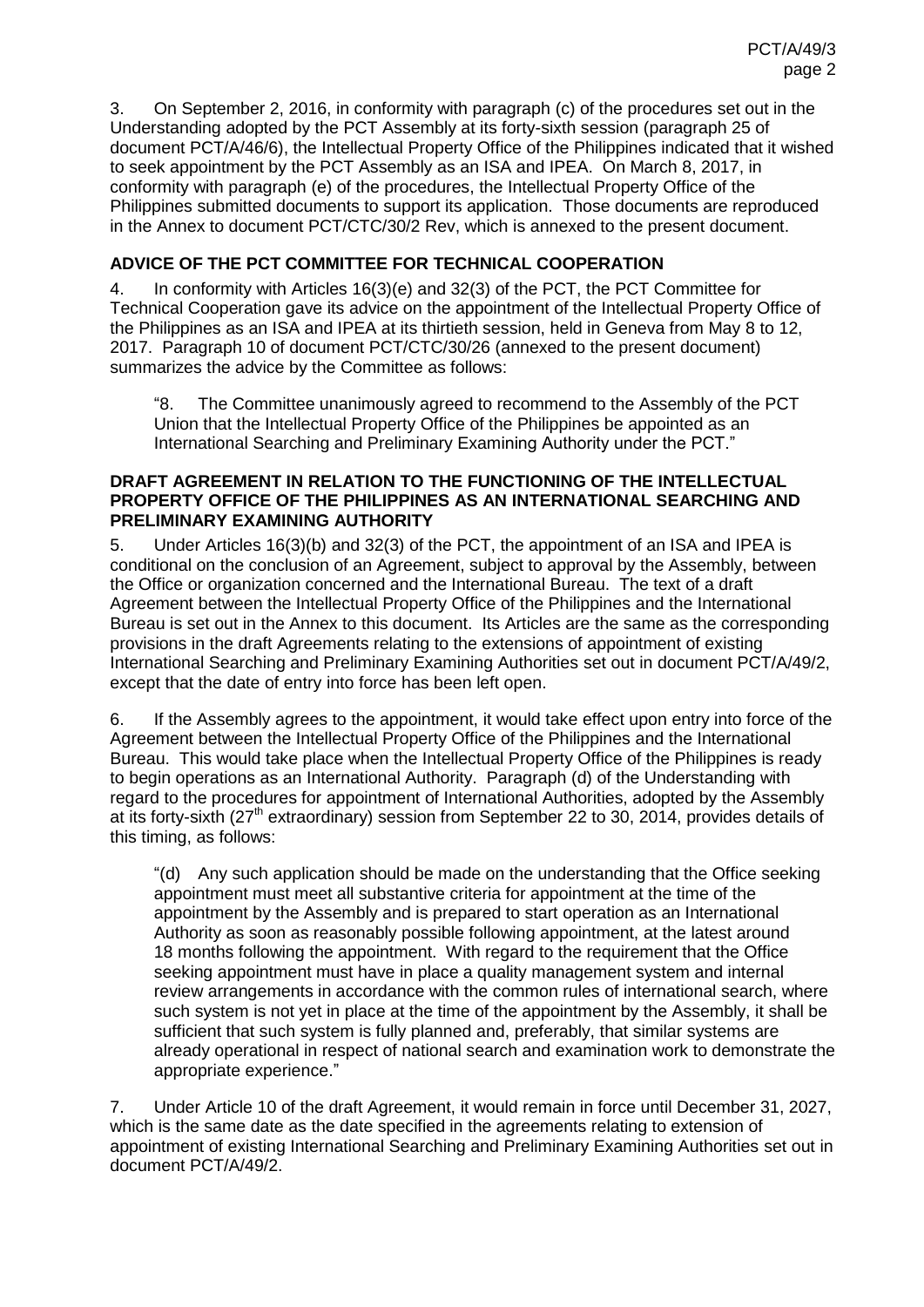*8. The Assembly of the PCT Union is invited, in accordance with Articles 16(3) and 32(3) of the PCT:*

> *(i) to hear the Representative of the Intellectual Property Office of the Philippines and take into account the advice of the PCT Committee for Technical Cooperation set out in paragraph [4](#page-1-0) of document PCT/A/49/3;*

> *(ii) to approve the text of the draft Agreement between the Intellectual Property Office of the Philippines and the International Bureau set out in the Annex to document PCT/A/49/3; and*

> *(iii) to appoint the Intellectual Property Office of the Philippines as an International Searching Authority and International Preliminary Examining Authority with effect from the entry into force of the Agreement until December 31, 2027.*

[Annex and Documents PCT/CTC/30/2 Rev. and PCT/CTC/30/26 follow]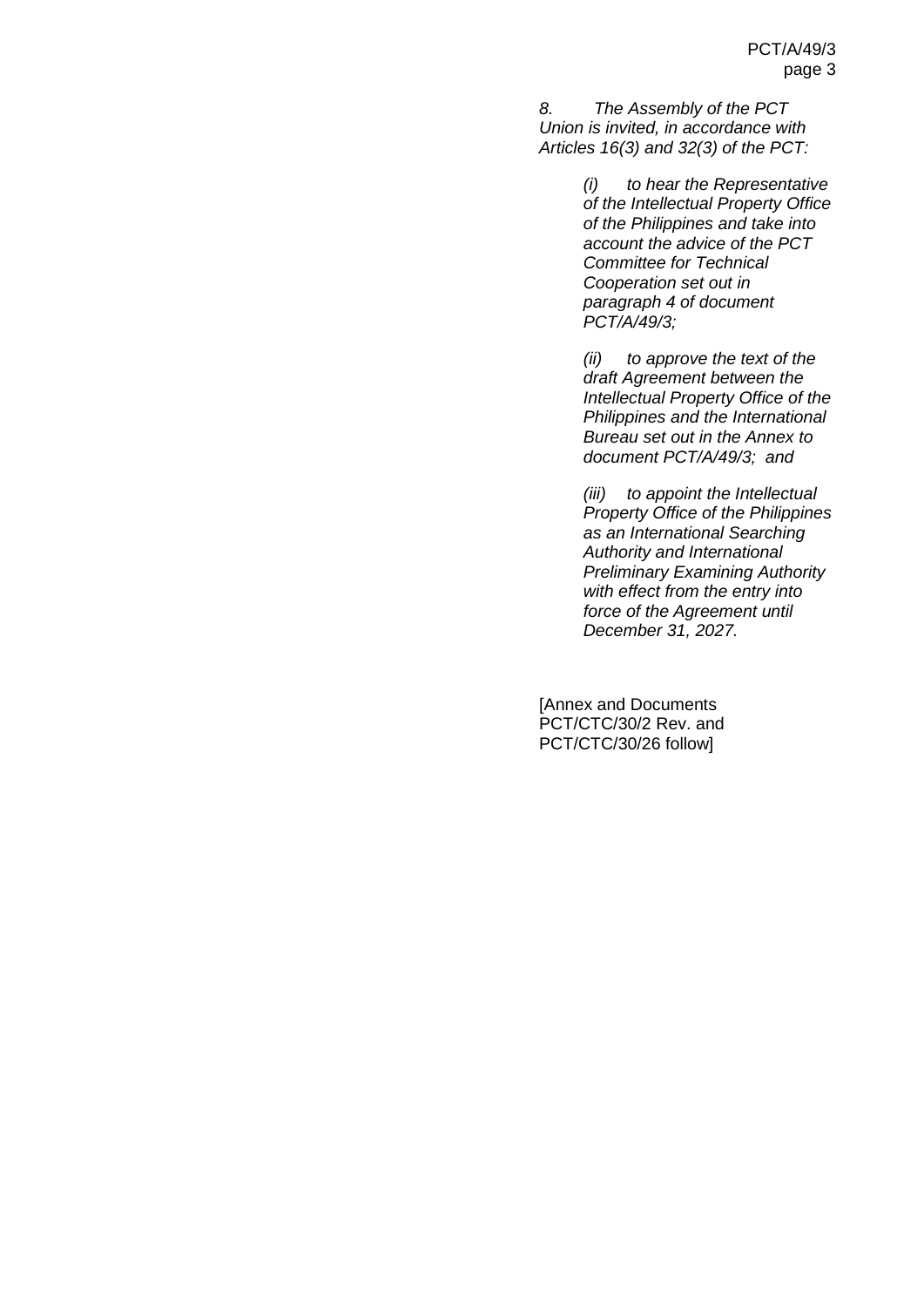## Draft Agreement

between the Intellectual Property Office of the Philippines and the International Bureau of the World Intellectual Property Organization

#### in relation to the functioning of the Intellectual Property Office of the Philippines as an International Searching Authority and International Preliminary Examining Authority under the Patent Cooperation Treaty

#### *Preamble*

The Intellectual Property Office of the Philippines and the International Bureau of the World Intellectual Property Organization,

*Considering* that the PCT Assembly, having heard the advice of the PCT Committee for Technical Cooperation, has appointed the Intellectual Property Office of the Philippines as an International Searching and Preliminary Examining Authority under the Patent Cooperation Treaty and approved this Agreement in accordance with Articles 16(3) and 32(3),

*Hereby agree as follows:*

#### Article 1 Terms and Expressions

- (1) For the purposes of this Agreement:
	- (a) "Treaty" means the Patent Cooperation Treaty;
	- (b) "Regulations" means the Regulations under the Treaty;
	- (c) "Administrative Instructions" means the Administrative Instructions under the

Treaty;

(d) "Article" (except where a specific reference is made to an Article of this Agreement) means an Article of the Treaty;

- (e) "Rule" means a Rule of the Regulations;
- (f) "Contracting State" means a State party to the Treaty;
- (g) "the Authority" means the Intellectual Property Office of the Philippines;

(h) "the International Bureau" means the International Bureau of the World Intellectual Property Organization.

(2) All other terms and expressions used in this Agreement which are also used in the Treaty, the Regulations or the Administrative Instructions have, for the purposes of this Agreement, the same meaning as in the Treaty, the Regulations and the Administrative Instructions.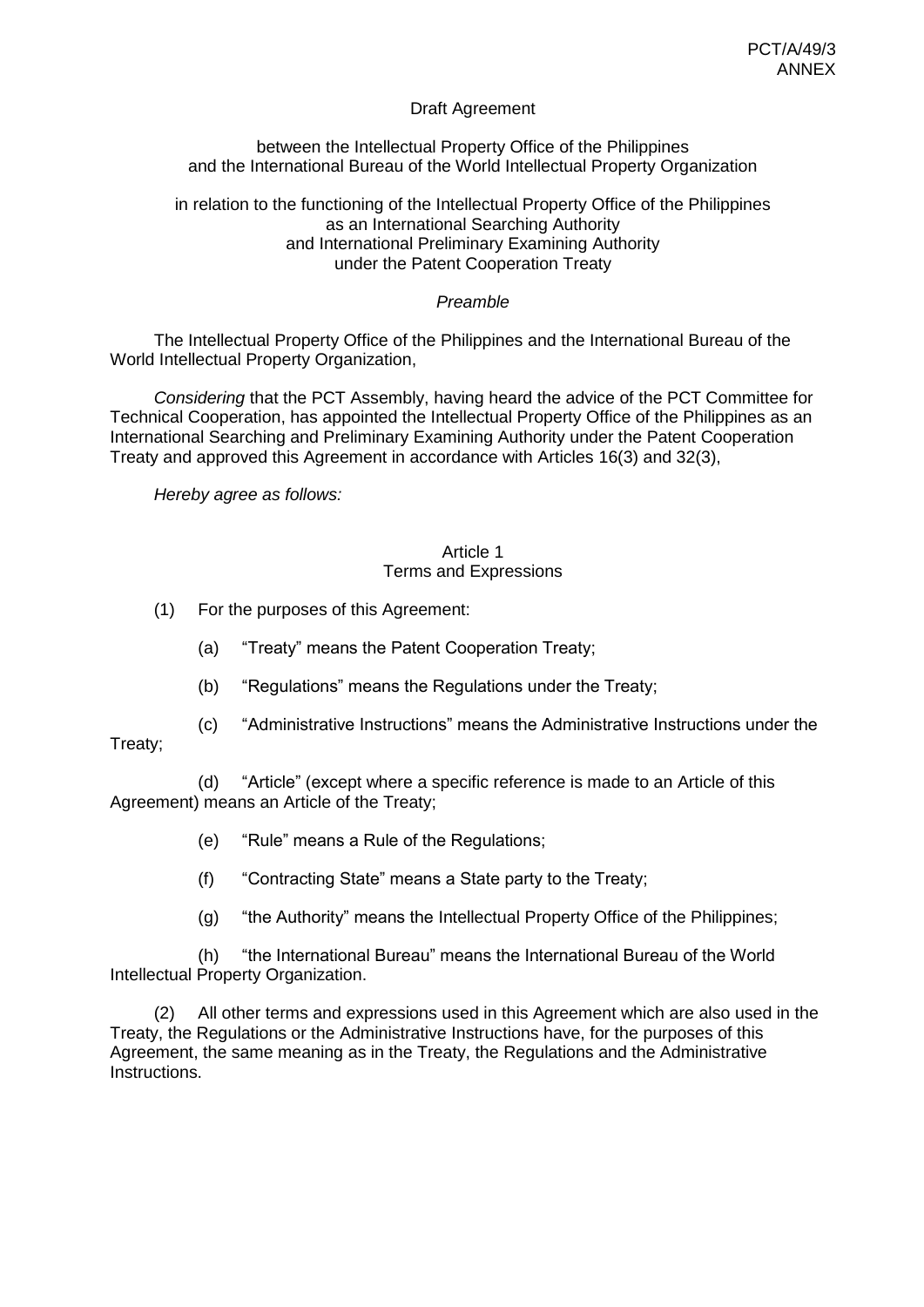#### Article 2 Basic Obligations

(1) The Authority shall carry out international search and international preliminary examination in accordance with, and perform such other functions of an International Searching Authority and International Preliminary Examining Authority as are provided under, the Treaty, the Regulations, the Administrative Instructions and this Agreement.

(2) In carrying out international search and international preliminary examination, the Authority shall apply and observe all the common rules of international search and of international preliminary examination and, in particular, shall be guided by the PCT International Search and Preliminary Examination Guidelines.

(3) The Authority shall maintain a quality management system in compliance with the requirements set out in the PCT International Search and Preliminary Examination Guidelines.

(4) The Authority and the International Bureau shall, having regard to their respective functions under the Treaty, the Regulations, the Administrative Instructions and this Agreement, render, to the extent considered to be appropriate by both the Authority and the International Bureau, mutual assistance in the performance of their functions thereunder.

#### Article 3 Competence of Authority

(1) The Authority shall act as International Searching Authority for any international application filed with the receiving Office of, or acting for, any Contracting State specified in Annex A to this Agreement, provided that the receiving Office specifies the Authority for that purpose, that such application, or a translation thereof furnished for the purposes of international search, is in the language or one of the languages specified in Annex A to this Agreement and, where applicable, that the Authority has been chosen by the applicant and that any other requirements regarding such application as specified in Annex A to this Agreement have been met.

(2) The Authority shall act as International Preliminary Examining Authority for any international application filed with the receiving Office of, or acting for, any Contracting State specified in Annex A to this Agreement, provided that the receiving Office specifies the Authority for that purpose, that such application, or a translation thereof furnished for the purposes of international preliminary examination, is in the language or one of the languages specified in Annex A to this Agreement and, where applicable, that the Authority has been chosen by the applicant and that any other requirements regarding such application as specified in Annex A to this Agreement have been met.

(3) Where an international application is filed with the International Bureau as receiving Office under Rule 19.1(a)(iii), paragraphs (1) and (2) apply as if that application had been filed with a receiving Office which would have been competent under Rule 19.1(a)(i) or (ii), (b) or (c) or Rule 19.2(i).

(4) The Authority shall conduct supplementary international searches in accordance with Rule 45*bis* to the extent decided by it, as set out in Annex B to this Agreement.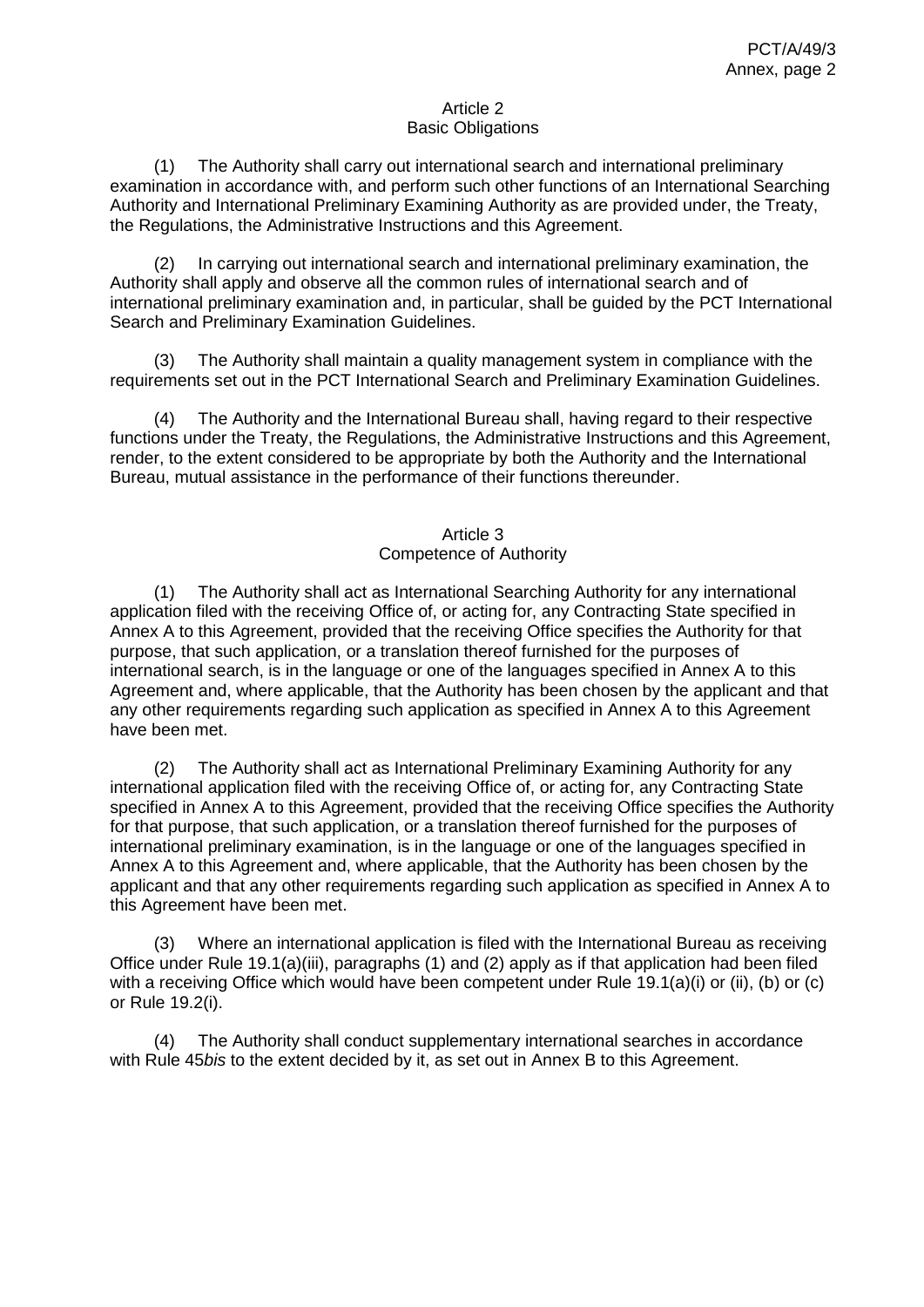#### Article 4

#### Subject Matter Not Required to Be Searched or Examined

The Authority shall not be obliged to search, by virtue of Article 17(2)(a)(i), or examine, by virtue of Article  $34(4)(a)(i)$ , any international application to the extent that it considers that such application relates to subject matter set forth in Rule 39.1 or 67.1, as the case may be, with the exception of the subject matter specified in Annex C to this Agreement.

#### Article 5

#### Fees and Charges

(1) A schedule of all fees of the Authority, and all other charges which the Authority is entitled to make, in relation to its functions as an International Searching Authority and International Preliminary Examining Authority, is set out in Annex D to this Agreement.

(2) The Authority shall, under the conditions and to the extent set out in Annex D to this Agreement:

(i) refund the whole or part of the search fee paid, or waive or reduce the search fee, where the international search report can be wholly or partly based on the results of an earlier search (Rules 16.3 and 41.1);

(ii) refund the search fee where the international application is withdrawn or considered withdrawn before the start of the international search.

(3) The Authority shall, under the conditions and to the extent set out in Annex D to this Agreement, refund the whole or part of the preliminary examination fee paid where the demand is considered as if it had not been submitted (Rule 58.3) or where the demand or the international application is withdrawn by the applicant before the start of the international preliminary examination.

#### Article 6

#### **Classification**

For the purposes of Rules 43.3(a) and 70.5(b), the Authority shall indicate the classification of the subject matter according to the International Patent Classification. The Authority may, in addition, in accordance with Rules 43.3 and 70.5, indicate the classification of the subject matter according to any other patent classification specified in Annex E to this Agreement to the extent decided by it as set out in that Annex.

#### Article 7

#### Languages of Correspondence Used by the Authority

For the purposes of correspondence, including forms, other than with the International Bureau, the Authority shall use the language or one of the languages indicated, having regard to the language or languages indicated in Annex A and to the language or languages whose use is authorized by the Authority under Rule 92.2(b), in Annex F.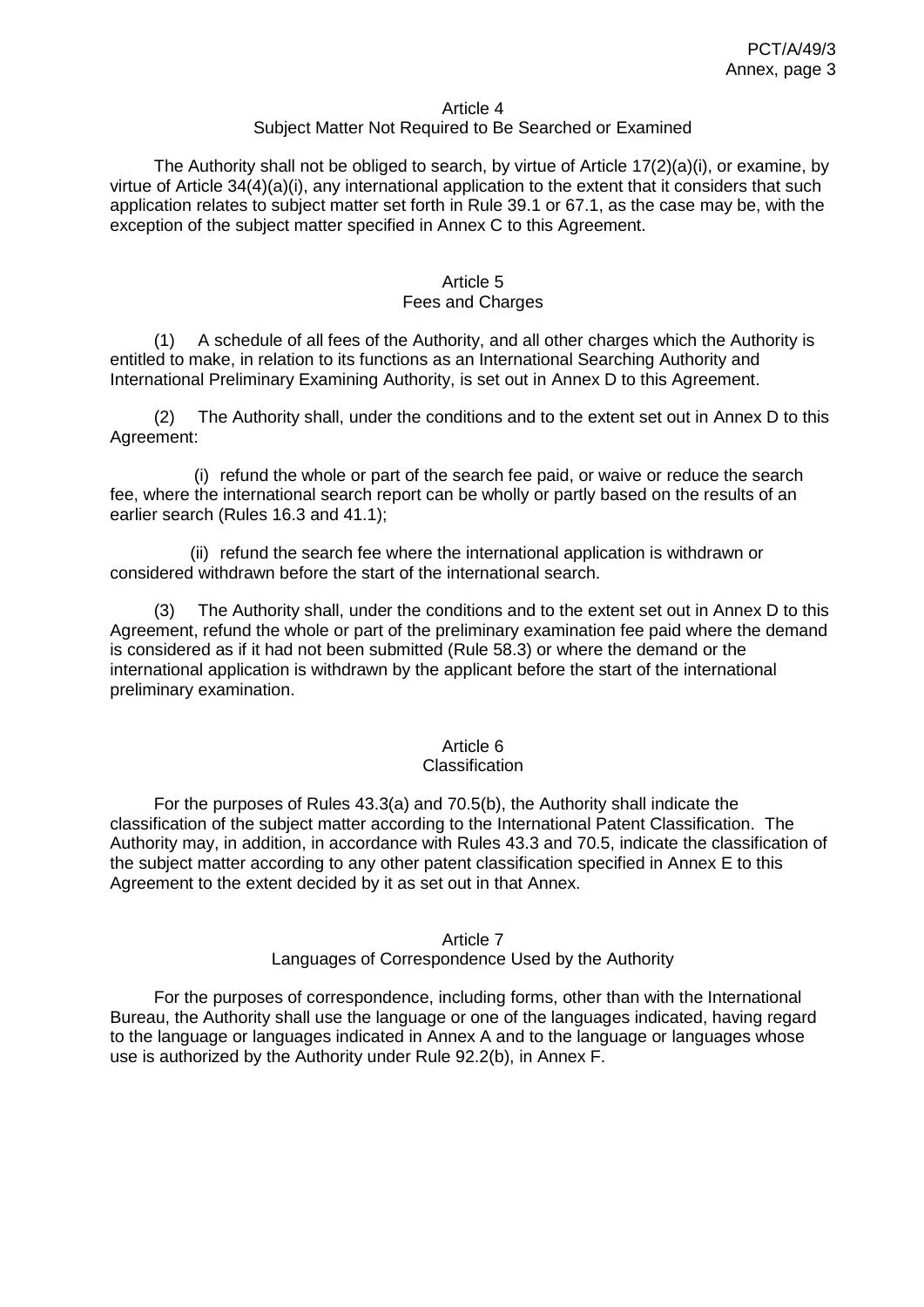#### Article 8 International-Type Search

The Authority shall carry out international-type searches to the extent decided by it as set out in Annex G to this Agreement.

#### Article 9 Entry into Force

This Agreement shall enter into force on a date to be notified to the Director General of the World Intellectual Property Organization by the Authority, that date being at least one month later than the date on which the notification is made.

#### Article 10 Duration and Renewability

This Agreement shall remain in force until December 31, 2027. The parties to this Agreement shall, no later than July 2026, start negotiations for its renewal.

# Article 11

# Amendment

(1) Without prejudice to paragraphs (2) and (3), amendments may, subject to approval by the Assembly of the International Patent Cooperation Union, be made to this Agreement by agreement between the parties hereto; they shall take effect on the date agreed upon by them.

(2) Without prejudice to paragraph (3), amendments may be made to the Annexes to this Agreement by agreement between the Director General of the World Intellectual Property Organization and the Authority; and, notwithstanding paragraph (4), they shall take effect on the date agreed upon by them.

(3) The Authority may, by a notification to the Director General of the World Intellectual Property Organization:

(i) add to the indications of States and languages contained in Annex A to this Agreement;

(ii) amend the indications on supplementary international searches contained in Annex B to this Agreement;

(iii) amend the schedule of fees and charges contained in Annex D to this Agreement;

(iv) amend the indications on patent classification systems contained in Annex E to this Agreement;

(v) amend the indications on languages of correspondence contained in Annex F to this Agreement;

(vi) amend the indications on international-type searches contained in Annex G to this Agreement.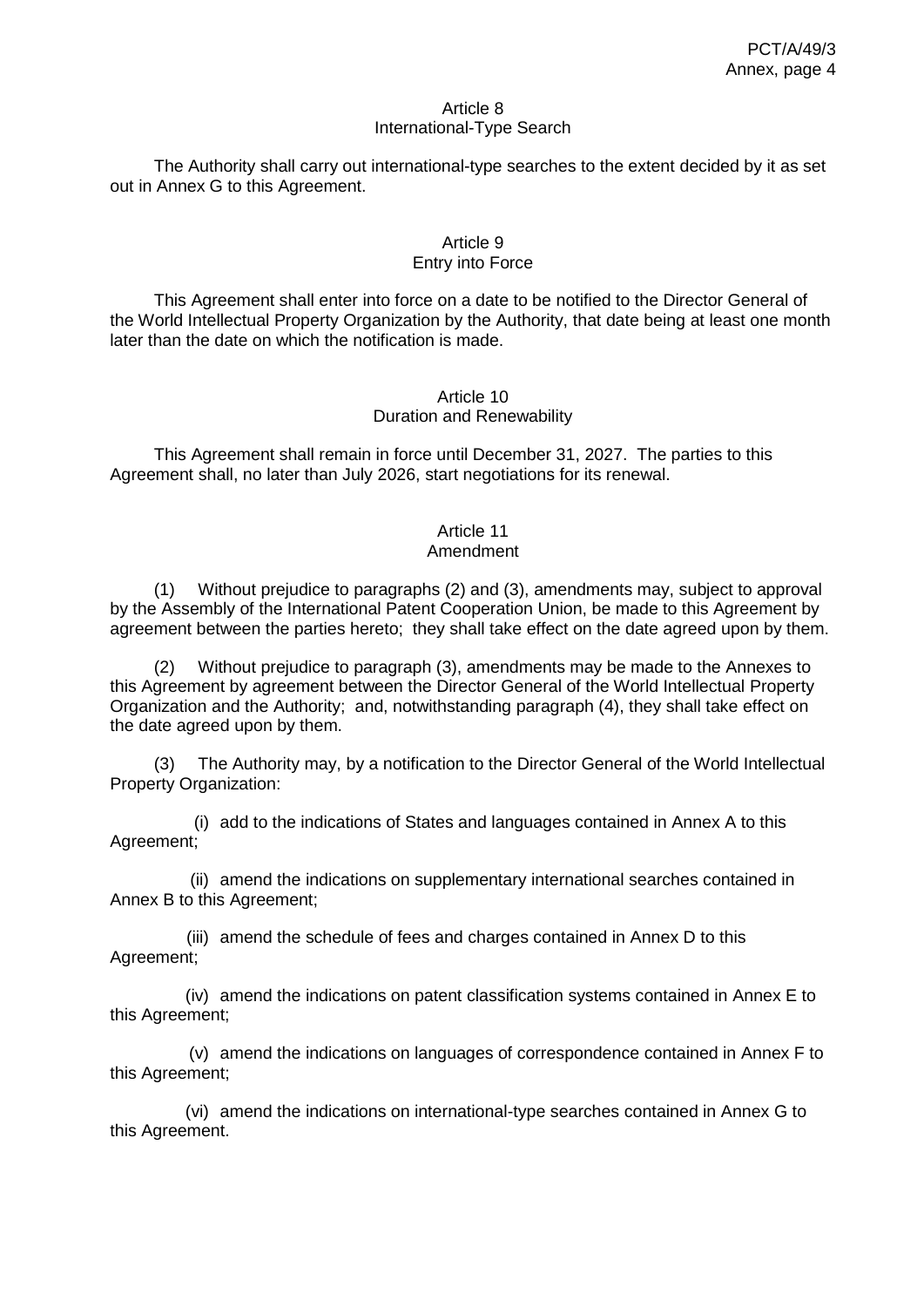(4) Any amendment notified under paragraph (3) shall take effect on the date specified in the notification, provided that:

(i) for an amendment to Annex B to the effect that the Authority shall no longer conduct supplementary international searches, that date is at least six months later than the date on which the notification is received by the International Bureau, and

(ii) for any change in the currency or amount of fees or charges contained in Annex D, for any addition of new fees or charges, and for any change in the conditions for and the extent of refunds or reductions of fees contained in Annex D, that date is at least two months later than the date on which the notification is received by the International Bureau.

# Article 12

## **Termination**

(1) This Agreement shall terminate before December 31, 2027:

(i) if the Intellectual Property Office of the Philippines gives the Director General of the World Intellectual Property Organization written notice to terminate this Agreement; or

(ii) if the Director General of the World Intellectual Property Organization gives the Intellectual Property Office of the Philippines written notice to terminate this Agreement.

(2) The termination of this Agreement under paragraph (1) shall take effect one year after receipt of the notice by the other party, unless a longer period is specified in such notice or unless both parties agree on a shorter period.

*In witness whereof* the parties hereto have executed this Agreement.

Done at *[city]* this *[date]*, in two originals in the English language.

For the Intellectual Property Office of the Philippines by:

For the International Bureau of the World Intellectual Property Organization by: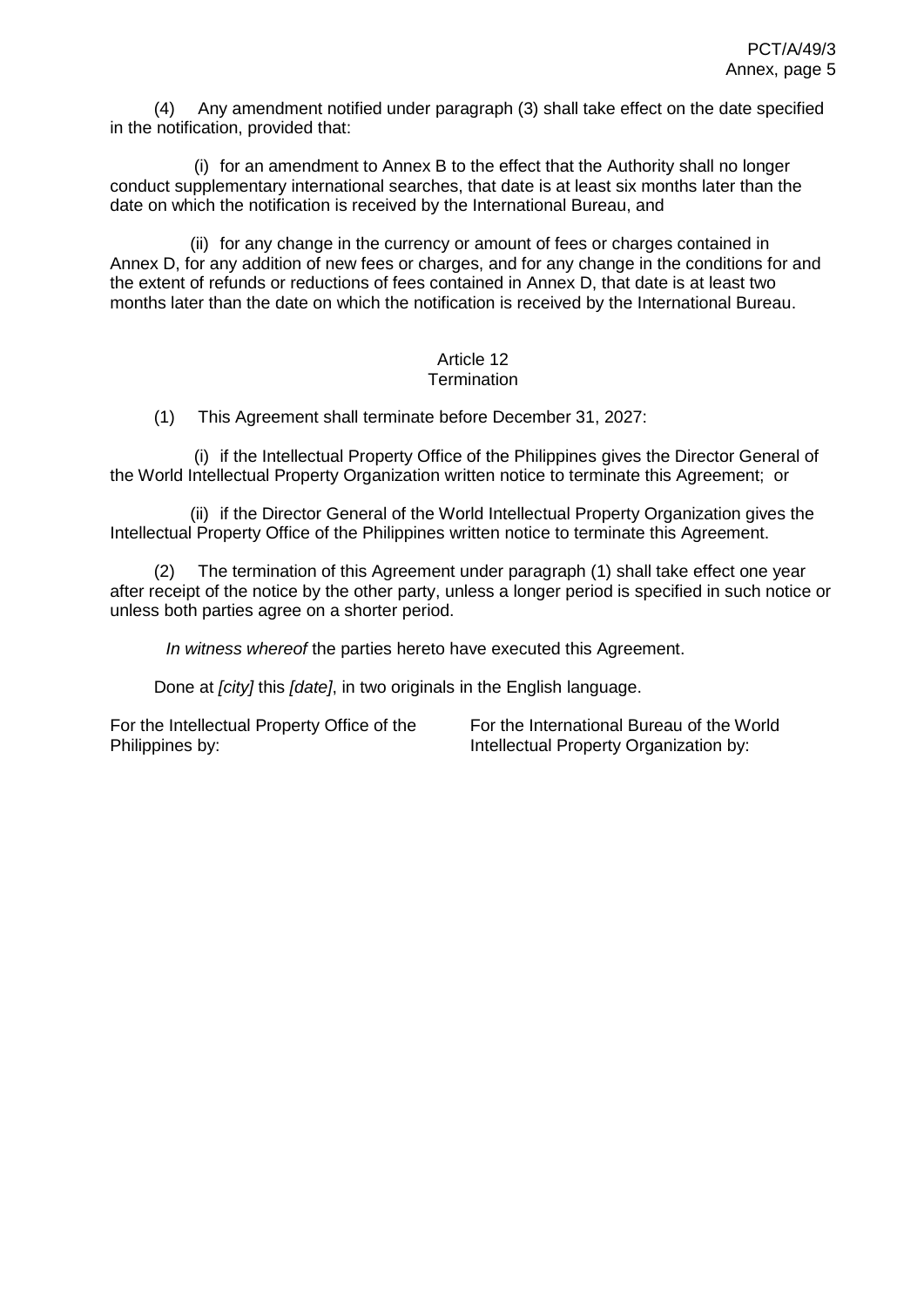#### Annex A States and Languages

Under Article 3 of the Agreement, the Authority specifies:

(i) the following States for which it will act:

so far as Article 3(1) is concerned: any Contracting State;

so far as Article 3(2) is concerned: any Contracting State.

Where a receiving Office specifies the International Authority under Articles 3(1) and (2), the International Authority shall become competent for international applications filed at that receiving Office from a date to be agreed by the receiving Office and International Authority and to be notified to the International Bureau.

(ii) the following language which it will accept:

English.

#### Annex B Supplementary International Search: Documentation Covered; Limitations and Conditions

The Authority does not conduct supplementary international searches.

#### Annex C

# Subject Matter Not Excluded from Search or Examination

The subject matter set forth in Rule 39.1 or 67.1 which, under Article 4 of the Agreement, is not excluded from search or examination is the following:

any subject matter which is searched or examined under the patent grant procedure in accordance with the provisions of national patent law of the Philippines.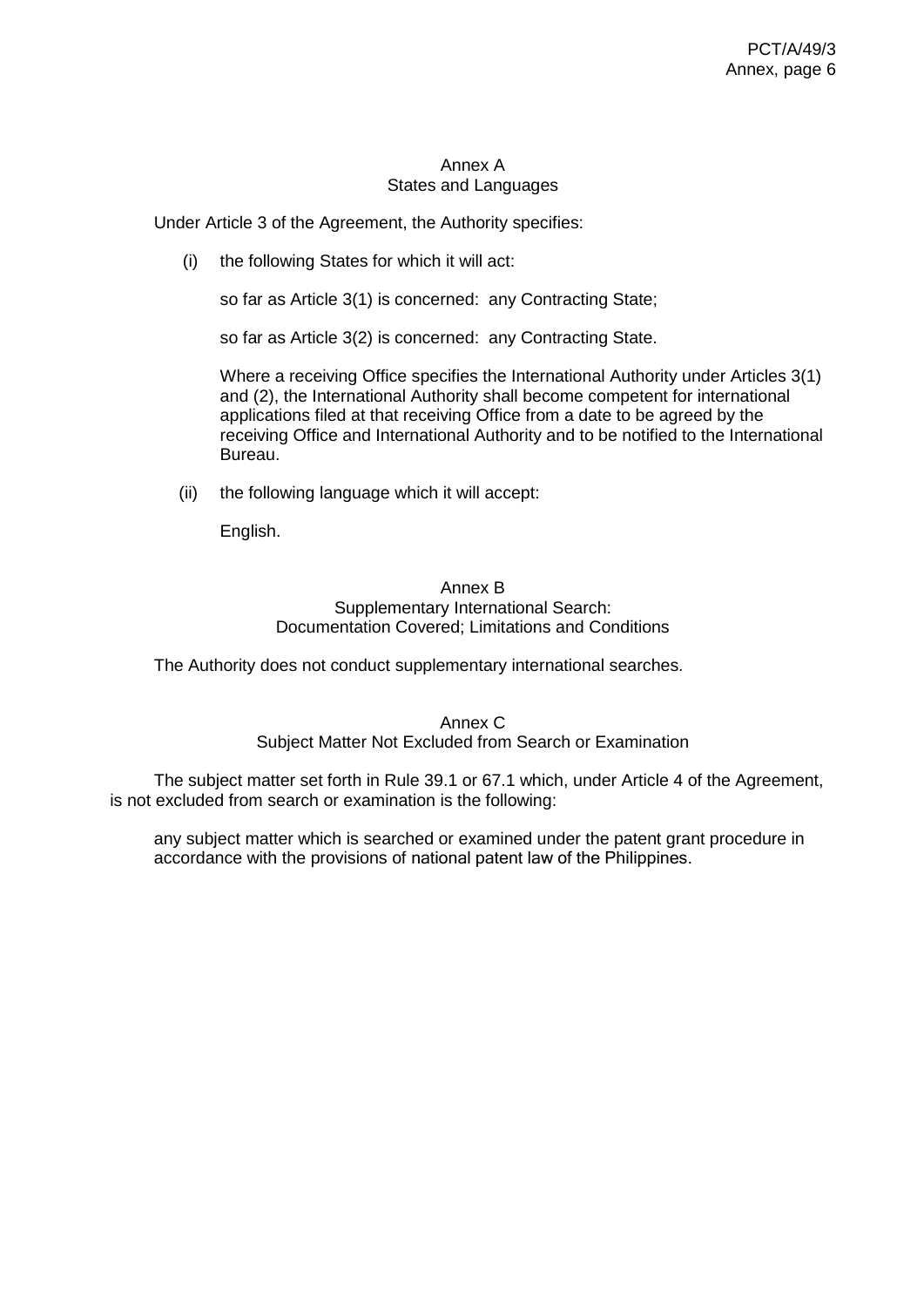#### Annex D Fees and Charges

#### *Part I. Schedule of Fees and Charges*

| Kind of fee or charge                                                                                                                                                                                         | Amount<br>(USD)                      |
|---------------------------------------------------------------------------------------------------------------------------------------------------------------------------------------------------------------|--------------------------------------|
| Search fee (Rule 16.1(a))<br>Additional fee (Rule 40.2(a))<br>Preliminary examination fee (Rule 58.1(b))                                                                                                      | .<br>.<br>.                          |
| Late payment fee for preliminary examination                                                                                                                                                                  | amount as set out in<br>Rule 58bis.2 |
| Additional fee (Rule 68.3(a))<br>Protest fee (Rules $40.2(e)$ and $68.3(e)$ )<br>Late furnishing fee for sequence listings (Rules 13ter.1(c) and 13ter.2)<br>Cost of copies (Rules 44.3(b), 71.2(b) and 94.2) | .<br>.<br>.                          |

# *Part II. Conditions for and Extent of Refunds or Reductions of Fees*

(1) Any amount paid by mistake, without cause, or in excess of the amount due, for fees indicated in Part I shall be refunded.

(2) Where the international application is withdrawn or considered withdrawn, under Article 14(1), (3) or (4), before the start of the international search, the amount of the search fee paid shall be fully refunded.

(3) Where the Authority benefits from the results of an earlier search already made by the Authority on an application whose priority is claimed for the international application, 50% of the amount of the search fee paid shall be refunded on request of the applicant, depending on the extent to which an Authority benefits from that earlier search.

(4) In the cases provided for under Rule 58.3, the amount of the preliminary examination fee paid shall be fully refunded.

(5) When the international application or the demand is withdrawn before the start of the international preliminary examination, the amount of the preliminary examination fee paid shall be fully refunded.

# Annex E

## **Classification**

Under Article 6 of the Agreement, the Authority specifies the following classification system(s) in addition to the International Patent Classification: none.

#### Annex F Languages of Correspondence

Under Article 7 of the Agreement, the Authority specifies the following language(s):

English.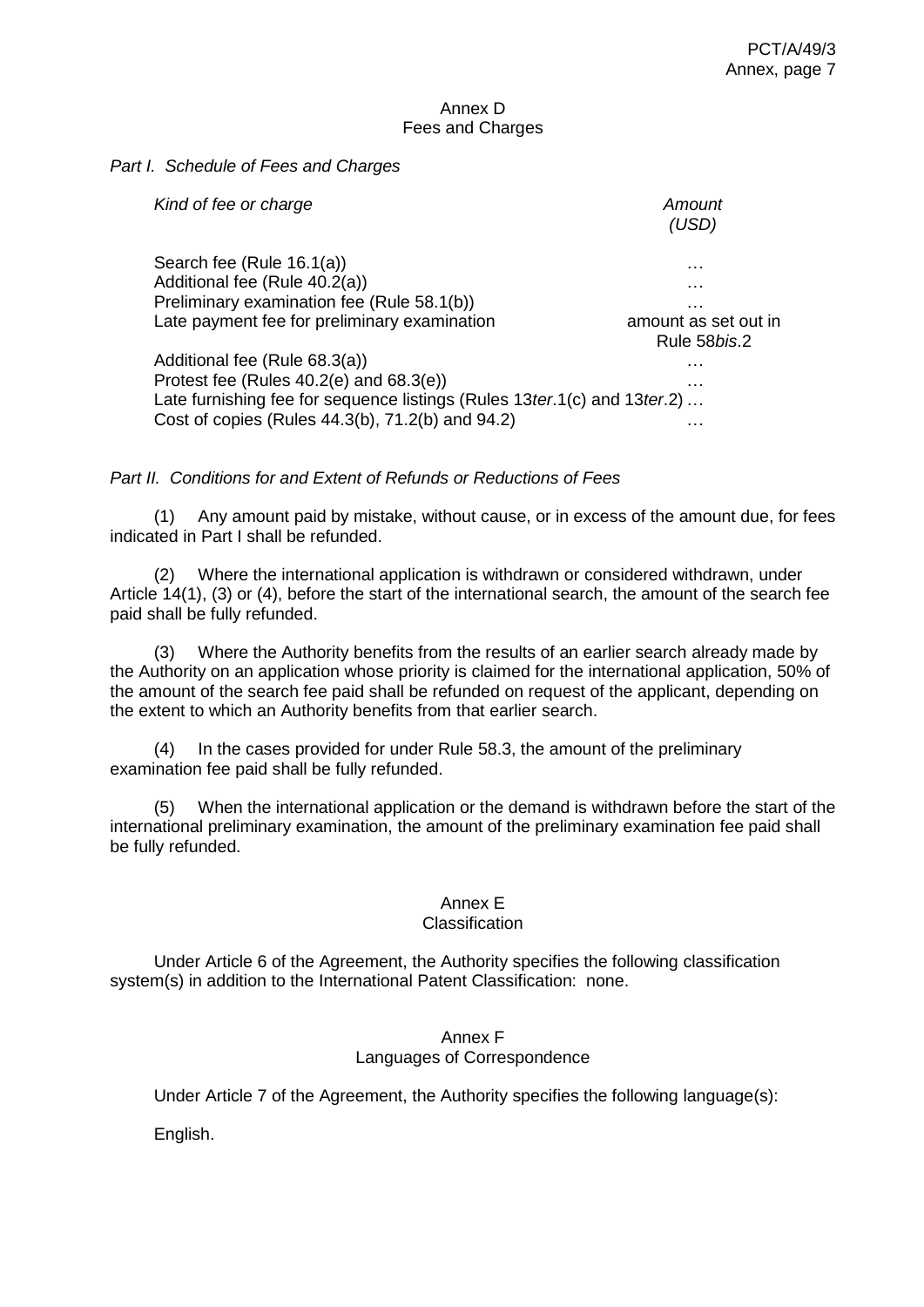#### Annex G International-Type Search

Under Article 8 of the Agreement, the Authority specifies the following extent of international-type searches:

The Authority does not conduct international-type searches.

[Documents PCT/CTC/30/2 Rev. and PCT/30/26 follow]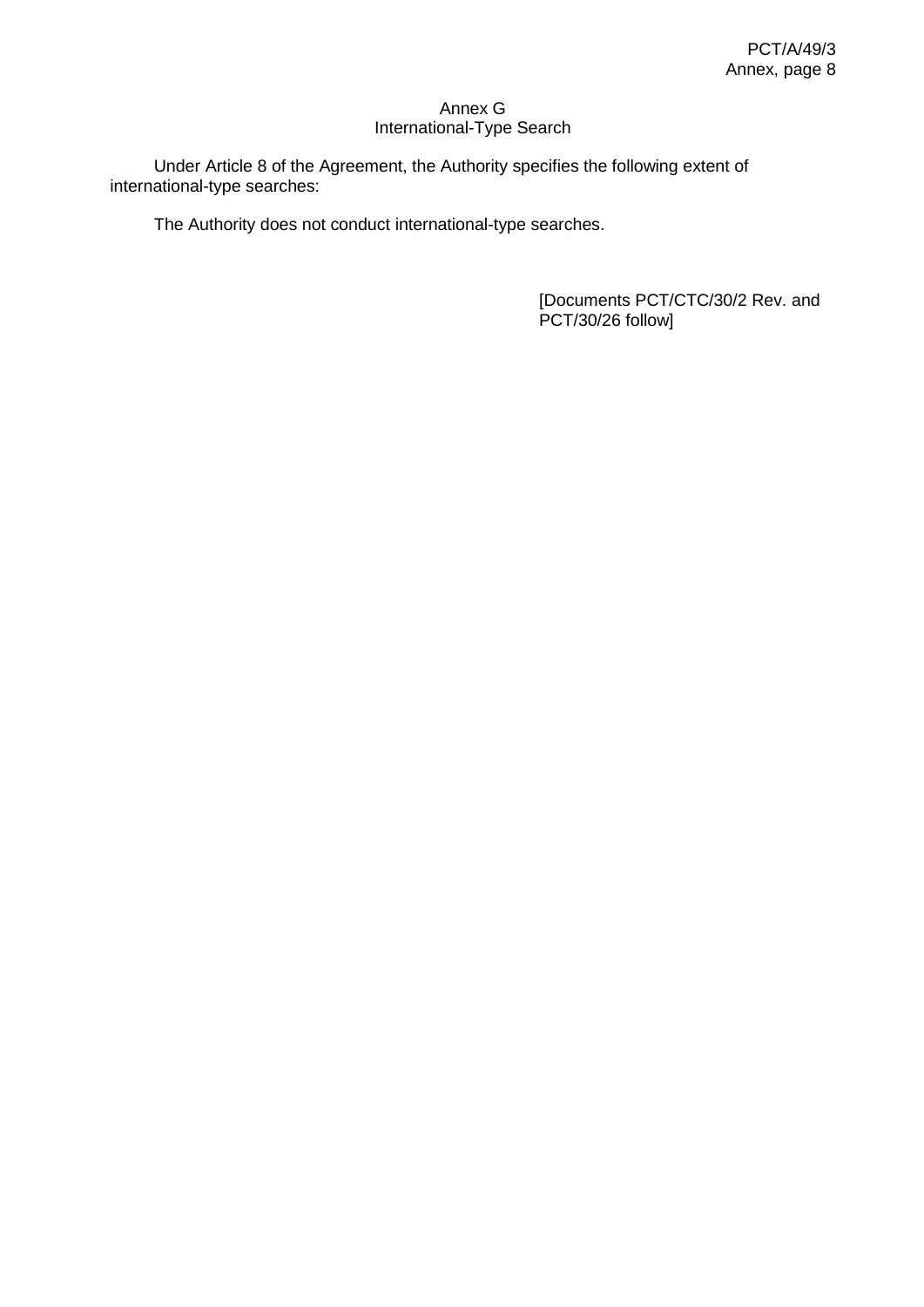

PCT/CTC/30/2 REV. ORIGINAL: ENGLISH DATE: MARCH 17, 2017

# **Patent Cooperation Treaty (PCT) Committee for Technical Cooperation**

**Thirtieth Session Geneva, May 8 to 12, 2017**

APPOINTMENT OF THE INTELLECTUAL PROPERTY OFFICE OF THE PHILIPPINES AS AN INTERNATIONAL SEARCHING AND PRELIMINARY EXAMINING AUTHORITY UNDER THE PCT

*Document prepared by the International Bureau*

*[This document replaces the version published March 16, 2017, which contained a non-final version of the report in Appendix 3 of the Annex. This affects the English language version only.]*

1. On September 2, 2016, in conformity with paragraph (c) of the procedures set out in the Understanding adopted by the PCT Assembly at its forty-sixth session, the Intellectual Property Office of the Philippines (IPOPHL) indicated that it wished to seek appointment by the PCT Assembly as an International Searching Authority and International Preliminary Examining Authority under the PCT in 2017 and that the PCT/CTC be convened accordingly. On March 8, 2017, in conformity with paragraph (e) of the procedures, IPOPHL submitted documents to support its application, reproduced in the Annex to this document.

2. In October 2017, the PCT Assembly will be requested to make a decision on the appointment, having first sought the advice of this Committee (see PCT Articles 16(3)(e) and 32(3)). Information concerning this process and the role of the Committee is set out in document PCT/CTC/30/INF/1.

> *3. The Committee is invited to give its advice on this matter.*

[Annex follows]

**E**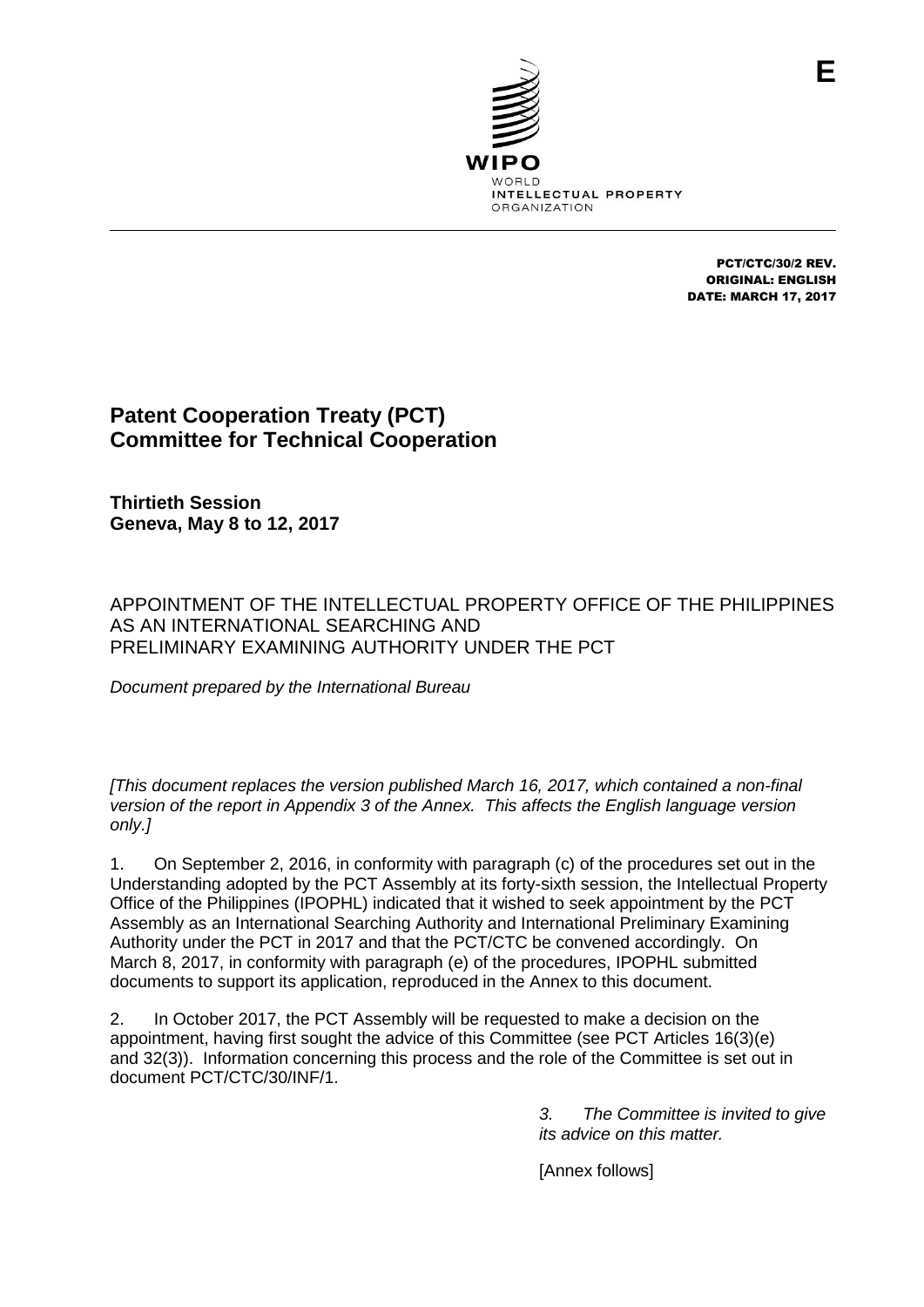#### APPLICATION OF THE INTELLECTUAL PROPERTY OFFICE OF THE PHILIPPINES FOR APPOINTMENT AS AN INTERNATIONAL SEARCHING AND PRELIMINARY EXAMINING AUTHORITY UNDER THE PCT

The Intellectual Property Office of the Philippines (IPOPHL) applies for appointment as an International Searching and Preliminary Examining Authority under the PCT ("International Authority"). If appointed at the forty-ninth session of the Assembly of the International Patent Cooperation Union, IPOPHL expects to begin operation in October 2018.

IPOPHL meets the minimum requirements for appointment as an International Authority. The Japan Patent Office (JPO) and IP Australia have assessed the Office's compliance with the minimum requirements for appointment as an International Authority and both have concluded that IPOPHL will meet the requirements under PCT Rules 36 and 63 by the time the Assembly meets.

The Committee is invited to consider/endorse to the PCT Assembly on the proposed appointment of IPOPHL as an International Authority.

#### **I. THE INTELLECTUAL PROPERTY OFFICE OF THE PHILIPPINES (IPOPHL)**

1. The Philippine Development Plan (PDP) 2017-2022 is a national medium term framework that lays down the solid foundation for inclusive growth, a high-trust society, and a globallycompetitive knowledge economy. The critical role of Science and Technology in realizing this vision is emphasized in the PDP.

2. One of the major components of PDP is a mainstreamed Science, Technology and Innovation platform across national and local development agenda with focus on the strengthening and improvement of Science and Technology-based Innovations. Intellectual Property Rights (IPR) protection is crucial and the IP system must ensure that knowledge flow is facilitated and the development of networks and markets will enable the efficient creation, circulation and diffusion of knowledge. Equally important is to strengthen the policy and regulatory environment that manages the risks associated with innovation and enables the responsible development of technologies.

3. The importance of intellectual property is well-entrenched in the Philippines. No less than the 1987 Philippine Constitution recognizes the essential role of Science and Technology for national development and progress. It provides that the State shall give priority to research and development, invention, innovation, and their utilization; and to science and technology education, training and services. It shall support indigenous, appropriate, and self-reliant scientific and technological capabilities, and their application to the country's productive and national life.

4. In addition, the State recognizes that an effective intellectual and industrial property system is vital to the development of domestic and creative activity, facilitates transfer of technology, attracts foreign investments, and ensures market access for Filipino products. It shall protect and secure the exclusive rights of scientists, inventors, artists and other gifted citizens to their intellectual property and creations, particularly when beneficial to the people.

5. The Intellectual Property Office of the Philippines (IPOPHL) was created to administer and implement the articulated State policies on intellectual property. The IPOPHL acts not only as regulatory and administrative government agency but likewise performs developmental role to the academe, industries, other government agencies, IP practitioners, and other stakeholders. The IPOPHL is a knowledge-driven government organization that "*works towards economic, technological, and socio*‐*cultural development by communicating, enabling, and ensuring the effective use of the Intellectual Property System in all levels of society for the creation, protection, utilization, and enforcement of Intellectual Property*."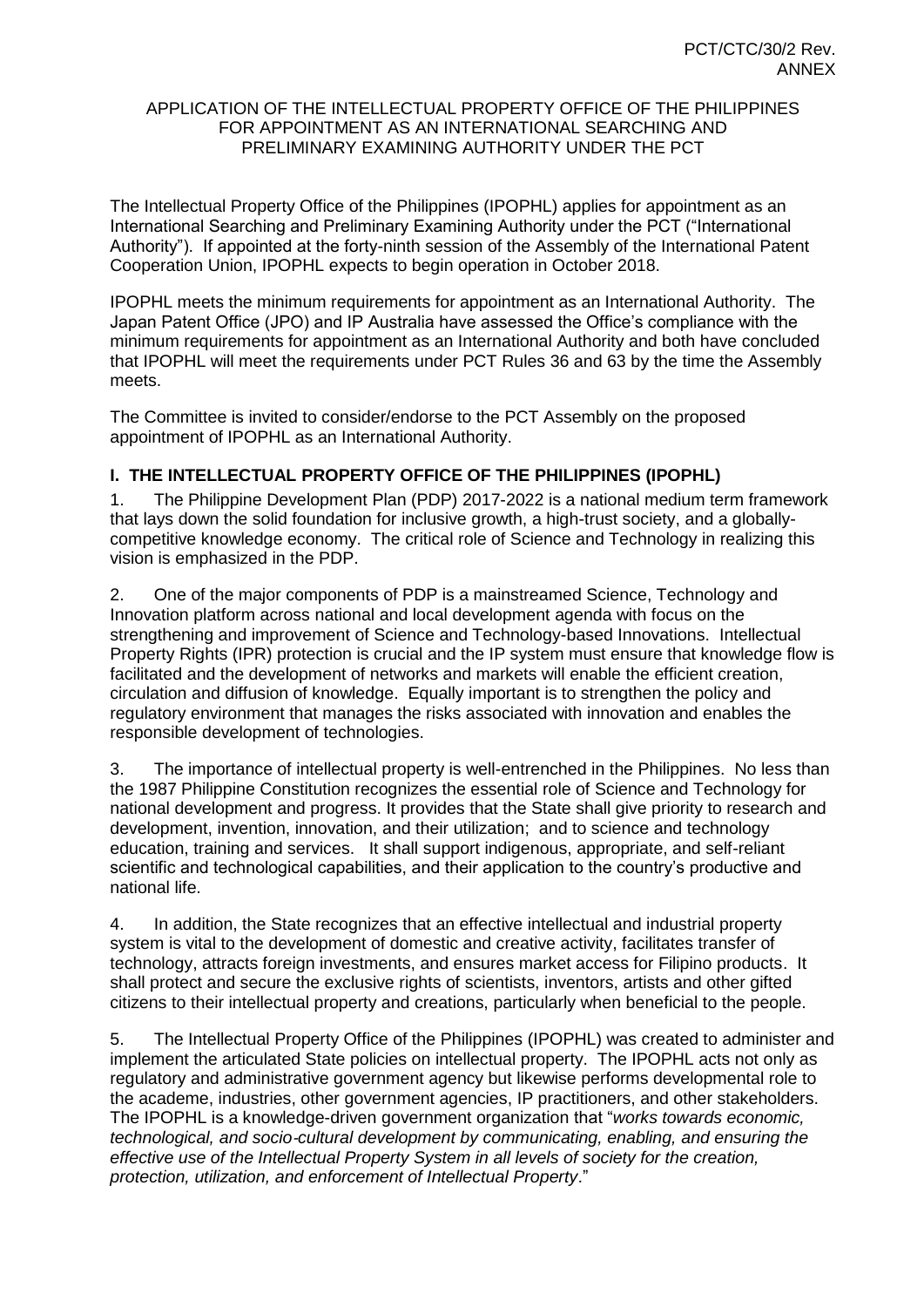#### **II. IPOPHL IN THE PCT SYSTEM**

6. The Philippines is a trusted partner in the international patent system. The independent Philippine patent system was established in 1947 and since then IPOPHL has extensive experience spanning almost 70 years in search and substantive examination. This gives IPOPHL a distinct advantage in the region.

7. The Philippine economy has been growing steadily at an average annual rate of 6 per cent for the past five years. In 2016, the Philippines was among the fastest growing economy in the ASEAN Region with a growth rate of 6.8 per cent. The Philippine economy is set to expand over 6 per cent until 2018, among the fastest growing in the region.

8. About 92 per cent of the 104 million Filipinos can speak English while 70 per cent are proficient, which is among the highest in the region. The English language is used in the conduct of business and government affairs. Given that 95 per cent of PCT applications from the South East Asian Region in 2015 are filed in the English language, the Philippines is in a good position to undertake international work.

9. Since 2010 until 2015, there has been an increase in PCT filings at an average annual rate of 5.85 per cent. Of the total 214,500 PCT applications in 2014, about 110,054 or 51.6 per cent were filed in English. Hence, there is a clear growing demand for international work and IPOPHL with its distinct advantage can help the system in undertaking the international search and examination.

10. In 2015, Asia is the heaviest user of the PCT System accounting for 43.5 per cent of the total applications. The international and regional PCT filings reveal that there has been a significant increase of applications from Asia and the South East Asian Region over the years and continues to grow, presenting significant demand for international work. The designation of IPOPHL as the second International Authority in South East Asia is envisioned to have a synergistic effect particularly within the context of Association of South East Asia Nations (ASEAN) economic integration which will spur development and innovation activities in the region. In addition, this will complement initiatives to enhance efficiency and improve quality in search and examination within the regional worksharing platform for the ASEAN Member States under the ASEAN Patent Examination Cooperation (ASPEC) programme.

11. The Philippines has a population of over 104 million and home to about 2,180 colleges and universities. Recognizing that developing a knowledge-based economy is the key to national development, IPOPHL seeks to develop a culture of research and innovation through the Innovation and Technology Support Offices (ITSO) program. In cooperation with the World Intellectual Property Organization (WIPO), the ITSO network was created covering around 85 universities, Higher Educational Institutions (HEIs) that are mostly recognized centers of excellence in higher education as well as research institutions. The program aims to strengthen local institutional capacity to access patent information for use in research, education, idea generation, and general business development. In addition, the ITSOs are envisioned to be the patent service providers in their local communities, conducting not only patent searches but also patent drafting, prosecution representation, advisory, training, and overall IP management for industries, government institutions and other entities. PCT filing from the ITSO network has very promising prospects. IPOPHL's designation as an International Authority will facilitate the use of the PCT System from the Philippines.

12. Many global companies have commercial and industrial presence in the country. The expanding academic, commercial, industrial and trade activities results in a vibrant research and development environment which drives the creation of significant number of intellectual property rights ushering huge potential for growth in international demand for international work, considerable familiarity with the PCT System and significant search and examination experience.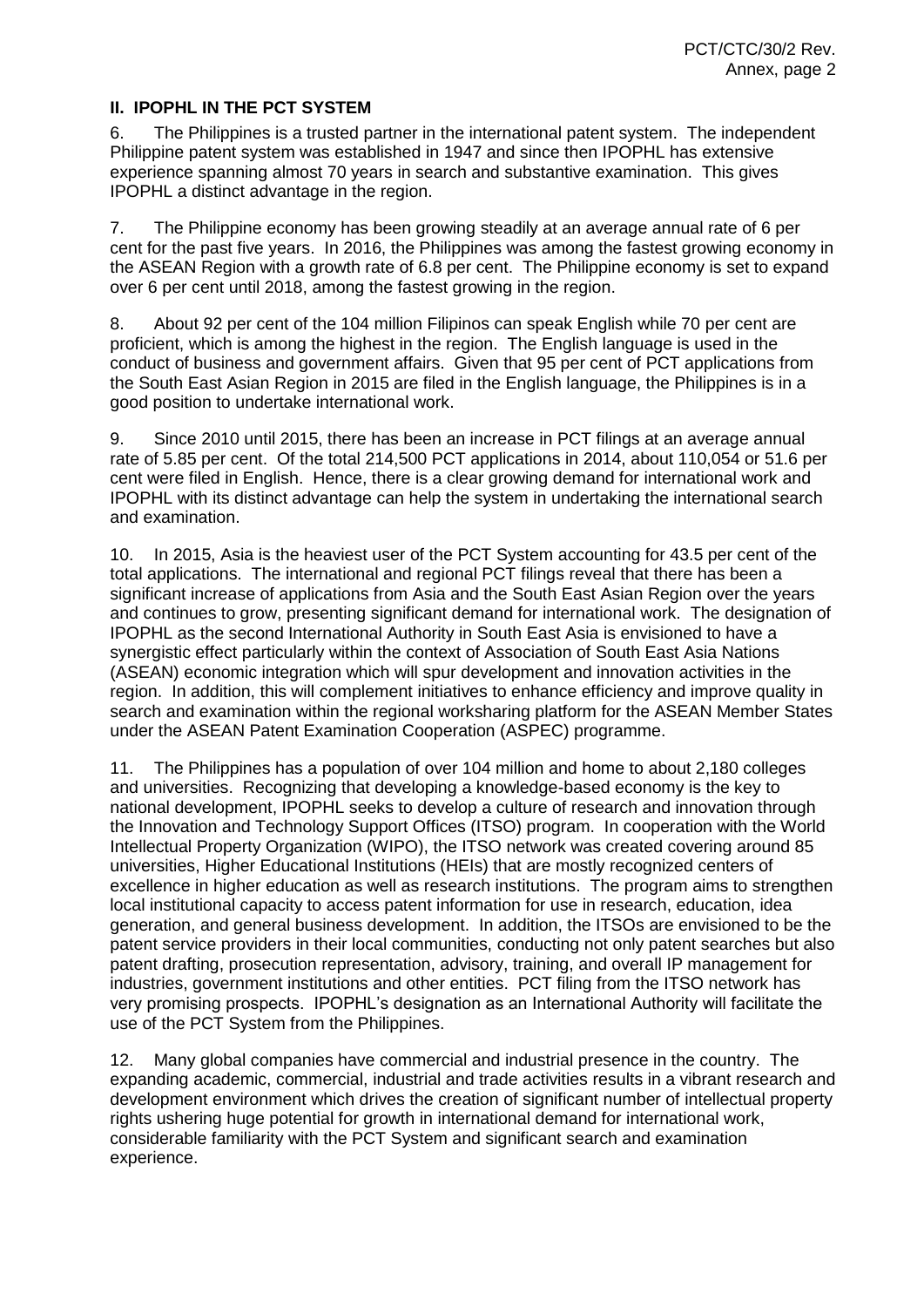13. Since 2001 when the Philippines became the 112<sup>th</sup> Contracting State to the PCT, IPOPHL served as a Receiving Office (RO) for PCT applications. Thus, IPOPHL with its considerable knowledge of the PCT work coupled with extensive search and substantive examination experience, is confident to assume a more active role in the PCT System as an ISA and IPEA.

14. IPOPHL is an ISO 9001:2008 certified organization with a Quality Management System (QMS) in place for its core processes of patent search and examination and trademark registration. IPOPHL acquired its ISO 9001:2008 certification in January 2013 and its second cycle certification in January 2016. IPOPHL secured the ISO 9001:2000 certification pursuant to the national government's policy to ensure that all agencies conform to continuous improvement of the delivery of public services, increase organizational productivity and effectiveness, and promote professionalism and stronger work commitment of employees. The IPOPHL is presently preparing the transition from ISO 9001:2008 to ISO 9001:2015 standards, to further strengthen leadership capacity across organization, sustain business efficiency and formulate effective risk management strategies.

15. The PCT filings from the Philippines have a big potential for improvement. With a growing economy within a dynamic region anchored on a strong national innovation and research agenda, extensive search and examination experience, knowledge of PCT work and a QMS system in place amidst the increasing demand for international work, the Philippines is ready to become an International Authority.

#### **III. BACKGROUND**

#### Country Profile

16. The Philippines is strategically located in the Asia Pacific Region. The country takes advantage of its insular location from Asian mainland by having robust economic and peaceful diplomatic relations with its neighboring countries. Due to this geographical position, it has become a significant conduit for trade and investments in Asia and the Pacific.

17. The Philippines has a relatively young population where 57 per cent of the population are from ages 15 to 54. This demographic sweet spot is expected to accelerate economic growth in the Philippines with young Filipino professionals aged 25 to 34 years old expected to contribute as much as 25 per cent of the country's Gross Domestic Product (GDP) by 2020. Moreover, the country has a high literacy rate of over 95 per cent. Recognizing the potential of its rich human resources to spur innovation and research, the national government has consistently earmarked substantial budget for education, science and technology.

18. The robust Philippine economy is propelled by a growing industry, manufacturing, services and agriculture sectors. The country is an active trading partner of major and advanced economies.

#### IP System in the Philippines

19. The Philippines has one of the longest patent examination practices in the South East Asia. The Philippine independent patent system was established with the enactment of Republic Act 165 entitled "An Act Creating a Patent Office, Prescribing Its Powers and Duties, Regulating the Issuance of Patents and Appropriating Funds Therefore" on June 20, 1947. Since 1947, the Philippine Patent Office has been examining and granting patents.

20. With the Philippines' accession to the World Trade Organization and the Trade-Related Aspects of Intellectual Property Rights (TRIPS Agreement) in 1995, a holistic and comprehensive legislation on the intellectual property system was enacted through Republic Act 8293 (R.A. 8293) or the "*Intellectual Property Code of the Philippines*" (IP Code). The IP Code created the IPOPHL, to administer an efficient IP system which covers invention, utility model, industrial design, trademarks, copyright, lay-out design of integrated circuits, among others.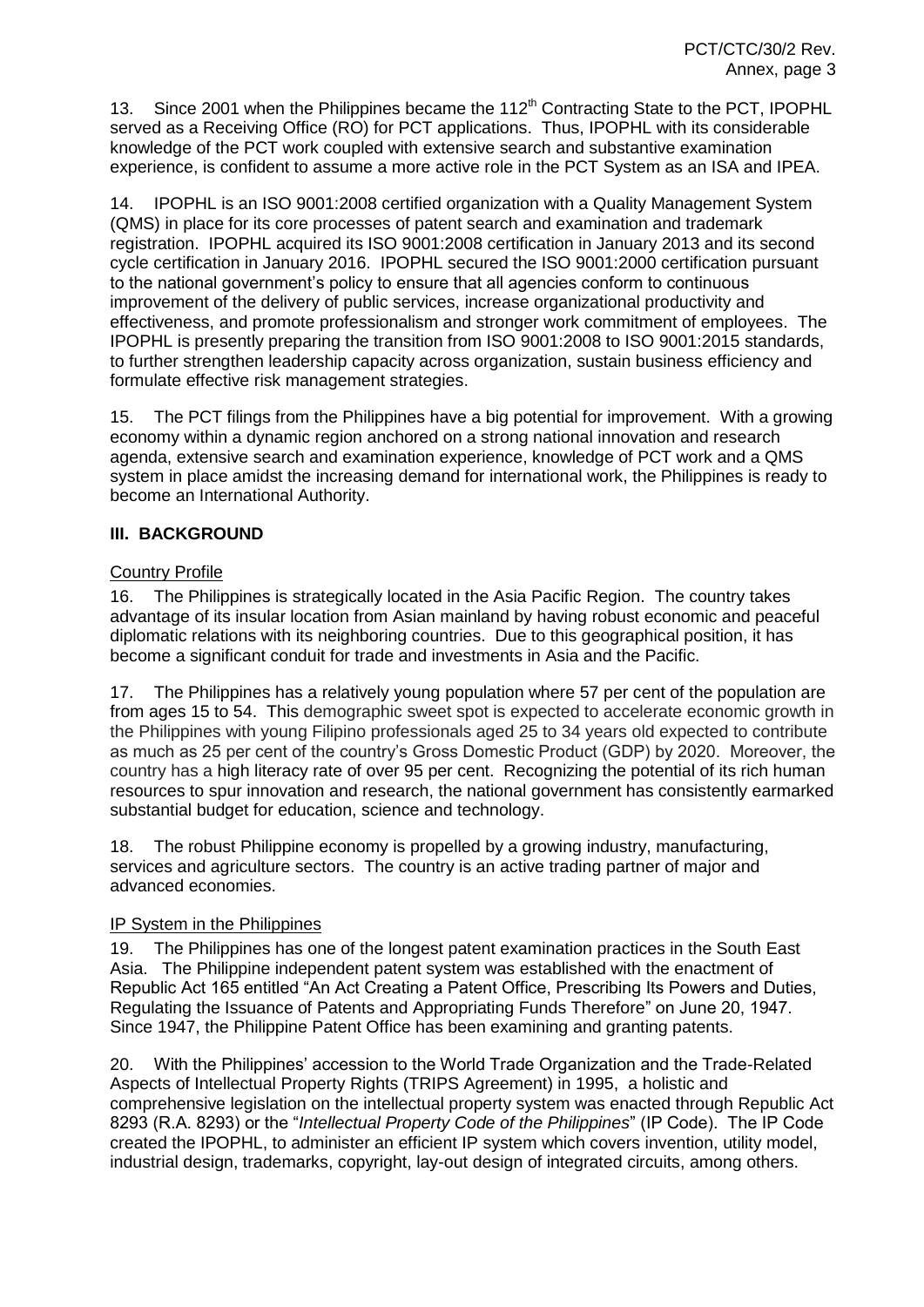21. The Philippines became a Party to the Paris Convention for the Protection of Industrial Property on August 12, 1965, member of the WIPO in 1980 as well as the Budapest Treaty in 1981.

22. The Philippines is also a signatory to other treaties and agreements administered by the WIPO such as the Berne Convention, Madrid Protocol, Phonograms Convention, Rome Convention, WIPO Copyright Treaty and WIPO Performances and Phonograms Treaty.

23. The Philippines has a strong legal, institutional and operational infrastructure on intellectual property demonstrating its serious commitment to enhance national competitiveness and encourage the development of innovations and technologies.

#### Philippine Development and Innovation Strategy

24. As the Philippines works towards a knowledge-based economy, it adopts an innovation and research strategy to develop: (a) a competitive and multidisciplinary work force competent in producing value-added knowledge-based services of global standards; (b) competitive local firms driven by or borne out of constant innovations brought about by increased R&D; and (c) a public policy environment that ensures continuous innovation not only through executive, legislative, and judicial initiatives but through local government programs.

25. National programs in research and development are being enhanced through effective and efficient initiatives that purposively build the innovation capabilities of domestic and foreign investors. The Philippines institutionalized the Harmonized National Research and Development Agenda (HNRDA), which is conceived to propel the country towards technology self-reliance. Under the HNRDA, the research and development initiatives undertaken by public institutions, agencies, state colleges and universities as well as the private sector are harmonized based on government priorities. The HNRDA is implemented by research consortiums and councils in five sectors – national integrated basic research; health; agriculture, aquatic and natural resources; industry, energy and emerging technologies; and, disaster risk reduction and climate change adaptation.

26. IPOPHL has several initiatives to support IP creation. Foremost is the IPOPHL-led ITSO program that fits well in the PDP and the designation as an ISA/IPEA of IPOPHL is part of the overall national innovation and research strategy. ITSO members are supported by the WIPO Technology and Innovation Support Centers (TISC) program. TISCs are designed to provide innovators in developing countries with access to locally based, high quality technology information services and other related services. To complement this, IPOPHL has implemented the *Patent Protection Incentive Program (PPIP)* which seeks to develop a culture of innovation in the country. It provides an incentive scheme with the condition that the invention will be filed to the PCT System. It aims to increase PH filings in the PCT System in the coming years. PH is among the pilot countries of the *Inventor Assistance Program (IAP).* The joint program WIPO - World Economic Forum (WEF) Program seeks to assist "under resourced" inventors secure IP protection in other jurisdictions. The Program involves the provision of pro-bono services by volunteer patent attorneys or lawyers to inventors who are not financially capable to pay for the cost of legal services attendant in securing patent protection in the Philippines and in jurisdictions outside of the country.

27. IPOPHL actively supports IP commercialization. It has developed the IP Depot which is a digital platform (a website) for intellectual property owners to promote their IP assets for potential commercialization opportunities. It was established to provide people with patented inventions, registered trademarks, copyright and industrial designs an avenue to showcase (license or sell) their IP assets to the world. In addition, IPOPHL has a partnership with the USAID STRIDE which aims to bring intellectual property into the market by linking universities and RDI's with the industry.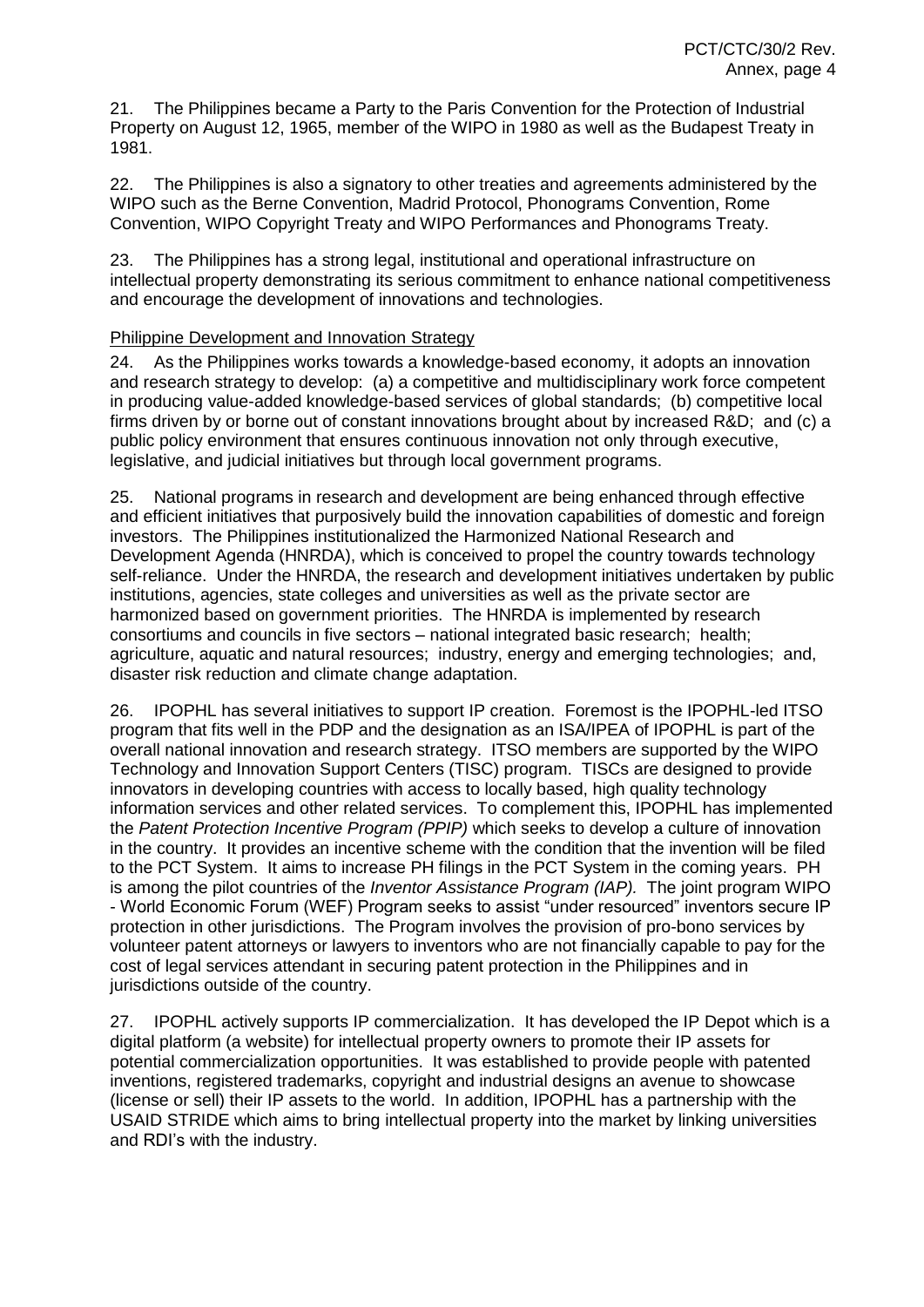28. The Philippines is also said to present significant opportunities in Southeast Asia. It is regularly cited as a major innovation hub mainly because of demographics, economic stability, and an active innovation ecosystem.

# **IV. ISA/IPEA APPOINTMENT REQUIREMENTS**

29. PCT Rule 36.1 provides for the minimum requirements to be designated as an International Searching Authority as follows:

(a) at least 100 full-time employees with sufficient technical qualifications to carry out searches and examinations;

(b) possession of, or access to, at least the minimum documentation referred to in Rule 34 of the PCT Regulations, properly arranged for search and examination purposes, on paper, in microform or stored on electronic media;

(c) a staff which is capable of searching and examining the required technical fields and which has the language facilities to understand at least those languages in which the minimum documentation referred to in Rule 34 of the PCT Regulations is written or is translated; and

(d) a quality management system and internal review arrangements in accordance with the common rules of international search and preliminary examination (defined by Chapter 21 of the PCT International Search and Preliminary Examination Guidelines).

#### Search and Examination Capacity

30. IPOPHL is capable of performing the role of an International Authority. In particular IPOPHL:

(a) possesses the required examiners' qualifications and capabilities (to comply with the requirements in paragraphs 29(a) and (c));

(b) has access to documentation for search and examination purposes (to comply with the requirements in paragraph 29(b)); and

(c) has a quality management system and internal review arrangements (to meet the requirements in paragraph 29(d)).

#### **Examiners**

31. IPOPHL meets the criteria for appointment in terms of the number of full-time examiners with sufficient technical qualifications to carry out search and examination. At the time of the assessment by JPO and IP Australia on February 21-22, 2017 and February 27-28, 2017, respectively, the IPOPHL has 87 full-time patent examiners capable of search and examination work. At the time of submission, IPOPHL has 102 patent examiners including 15 examiners hired on the first week of March. IPOPHL will hire 10 more examiners by the end of March 2017. The 25 examiners hired in March 2017 will undergo the rigorous NPET and are expected to complete Phase I by June/ July 2017 making them capable to conduct search and examination. Thus, at the time of PCT Assembly, it will have 112 full-time patent examiners with sufficient technical qualifications to carry out searches and examinations. It must be noted that to ensure the hiring of competent workforce, IPOPHL adopts a 4-level recruitment and selection process for all examiners. It has an established comprehensive and competencybased training program. All examiners continuously receive internal and external trainings that are focused on further enhancement of search and examination skills.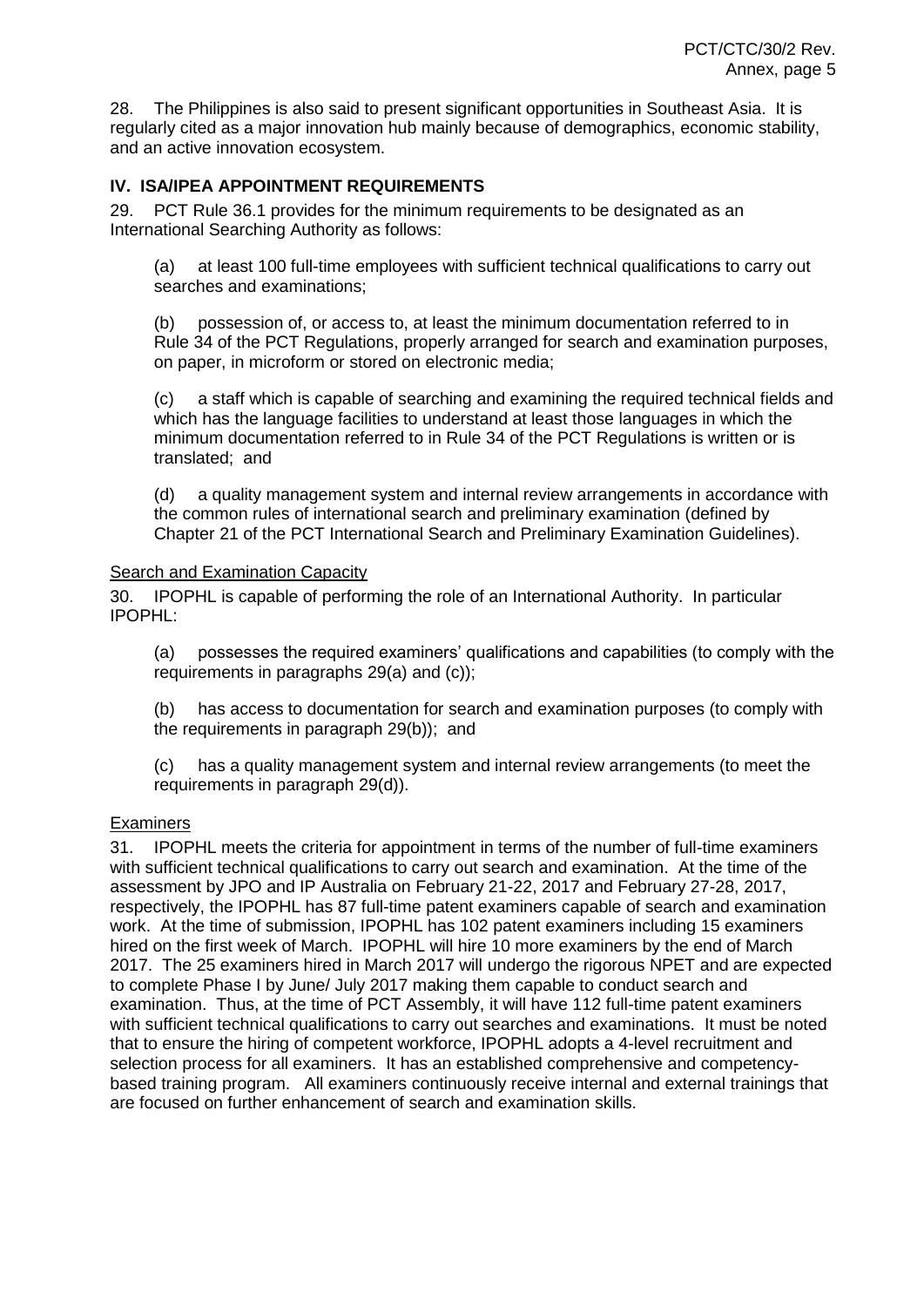#### Examiner Profile

32. As required by the Civil Service Commission (CSC) of the Philippines, IPOPHL's examiners have degrees in Engineering, Natural Science, Medical Science and other allied sciences. They must have also passed the required professional licensure examination prescribed by the Professional Regulation Commission (PRC), and the Career Service Examination for Professionals by the CSC.

33. Many examiners have advanced degrees or are currently pursuing further studies. IPOPHL provides support to all of its examiners in their pursuit for higher education. Currently, IPOPHL has a partnership with the country's premier science and engineering institution, the Mapua Institute of Technology (MIT), for post-degree programs customized to prepare the examiners for patent applications in highly specialized fields of technology. A number of IPOPHL researchers and examiners are presently enrolled in the degree program Masters of Science in Biological Engineering under the aforementioned partnership.

34. Sixty (60) examiners representing more than half of the examiners have search and examination experience ranging from four (4) years to thirty-nine (39) years. All new examiners undergo the structured, comprehensive and competency-based training program that equipped them with the required level of competency in conducting search and examination. Moreover, all examiners receive continuous internal and foreign trainings that are highly focused on further enhancement of their search and examination skills. These are further discussed in detail below under the Training Program and Capacity Building.

35. All IPOPHL examiners are guided by highly-experienced supervisors who conduct two (2) levels of in-process quality check for all search and examination reports. The supervisors of all examining divisions have post-graduate technical and management degrees and have extensive search and examination experience ranging from 15 years up to 38 years. All supervisors receive continuous internal and foreign trainings to update and enhance their capacities in patent quality review, as well as in the coaching and mentoring of examiners.

#### Language Proficiency

36. All examiners are proficient both in spoken and written Filipino and English languages. Some examiners have further capability in other foreign languages such as Japanese, Mandarin, German, Spanish and French language.

37. As to the language proficiency requirements set out in the PCT Rules 36.1(iii) and 63.1(iii) which requires examiners to have the language facilities to understand at least those languages in which the minimum documentation referred to in Rule 34 is written or is translated, examiners of IPOPHL possess excellent skill and understanding of the English language which is one of the widely used languages in PCT applications.

#### Recruitment and Selection

38. IPOPHL has the following 4-level recruitment and selection process for its patent examiners: a) all applicants must satisfy the minimum requirements for application; (b) all applicants must undergo and pass the panel screening and interview; (c) all applicants must pass the psychometric examination; and, (d) all short-listed candidates must undergo and successfully pass the structured, comprehensive and competency-based training program for new examiners.

39. All applicants must satisfy the following minimum requirements for application: a) a minimum Bachelor's degree in Engineering, Natural Science, Medical Science and other allied sciences, and preferably a Master's Degree; (b) professional license as engineer, chemist or other fields as prescribed by the PRC; (c) passed the Career Service Examination for professionals given by the CSC; and, (d) must be fluent in both Filipino and English languages.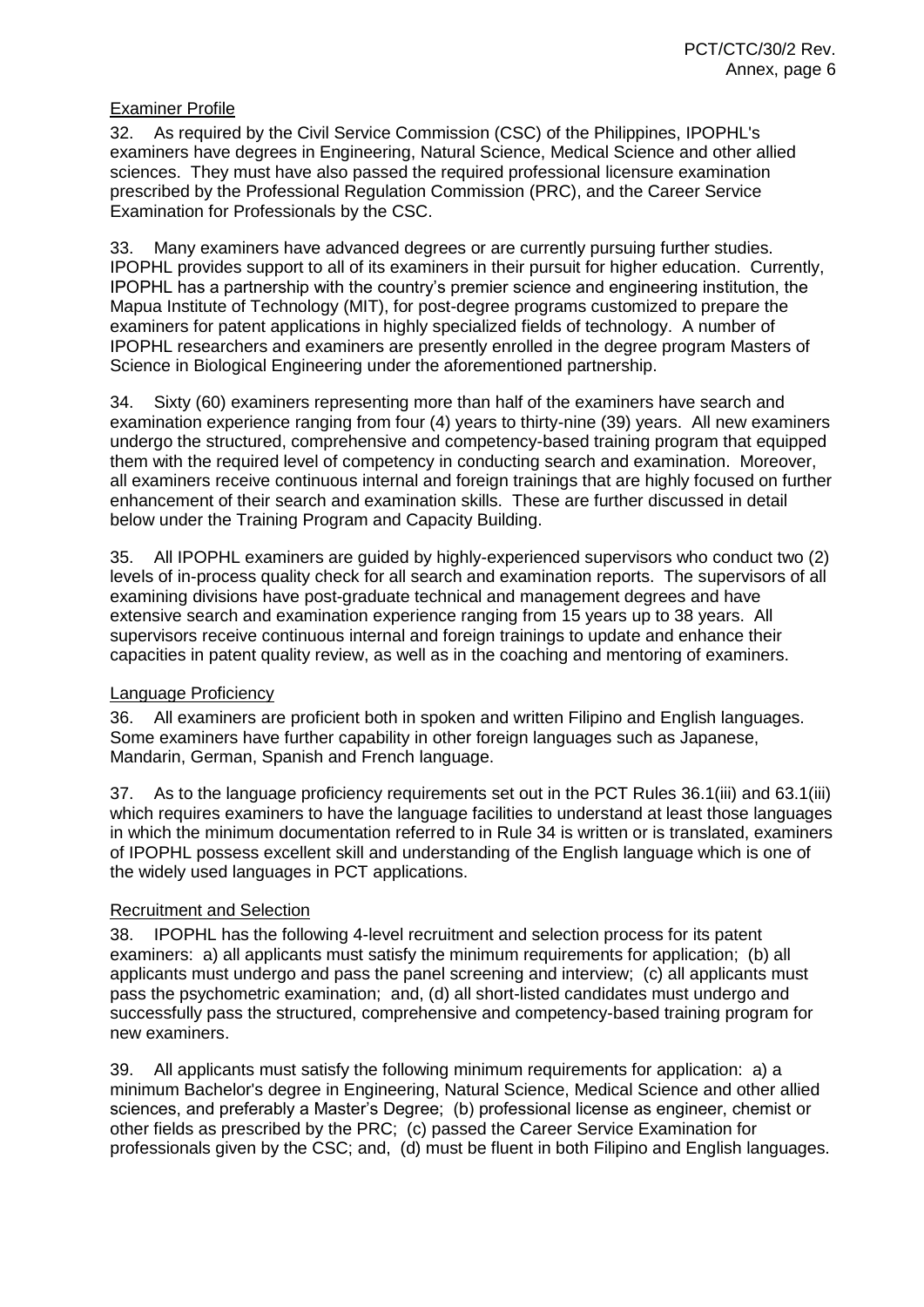40. All short-listed applicants who meet the minimum requirements will be required to undergo the second level of recruitment and selection process, which is the panel screening and interview conducted by the management committee of the Bureau of Patents. Thereafter, the short-listed applicants will be required to take the psychometric examination conducted by the Human Resource Division or by other agency accredited by IPOPHL.

41. The successful candidates from the first three levels will be hired as examiners. They must undergo and successfully complete the required training which is composed of three phases and is conducted for an average duration of one year.

## Training Program and Capacity Building

42. The IPOPHL employs a competency-based training and capacity building program for patent examiners to ensure quality search and examination. It adopts a two-level competency building approach: (1) New Patent Examiner Training (NPET); and, (2) Continuous Training Program (CTP). Developed by the IPOPHL, the NPET is a highly structured and comprehensive training program incorporating, among others, the relevant elements of the training programs of the United States Patent and Trademark Office (USPTO), IP Australia and European Patent Office (EPO). The NPET consists of three (3) phases. Phase I covers fundamental concepts on patent search and examination, practice and procedures, legal provisions, automation as well as personal and professional development. Phase II is the technology-specific training. New examiners are assigned to the examining divisions where they handle actual applications and apply their learnings into practice. For this stage, they are mentored and supervised by senior examiners. Phase III includes supplemental training in examination, search and other IP related matters for areas where deemed necessary based on the assessment in the previous stages. For the NPET, various methodologies are used such as lectures, group work and presentations, quizzes and exercises, and workshops to ensure effective learning. An assessment is conducted after every stage of the NPET.

43. The following Table contains the content of the NPET:

|                |                                                                                                             | <b>Topics</b>                                                                                                                                                                                                                                                                                                                                                                                                            |
|----------------|-------------------------------------------------------------------------------------------------------------|--------------------------------------------------------------------------------------------------------------------------------------------------------------------------------------------------------------------------------------------------------------------------------------------------------------------------------------------------------------------------------------------------------------------------|
| <b>PHASE I</b> | <b>Fundamental</b><br><b>Concepts and</b><br><b>Applied Learnings</b><br>3-4 months<br>Duration:<br>2 weeks | 1. Basics of Intellectual Property<br>Introduction to Intellectual Property (IP)<br>$\bullet$<br>IP Regime in the Philippines<br>$\bullet$<br>Governing Laws, Courts, and Agencies in the Protection<br>$\bullet$<br>of IP Rights in PH<br>Patent Cooperation Treaty (PCT) System<br>$\bullet$<br><b>Automation System</b><br>Evaluation/Assessment: Written and oral examinations,<br>Quizzes, Exercises and Worksheets |
|                | Duration:<br>1 week                                                                                         | 2. Patent Essentials<br><b>PH Patent Application</b><br>$\bullet$<br>• The Basics of Claims<br><b>Patent Examination Process</b><br>$\bullet$<br>Basic of rejections and objections<br>$\bullet$<br>Evaluation/Assessment: Written and oral examinations,<br>Quizzes, Exercises and Worksheets                                                                                                                           |
|                | Duration:<br>11 weeks                                                                                       | 3. Examining Patent Applications<br>Formality requirements<br><b>Right of Priority</b><br>$\bullet$<br>Sufficiency of disclosure, enablement and support<br>$\bullet$<br>requirement                                                                                                                                                                                                                                     |

*Table 1: New Patent Examiners Training (NPET) Program*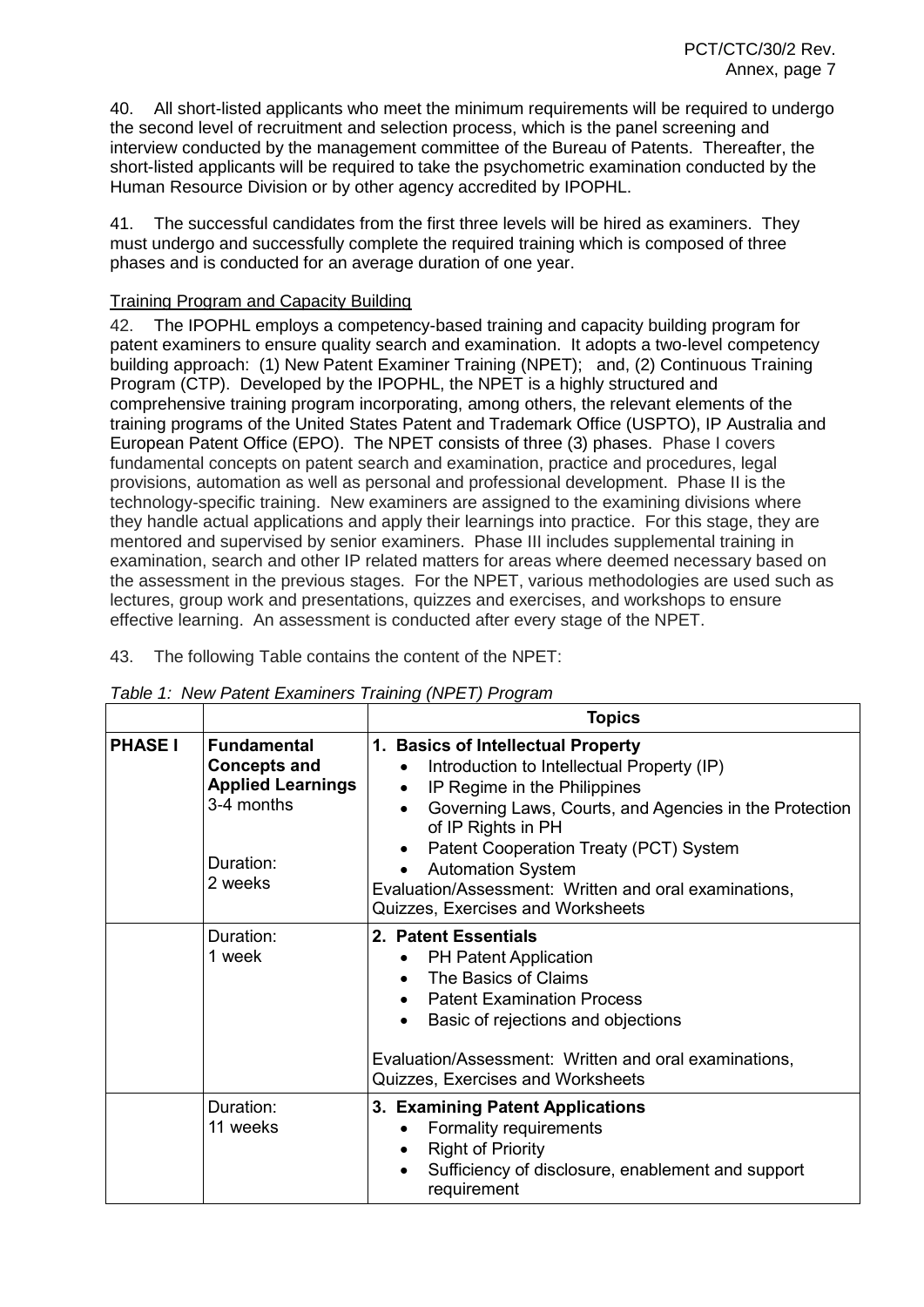# PCT/CTC/30/2 Rev. Annex, page 8

|                  |                                                                    | Clarity of claims and interpretation<br>Unity of Invention: A Priori and A Posteoriori<br>$\bullet$<br>Searching, Exploring Databases<br>& Developing an effective search strategy<br>Relevant types of documents<br>Novelty, Inventive Step, Industrial Applicability<br>Search report and Written opinion<br><b>Publication of Patent Applications</b><br>Substantive examination: writing examination reports<br>$\bullet$<br>Evaluation/Assessment: Written and Oral Examination, Case<br><b>Studies, Quizzes and Exercises</b>                                                                                                                                                                                                                                                                                                                                                                 |
|------------------|--------------------------------------------------------------------|-----------------------------------------------------------------------------------------------------------------------------------------------------------------------------------------------------------------------------------------------------------------------------------------------------------------------------------------------------------------------------------------------------------------------------------------------------------------------------------------------------------------------------------------------------------------------------------------------------------------------------------------------------------------------------------------------------------------------------------------------------------------------------------------------------------------------------------------------------------------------------------------------------|
|                  | Duration: 2 weeks                                                  | 4. Other relevant topics<br>Case Law<br>$\bullet$<br>Utility Model and Industrial Design<br>$\bullet$<br><b>Trademarks</b><br>$\bullet$<br><b>Trade Secrets</b><br>$\bullet$<br>Copyright<br>$\bullet$<br><b>Plant Variety Act</b><br>$\bullet$<br>Infringement<br>$\bullet$                                                                                                                                                                                                                                                                                                                                                                                                                                                                                                                                                                                                                        |
|                  |                                                                    | Evaluation/Assessment: Written examinations, Quizzes,<br><b>Worksheets and Exercises</b>                                                                                                                                                                                                                                                                                                                                                                                                                                                                                                                                                                                                                                                                                                                                                                                                            |
| <b>PHASE II</b>  | Technology-<br><b>Specific training</b><br>Duration:<br>4-6 months | Deployment to assigned divisions with specialized<br>technical fields<br>Recognition of Prior Learning<br>Clarity<br>Unity of Invention<br>$\bullet$<br><b>Special Technical Features</b><br>$\bullet$<br>A Priori and A Posteriori<br>$\bullet$<br>Novelty, Prior Art and Novelty Table<br>Inventive Step (Obviousness and Problem Solution<br>Approach)<br>Developing and Recording a Search Strategy<br>Report Writing (Foreign Examination Reports)<br>Amendments and Allowability of Amendments<br><b>Quality Management System (QMS)</b><br>$\bullet$<br>Individual mentoring, case studies and search,<br>$\bullet$<br>examination and drafting<br>Evaluation/Assessment: successful completion of six (6)<br>search and substantive examination reports on six (6) patent<br>applications respectively, in compliance with the established<br>Patent Quality Review System (PQRS) standards |
| <b>PHASE III</b> | <b>Supplemental</b><br><b>Trainings (as</b><br>needed)             | Updates on patent-related legislations, practices and<br>procedures<br>Supplemental training on examination and search                                                                                                                                                                                                                                                                                                                                                                                                                                                                                                                                                                                                                                                                                                                                                                              |
|                  | Duration:<br>1 month                                               | Evaluation/Assessment: meeting the monthly target, timeliness<br>on the reports submitted, reports conforming to quality<br>standards set by the Patent Quality System                                                                                                                                                                                                                                                                                                                                                                                                                                                                                                                                                                                                                                                                                                                              |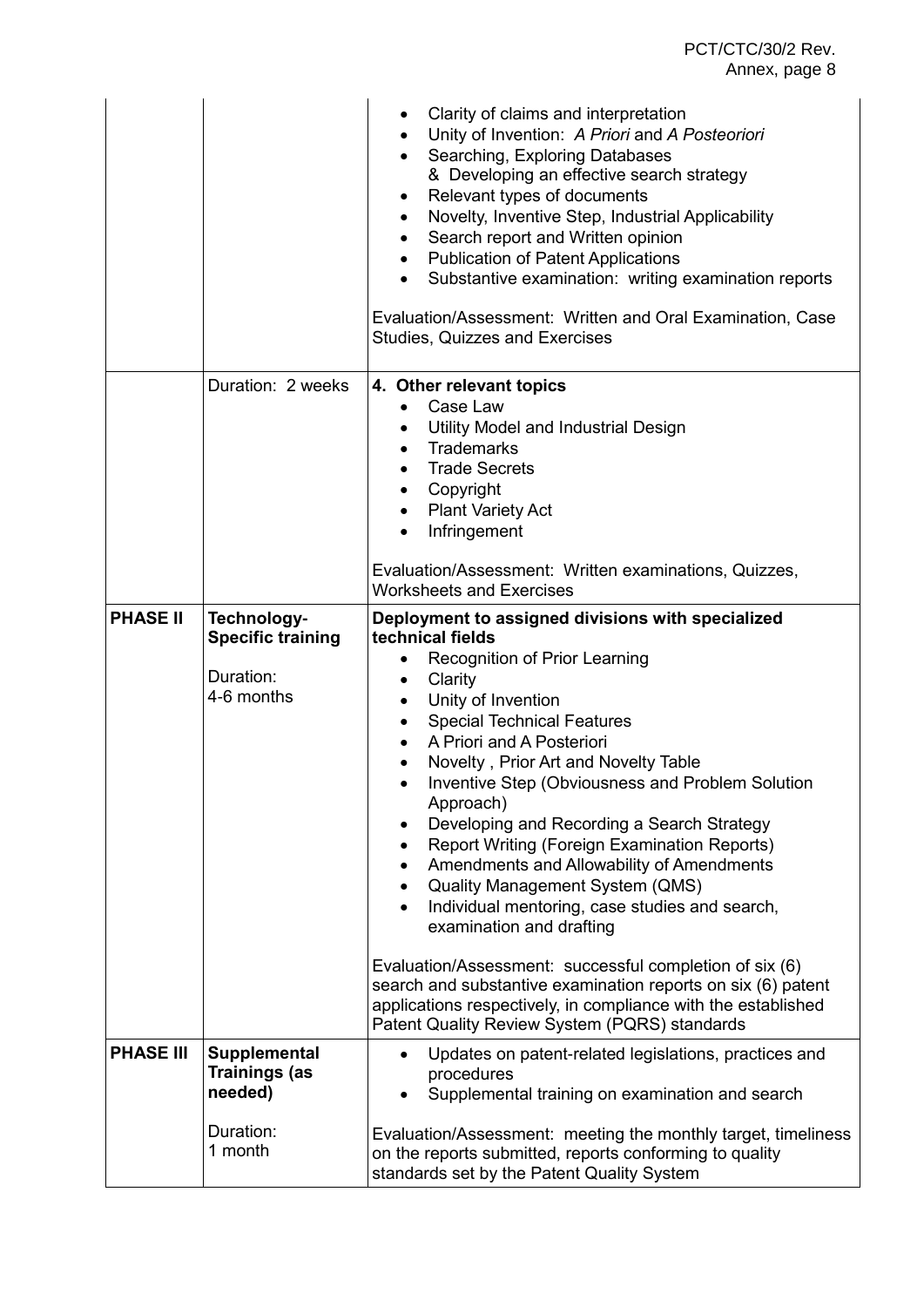44. To further enhance the capacity and competence of existing examiners, IPOPHL conducts continuous training program. These include advanced trainings, workshops, and seminars on patent search and examination on various technological fields as well as new and emerging technologies, updates on patent-related legislation, practices, and procedures, and plant visits to industries employing advanced technologies. Since 2011, the IPOPHL is a partner of the Department of Science and Technology's (DOST) in its *Balik Scientist* (Returning Scientists) Program envisioned to strengthen the country's scientific and technological human resources through the transfer of diverse new knowledge and expertise. Under this Program, DOST PhD scholars who pursued their studies abroad conduct lectures and trainings for the patent examiners on specified technological fields.

45. IPOPHL has intensified capacity building activities on search and examination in partnership with other IP Offices/International Authorities such as the USPTO, EPO, and JPO as well WIPO. In addition, patent examiners have taken distance learning courses offered by the WIPO, the European Patent Academy, and other foreign IP offices. Further, IPOPHL continues to provide trainings and updates on the PCT System for examiners and administrative staff in cooperation with WIPO PCT Division.

46. In the constant pursuit of developing and maintaining a competent and highly motivated workforce, IPOPHL is offering a scholarship program on Masters in Biological Engineering customized to suit the technical needs of IPOPHL examiners. This is in partnership with the MIT, one of the premiere engineering schools in the country, a recognized center of excellence in engineering education by the Commission on Higher Education and an accredited institution of the Accreditation Board for Engineering and Technology, Inc. (ABET). A similar program is being developed for the examiners in the mechanical fields.

#### Search and Examination Resources and Tools

47. IPOPHL has full access to minimum documentations as stipulated by Rule 34 of the PCT regulation. Access to comprehensive commercial databases and examiners proficiency in search and examination are critical to ensure quality work products.

48. IPOPHL examiners have access to the following patent and non-patent databases:

(a) Commercial search platform Thomson Innovation which covers Derwent World Patent Index (DWPI);

(b) WIPS Global Database which contains full text patent grants and applications from US, Europe, Japan, Korea, China and other sources including PCT applications issued;

(c) Publicly-available databases such as: (i) OPSIN (Open Parser for Systematic IUAPAC nomenclature); (ii) NCBI (National Centre for Biotechnology Information); (iii) EMBL-EBI (European Molecular Biology Laboratory - European Bioinformatics Institute) for sequence listing search; (iv) 3GPP (Telecommunication Technologies); (v) WIPO Case; and, (vi) Patent Scope;

(d) Databases such as PubMed which provides non-patent articles in chemistry, molecular biology and other preclinical sciences, and The Lens for comprehensive DNA and protein sequence search;

(e) IPOPHL IPDL (Industrial Property Digital Library) and IPOPHL's internal database IPAS (Industrial Property Automation System); and

(f) National patent databases of other IP Offices such as USPTO, J-PATPLAT, AUSPAT, Espacenet, and AIPN.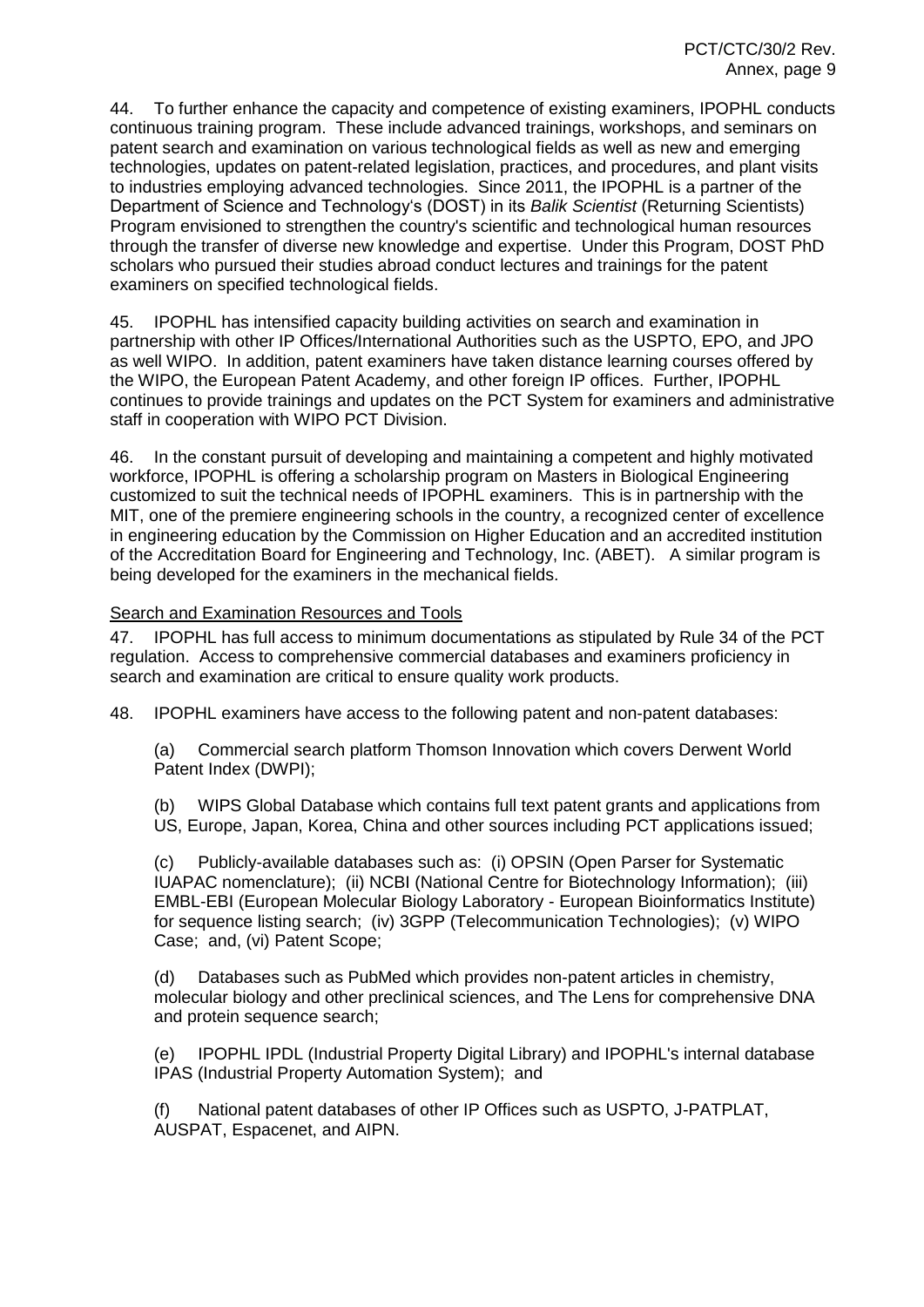49. While already compliant to the minimum documentation requirement, IPOPHL's options and scope of search will soon be further enhanced by access to STN and IEEE Digital Explore and the Office is discussing access to EPOQUENet.

# IT System

50. IPOPHL uses the WIPO IPAS specifically configured for IPOPHL process workflows. The IPAS integrates with other internally developed systems including online filing and payment systems to deliver end-to-end processing of invention, industrial design, utility model, and trademark applications.

51. IPAS provides a number of modules that play a central role in various facets of the search and examination process: (1) To Do List Module - tracks each stage of the examination process and provides real-time details on the status of all applications; (2) Workflow Module - serves as the electronic file wrapper which shows instant information about the transactions related to an application; (3) Action Notices Module - assists examiners in the drafting of examination reports by providing standardized action templates as well as indication on the next course of action that should be made; (4) Search Module - gives examiners access to both published and nonpublished ID, UM, and Patent applications that are filed locally; and, (5) Electronic Document Management System - provide access to electronic copies of correspondences filed by the applicant.

52. IPOPHL is presently working on optimizing business processes and enhancing efficiency specifically in critical areas of the search and examination process including platforms for online correspondence, quality review, real-time notification, and patent search.

53. As regards network infrastructure, IPOPHL has in place a complete and integrated security solution starting with a security firewall appliance alongside an Intrusion Prevention System with Anti-Virus, Anti-Bot and Anti-Spam capabilities, and an IPSec Virtual Private Network capability for secure site-to-site connections. The core network switch is powered with two active Internet nodes with sufficient bandwidth to service the entire network, and a fail-over capacity in the event of the failure of one of the nodes. Server virtualization is implemented which provides faster provisioning and deployment of application systems while ensuring higher availability and uptime. IPOPHL has contracted Cloud-based data backup services, and data back-up and testing procedures are conducted regularly.

#### Quality Management System

54. The IPOPHL is committed to continuously improve the quality of work and efficiency of business processes to ensure that work products and operations are comparable with other IP Offices.

55. There are three types of quality check mechanisms: (a) In-Process; (b) ISO QMS; and (c) Patent Quality Review System (PQRS).

56. For the in-process checking, all work products by the examiners such as search and substantive examination reports and other office actions pass through levels two (2) levels of inprocess quality check done by the assistant supervisor and supervisor to ensure quality and compliance with examination guidelines and procedures.

57. On the ISO 9001:2008 QMS, IPOPHL secured its certification in January 2013 and its second certification in January 2016. The certification covers the processes of Patents, Utility Models, Industrial Designs, and Trademarks registration. The QMS institutionalizes structure, mechanisms and standards for a systematic approach in managing the business processes. Likewise it provides for an internal quality audit. Presently, IPOPHL is preparing for the transition of its ISO certification to 9001:2015 standards to enable the organization to sustain business efficiency, and formulate effective risk management strategies as well as enhance customer satisfaction.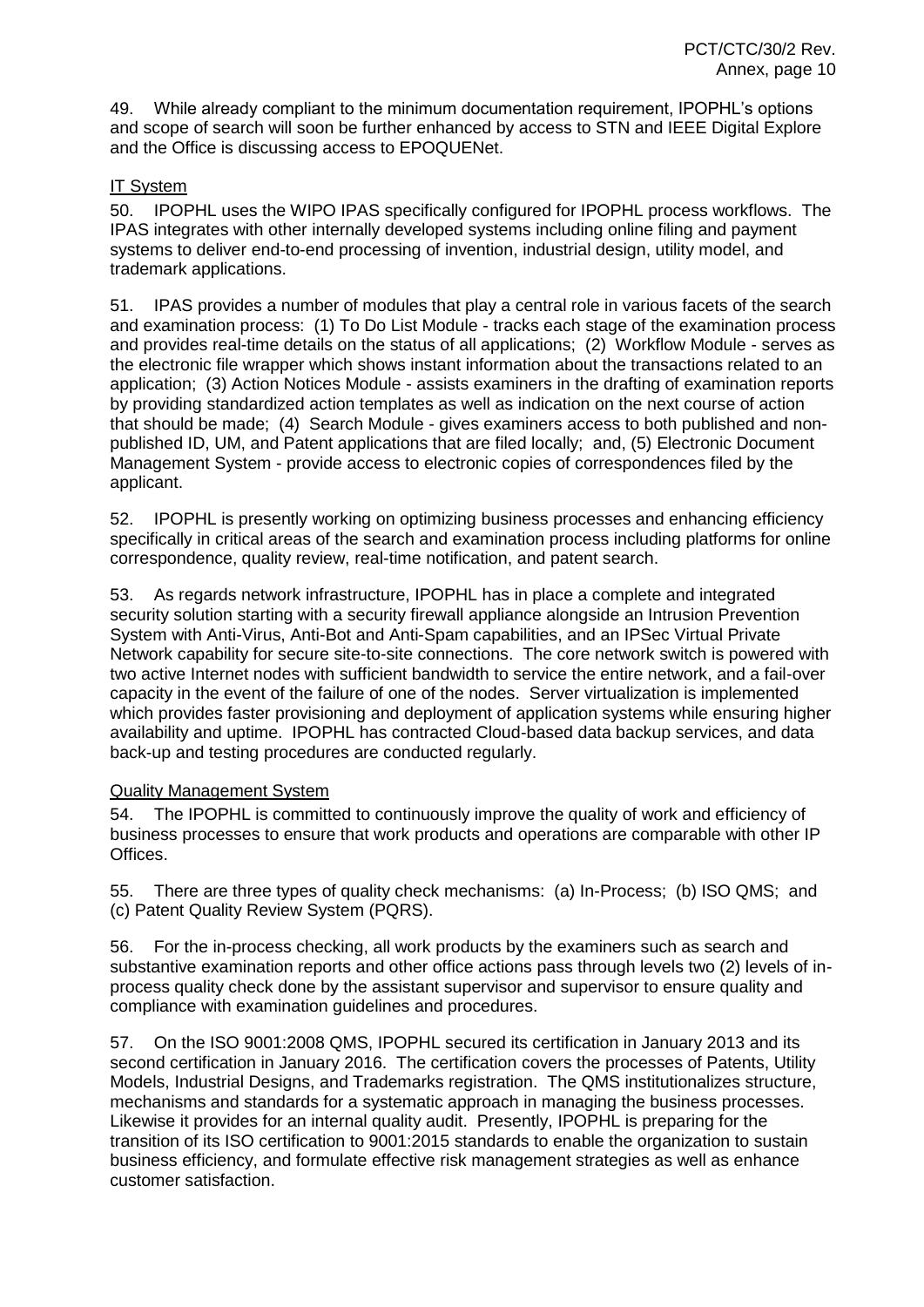58. The PQRS is an institutionalized process that ensures the quality and consistency of work products such as formality, search as well as substantive examination reports. The PQRS is administered by the Quality Management Division (QMD) which reviews and checks work products of examiners.

59. The Initial Report on Quality Management System in accordance with Chapter 21 of the PCT International Search and Examination Guidelines is described in detail using the template "Report on Quality Management Systems" and is enclosed in this document as Appendix 1.

# **V. ASSESSMENT BY OTHER AUTHORITIES**

60. Pursuant to the procedure for the appointment for International Authorities as agreed at the forty-sixth session of the PCT Assembly, IPOPHL has sought the assistance of the JPO and IP Australia to assess the extent to which IPOPHL satisfies the minimum requirements for appointment as an International Authority. Both have concluded that IPOPHL will meet the requirements by the time the Assembly meets. The Assessment Reports from IP Australia and JPO are attached as Appendix 2 and Appendix 3, respectively.

#### **VI. IP ADMINISTRATION**

#### Patent Administration

61. IPOPHL received an average of 3,193 applications from residents and non-residents from the years 2010-2016. Non-resident filings remain significantly high than resident filings. From 2013-2016, filings from residents grew at an average of 48 per cent from the resident filings received for the years 2010-2012.

62. Consequently, patent grants in IPOPHL have similar statistical profile as that of patent filings, with a large proportion of patent grants issued for non-residents. From 2013-2016, there was an average of 2,028 granted patents reflecting a 40 per cent increase from the average of 1,213 grants for the years 2010-2012.

63. IPOPHL constantly improves its processes by streamlining procedures and enhancing the efficiency of operations. This resulted to a substantial decrease in patent processing time. From 2013 up to 2016, IPOPHL has maintained a processing time of less than 50 months from filing date inclusive of the 18-month confidentiality period.

#### International Cooperation

64. IPOPHL has existing bilateral cooperation with other IP Offices such as the JPO, USPTO, EPO, Korean Intellectual Property Office (KIPO), European IP Office (EUIPO), Center for Patents and Information Patent Tajikistan, United Kingdom Intellectual Property Office (UKIPO), Mexican Institute of Industrial Property (IMPI) and, *Institut National de la Propriété Industrielle* (INPI) of France, among others.

65. The IPOPHL is an active member of the ASEAN Working Group on IP Protection (AWGIPC). It is the country champion 12 initiatives for the 2016-2025 IPR Action Plan.

66. IPOPHL is a member of the Patent Prosecution Highway (PPH) network composed of the IP5 (EPO, USPTO, SIPO, JPO and KIPO), Australia, Canada, Israel, Mexico, Singapore, among others. The PPH is a framework for worksharing between Patent Offices which seeks to expedite the examination process, maximize the use of resources and improve the quality of examination.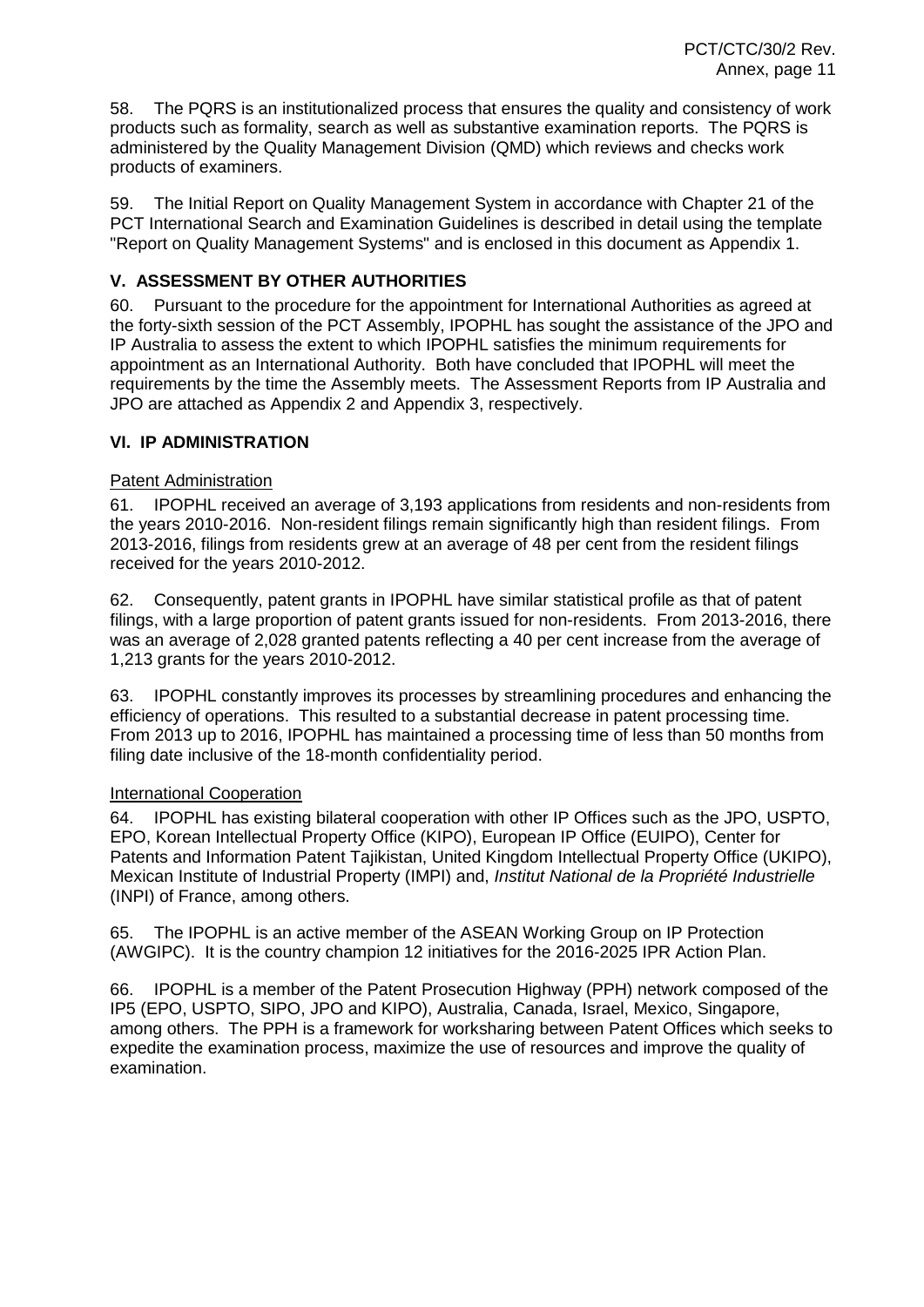#### **VII. CONCLUSION**

67. IPOPHL meets the minimum requirements to be designated as an International Authority:

#### **Examiners**

(a) at the time of this submission, it has102 full-time examiners, and at the time of the Committee and the PCT Assembly, it will have 112 full-time patent examiners with sufficient technical qualifications to carry out searches and examinations;

(b) it has examiners who are capable of searching and examining the required technical fields and which has the language facilities to understand at least those languages in which the minimum documentation referred to in Rule 34 of the PCT Regulations is written or is translated;

#### Access to Minimum Documentation

(c) it has access to Thomson Innovation which covers Derwent World Patent Index (DWPI) as well as a number of non-patent science and engineering databases, WIPS Global Database, and numerous publicly-accessible non-patent databases in conducting prior art searches, which collectively cover the PCT minimum documentation and more; and

#### Quality Management System

(d) a comprehensive and multi-tiered quality management system (in-process quality check, ISO QMS 9001:2008 and PQRS) and internal review arrangements exceeding the common rules of international search and preliminary examination (defined by Chapter 21 of the PCT International Search and Preliminary Examination Guidelines).

68. IPOPHL meets the minimum requirement for appointment as an International Authority. Established International Authorities specifically JPO and IP Australia have concluded that IPOPHL will meet the requirements by the time the Assembly meets pursuant to their assessment conducted.

69. We have a reliable and secure IT infrastructure that can adequately support national as well as international operations.

70. The PCT System is faced with a growing demand for international work, and given IPOPHL's extensive search and examination experience, language proficiency, comprehensive quality management system and access to reputable databases, IPOPHL is in a position to help the system in undertaking timely and quality international search and examination.

[Appendices follow]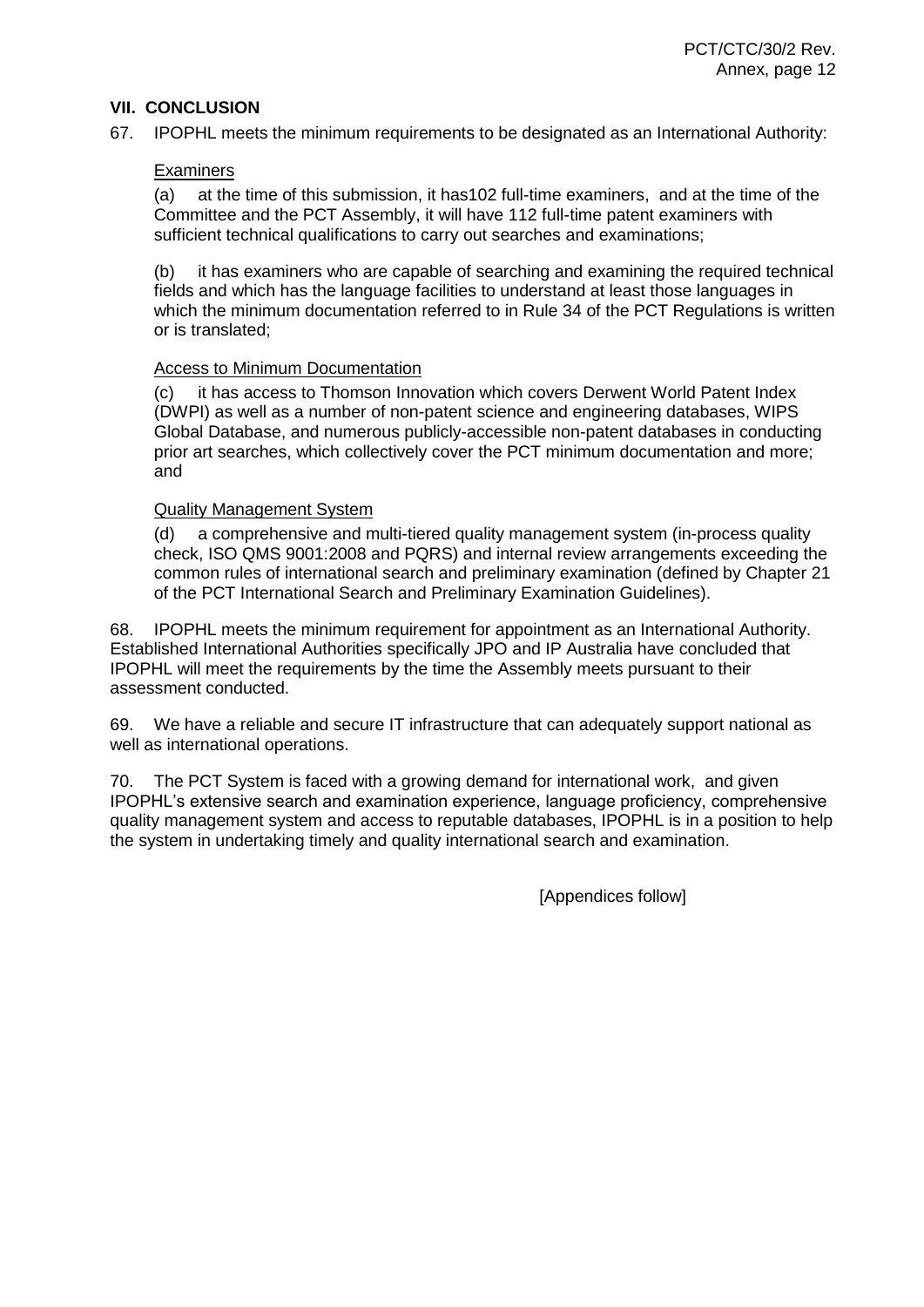#### APPENDIX 1

# INITIAL REPORT ON QUALITY MANAGEMENT SYSTEM

*Prepared by the Intellectual Property Office of the Philippines (IPOPHL)*

*The Authority should provide general background information relevant to the quality management system (QMS) as set forth in this template.*

*The descriptions below each main heading of this template should be considered examples of the type and arrangement of information that should be included under each heading. Each Authority may provide additional information beyond that set forth in this template as desired.*

#### **INTRODUCTION (PARAGRAPHS 21.01 - 21.03)**

*If applicable, the Authority may at this point indicate any recognized normative reference or basis for their quality management system besides Chapter 21, such as ISO 9001, under the heading "Normative Reference for QMS"*

*For example: "Normative reference for QMS: ISO 9001, EQS (European Quality System)"*

*Each Authority should then provide at least the information indicated in the descriptive boxes, under the following headings*

The Intellectual Property Office of the Philippines (IPOPHL) was created to administer and implement the articulated State policies on intellectual property.

The Philippine government requires all agencies to continuously improve the delivery of public services, increase organizational productivity and effectiveness, and promote professionalism and stronger work commitment of employees. Further, it orders government agencies to institutionalize the structure, mechanisms and standards to implement the government quality management program. IPOPHL supports the national government's program of implementing a Quality Management System (QMS) to institutionalize structure, mechanism and standards for a systematic approach in managing the business processes in government.

As part of the IPOPHL Quality Policy, IPOPHL strives to promote IP creation and protection as well as supporting a competent workforce aimed at delivering high quality service to the stakeholders. Primary to said support, the IPOPHL is committed to continuously improve its processes through regular review and assessment of its performance and business process flow to effectively address gaps and adopt a new approach or reinforce established standards.

A Quality Manual was formulated in 2012 to ensure integrity and improve the work process flow of the Office. In 2013, the Bureau of Patents started the development of a Patent Quality Review System (PQRS) to ensure the quality and consistency of work products such as formality, search as well as substantive examination reports.

## **NORMATIVE REFERENCE: IPOPHL'S ISO 9001:2008 CERTIFICATION (QUALITY MANAGEMENT SYSTEM)**

IPOPHL as an ISO 9001:2008 certified organization has implemented a Quality Management System for its core processes of Patents, Utility Models, Industrial Designs, and Trademarks registration. The QMS institutionalizes structure, mechanisms and standards for a systematic approach in managing the business processes. Likewise it provides for an internal quality audit. Presently, IPOPHL is preparing for the transition of its ISO certification to 9001:2015 standards to enable the organization to sustain business efficiency, and formulate effective risk management strategies as well as enhance customer satisfaction.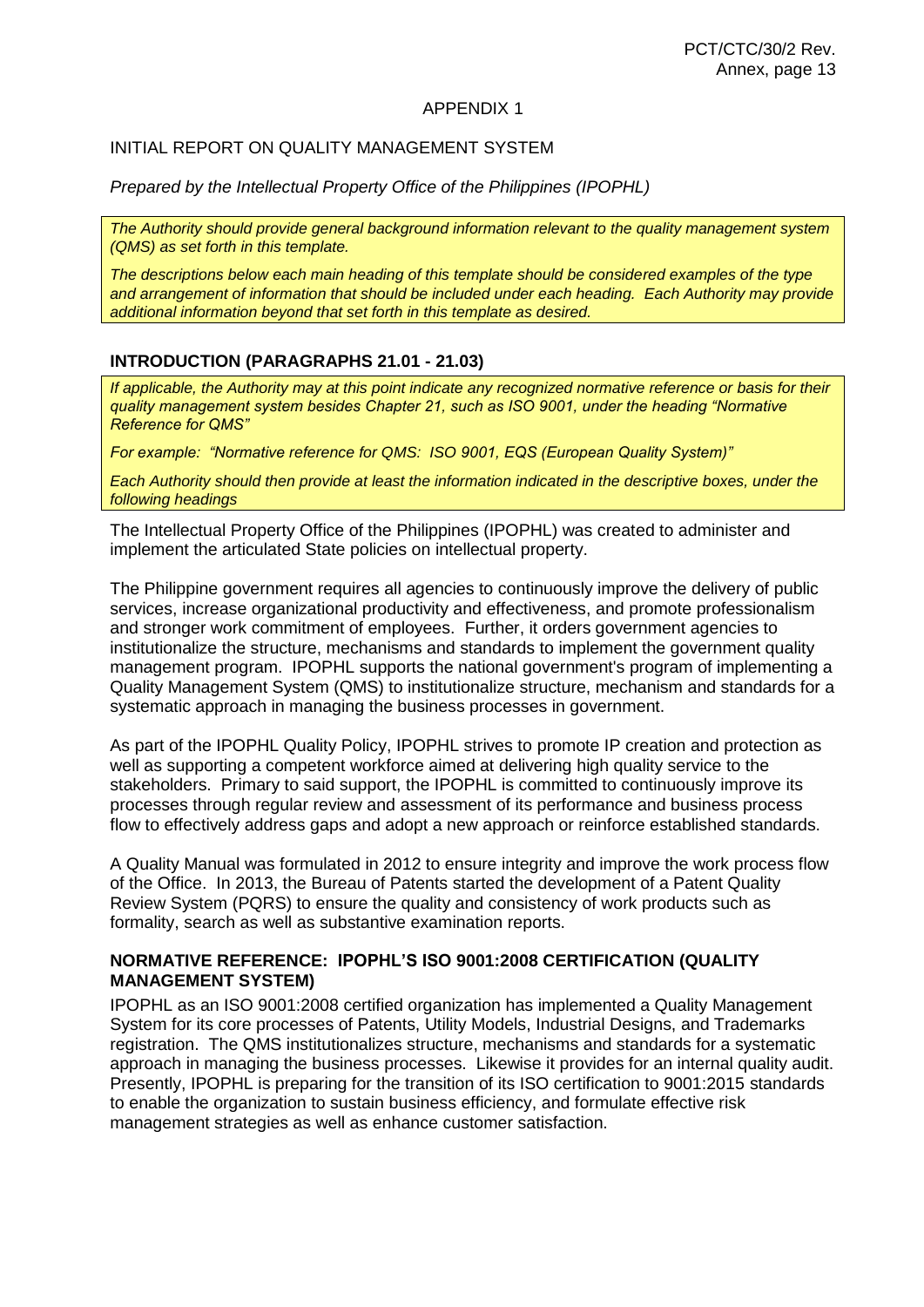#### **1. LEADERSHIP AND POLICY**

*21.04 Confirm that the following are clearly documented, and that this documentation is available internally:*

*(a) The quality policy established by top management.*

 *(b) The roles and names of those bodies and individuals responsible for the QMS, as delegated by top management.*

*(c) An organizational chart showing all those bodies and individuals responsible for the QMS.*

(a) The IPOPHL recognizes the importance of understanding, meeting, and enhancing customer needs and requirements. As such, the following is the Quality Policy Statement as established by top management:

- We strive to foster an environment where IP is created, protected, utilized and enforced.
- We support the creation of a highly-motivated, competent, and cohesive workforce committed to serve with professionalism, transparency, accountability and integrity.
- We are committed to continuously improve our quality management system in order to provide the highest level of satisfaction among our stakeholders.

To support IPOPHL's goal, the following are the Bureau of Patent's quality commitment:

- 1. We commit to an environment where Patent is protected with fairness, transparency and consistency.
- 2. We provide our staff with knowledge and skills to strengthen competency.
- 3. We dedicate ourselves to continually improve our Patent Quality Examination Standard in order to provide the highest level of satisfaction among our stakeholders.

The top management of IPOPHL recognizes the constant need to further improve quality, efficiency and customer satisfaction. Thus, IPOPHL undertook the ISO 9001:2008 certification process.

(b) The roles and names of those bodies and individuals responsible for the implementation of the QMS are as follows:

Quality Management Representative (QMR) ensures the effective implementation and maintenance of the established QMS.

Internal Quality Audit Team (IQA Team) manages the requirements of maintaining and monitoring the compliance to established QMS. The team conducts the internal audits, monitors and maintains records of implementation of corrective and preventive actions for nonconformances found during audits.

Quality Management Division (QMD) assesses the quality of search and examination for both national and ISA/IPEA applications. This unit ensures that the formality, search and examination reports conform to the established quality standards; address concerns/issues in examination or the process of quality review that may occur; recognize and recommend training needs of patent examiners; identify the gaps in the quality review system and propose solutions and determine the effectiveness of the quality review process.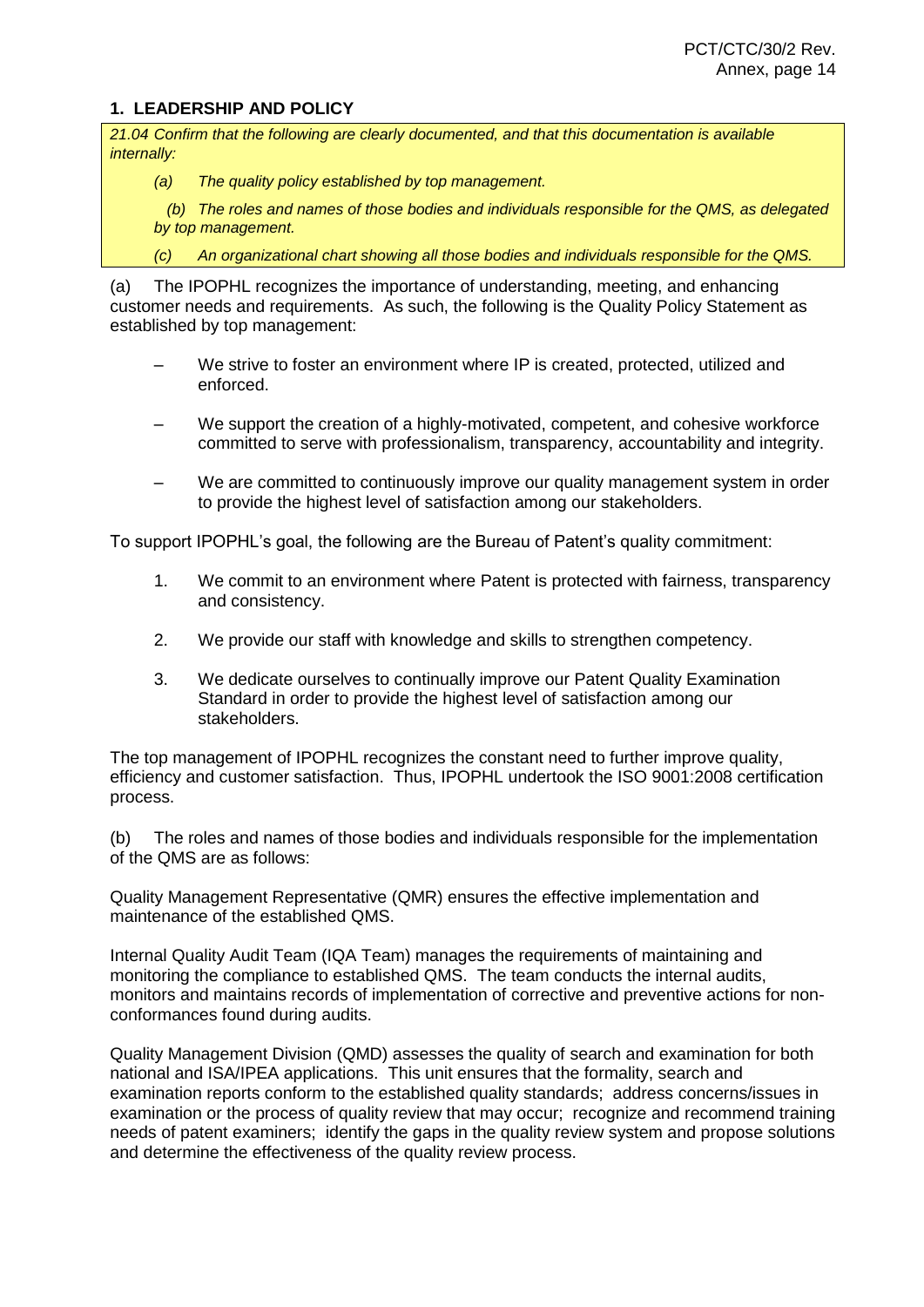Quality Reviewer (QR) conducts the quality assessment of all work products including search and examination reports issued by the examiners every month with confidentiality and discretion. The Quality Reviewer is tasked to review the application in relation to the search/examination report, fill out the PQRS Checklist, and prepare the PQRS Report form.

Quality Reviewer Supervisor (QRS) evaluates and reviews the PQRS Report submitted by the Quality Reviewers before the issuance of said report to the respective division.

Quality Management Division Head (QMD Head) supervises the activities of the QMD and provides a monthly report on the PQRS Result to the Bureau Director. The report highlights the number of conformity and non-conformity findings, identifies any particular issue on nonconformity findings that needs immediate attention and recommends appropriate action.

Quality Management Committee (QMC) is composed of the Supervisors (Division Chiefs), the QMD Head, QR Supervisor, Bureau Director/Assistant Bureau Director. The Committee is responsible for the formulation of policies and amendments on PQRS and evaluates the recommendations of the QMD on PQRS matters.

External Auditors (EA) are the third party auditors responsible for certifying the compliance of the IPOPHL to the ISO 9001:2008 Quality Management System.



(c) QMS Organizational Structure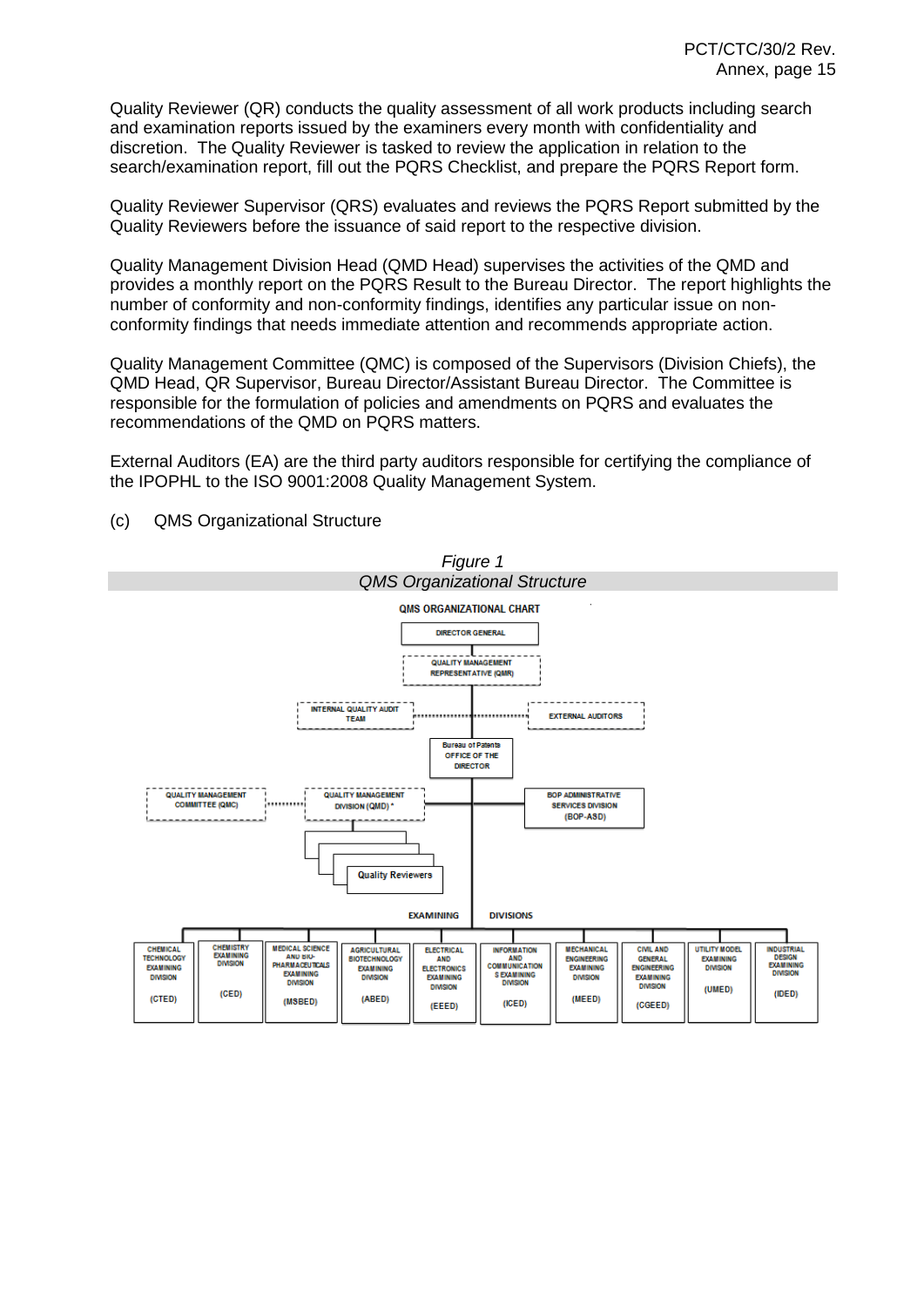*Figure 2 Internal Organizational Chart of QMD*

ORGANIZATIONAL CHART OF QUALITY MANAGEMENT DIVISION



*21.05 Indicate (e.g. by means of a table) the extent of compatibility between the Authority's QMS and the requirements of Chapter 21 of these International Search and Preliminary Examination Guidelines. Alternatively, indicate where the Authority is not yet compliant with these requirements.).*

*Table 1*

|       |     |                                                                                                                                                                                                                                                                                                                                                                                                                                                                                                                                                                                                                                                                                                                                                                                                                                                                                                             | Extent of<br>compliance |           |  |  |
|-------|-----|-------------------------------------------------------------------------------------------------------------------------------------------------------------------------------------------------------------------------------------------------------------------------------------------------------------------------------------------------------------------------------------------------------------------------------------------------------------------------------------------------------------------------------------------------------------------------------------------------------------------------------------------------------------------------------------------------------------------------------------------------------------------------------------------------------------------------------------------------------------------------------------------------------------|-------------------------|-----------|--|--|
|       |     |                                                                                                                                                                                                                                                                                                                                                                                                                                                                                                                                                                                                                                                                                                                                                                                                                                                                                                             | full                    | part   no |  |  |
| 21.04 | (a) | Chapter 21 requirement<br>Quality policy available<br>V<br>Identified roles and names for QMS responsibility<br>V<br>Organizational chart available<br>V<br>$\sqrt{}$<br>Established compatibility of QMS with Chapter 21<br>V<br>Mechanisms to ensure effectiveness of the QMS<br>$\sqrt{}$<br>Control of the continual improvement process<br>$\sqrt{}$<br>Communication of management about this standard to staff<br>$\sqrt{}$<br>The PCT Guidelines are in line with the Authority's QMS<br>V<br>Management reviews take place<br>$\sqrt{}$<br>Quality objectives are reviewed<br>$\sqrt{}$<br>Communication of quality objectives throughout the Authority<br>√<br>Performance of a yearly internal review of the QMS in/to<br>(i) determine the extent to which the QMS in based on<br>V<br>Chapter 21<br>$\sqrt{}$<br>(ii) determine the extent to which S&E complies with PCT<br><b>Guidelines</b> |                         |           |  |  |
|       | (b) |                                                                                                                                                                                                                                                                                                                                                                                                                                                                                                                                                                                                                                                                                                                                                                                                                                                                                                             |                         |           |  |  |
|       | (c) |                                                                                                                                                                                                                                                                                                                                                                                                                                                                                                                                                                                                                                                                                                                                                                                                                                                                                                             |                         |           |  |  |
| 21.05 |     |                                                                                                                                                                                                                                                                                                                                                                                                                                                                                                                                                                                                                                                                                                                                                                                                                                                                                                             |                         |           |  |  |
| 21.06 | (a) |                                                                                                                                                                                                                                                                                                                                                                                                                                                                                                                                                                                                                                                                                                                                                                                                                                                                                                             |                         |           |  |  |
|       | (b) |                                                                                                                                                                                                                                                                                                                                                                                                                                                                                                                                                                                                                                                                                                                                                                                                                                                                                                             |                         |           |  |  |
| 21.07 | (a) |                                                                                                                                                                                                                                                                                                                                                                                                                                                                                                                                                                                                                                                                                                                                                                                                                                                                                                             |                         |           |  |  |
|       | (b) |                                                                                                                                                                                                                                                                                                                                                                                                                                                                                                                                                                                                                                                                                                                                                                                                                                                                                                             |                         |           |  |  |
| 21.08 | (a) |                                                                                                                                                                                                                                                                                                                                                                                                                                                                                                                                                                                                                                                                                                                                                                                                                                                                                                             |                         |           |  |  |
|       | (b) |                                                                                                                                                                                                                                                                                                                                                                                                                                                                                                                                                                                                                                                                                                                                                                                                                                                                                                             |                         |           |  |  |
|       | (c) |                                                                                                                                                                                                                                                                                                                                                                                                                                                                                                                                                                                                                                                                                                                                                                                                                                                                                                             |                         |           |  |  |
| 21.09 | (a) |                                                                                                                                                                                                                                                                                                                                                                                                                                                                                                                                                                                                                                                                                                                                                                                                                                                                                                             |                         |           |  |  |
|       | (b) |                                                                                                                                                                                                                                                                                                                                                                                                                                                                                                                                                                                                                                                                                                                                                                                                                                                                                                             |                         |           |  |  |
|       |     |                                                                                                                                                                                                                                                                                                                                                                                                                                                                                                                                                                                                                                                                                                                                                                                                                                                                                                             |                         |           |  |  |
|       | (c) | an objective and transparent way                                                                                                                                                                                                                                                                                                                                                                                                                                                                                                                                                                                                                                                                                                                                                                                                                                                                            | V                       |           |  |  |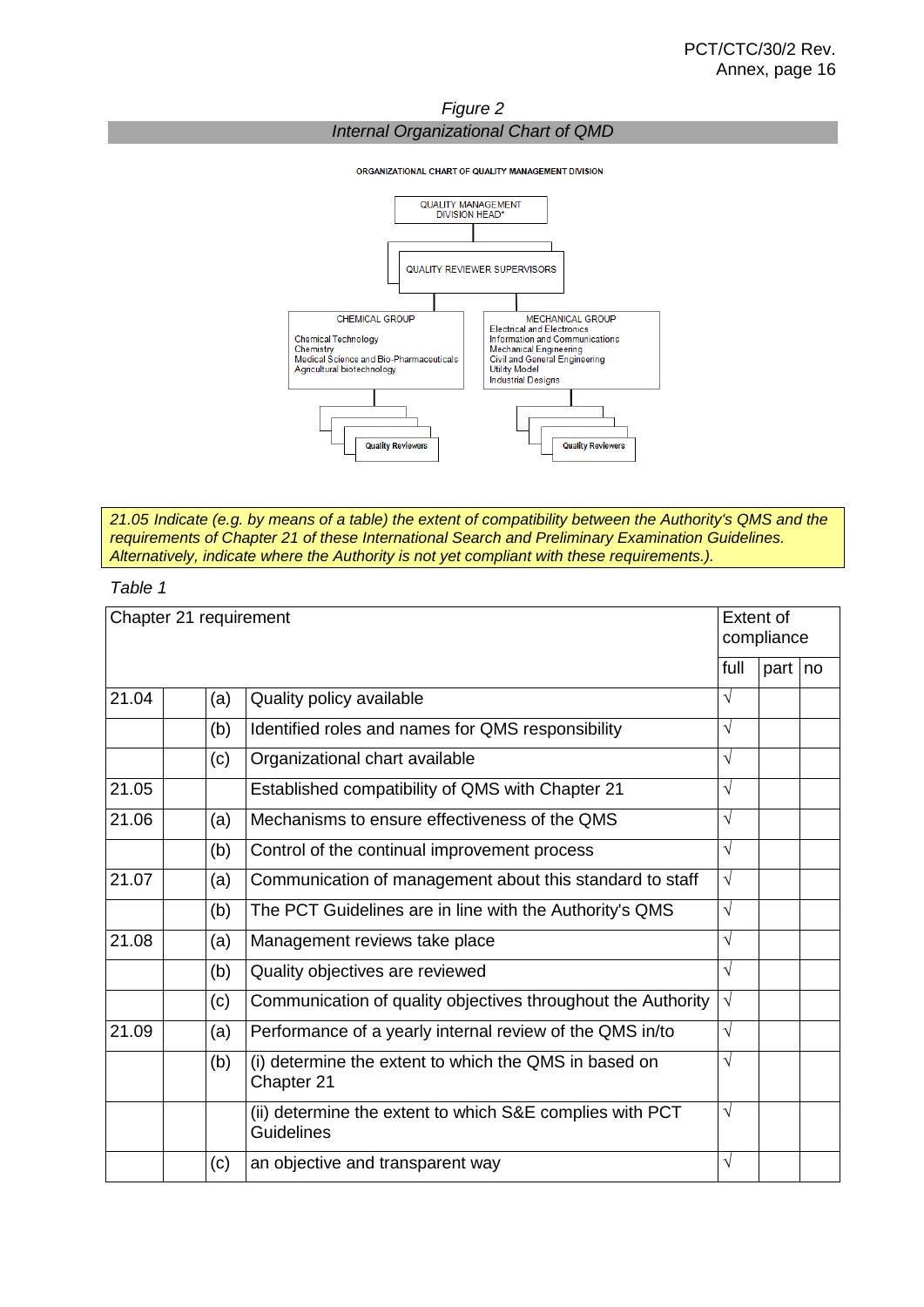# PCT/CTC/30/2 Rev. Annex, page 17

|       |       |     | Chapter 21 requirement                                                                                              |            | Extent of<br>compliance |  |
|-------|-------|-----|---------------------------------------------------------------------------------------------------------------------|------------|-------------------------|--|
|       |       |     |                                                                                                                     | full       | part   no               |  |
|       |       | (d) | using input incl. information according paragraph 21.24                                                             | $\sqrt{ }$ |                         |  |
|       |       | (e) | recording the results                                                                                               | $\sqrt{ }$ |                         |  |
| 21.10 |       |     | Assurance to monitor and adapt to actual workload                                                                   | $\sqrt{ }$ |                         |  |
|       | (i)   |     | Infrastructure in place to ensure that a quantity of staff                                                          |            |                         |  |
|       |       | (a) | sufficient to deal with the inflow of work                                                                          | $\sqrt{}$  |                         |  |
|       |       | (b) | which maintains tech. qualifications to S&E in all technical<br>fields                                              | $\sqrt{ }$ |                         |  |
|       |       | (c) | which maintains the language facilities to understand<br>languages according to Rule 34                             | $\sqrt{ }$ |                         |  |
|       | (ii)  |     | Infrastructure to provide a quantity of skilled administrative<br>staff                                             | $\sqrt{ }$ |                         |  |
|       |       | (a) | at a level to support the technically qualified staff                                                               | $\sqrt{ }$ |                         |  |
|       |       | (b) | for the documentation records                                                                                       | $\sqrt{ }$ |                         |  |
|       | (iii) |     | Ensuring appropriate equipment to carry out S&E (IT<br>Hardware & software)                                         | $\sqrt{}$  |                         |  |
|       | (iv)  |     | Ensuring documentation according to Rule 34 is accessible,<br>properly arranged and maintained                      | $\sqrt{ }$ |                         |  |
|       | (v)   | (a) | Instructions to help staff understand and act according to the<br>quality criteria and standards                    | $\sqrt{ }$ |                         |  |
|       |       | (b) | Instructions to follow work procedures accurately and they<br>are kept up-to-date                                   | $\sqrt{ }$ |                         |  |
|       | (vi)  | (a) | Training and development program to ensure and maintain<br>necessary skills in search and examination               | $\sqrt{}$  |                         |  |
|       |       | (b) | Training and development program to ensure awareness of<br>staff to comply with the quality criteria and standards. | $\sqrt{ }$ |                         |  |
|       | (vii) | (a) | System in place for monitoring resources required to deal<br>with demand                                            | $\sqrt{ }$ |                         |  |
|       |       | (b) | System in place for monitoring resources required to comply<br>with the quality standards in S&E                    | $\sqrt{ }$ |                         |  |
| 21.11 | (i)   |     | Effective control mechanisms to ensure timely issue of S&E<br>reports                                               | $\sqrt{ }$ |                         |  |
|       | (ii)  |     | Appropriate control mechanism regarding fluctuations in<br>demand and backlog                                       | $\sqrt{ }$ |                         |  |
| 21.12 | (i)   |     | Internal quality assurance system for self-assessment                                                               | $\sqrt{}$  |                         |  |
|       |       | (a) | for compliance with S&E Guidelines                                                                                  | $\sqrt{}$  |                         |  |
|       |       | (b) | for channeling feedback to staff                                                                                    | $\sqrt{ }$ |                         |  |
|       |       |     |                                                                                                                     |            |                         |  |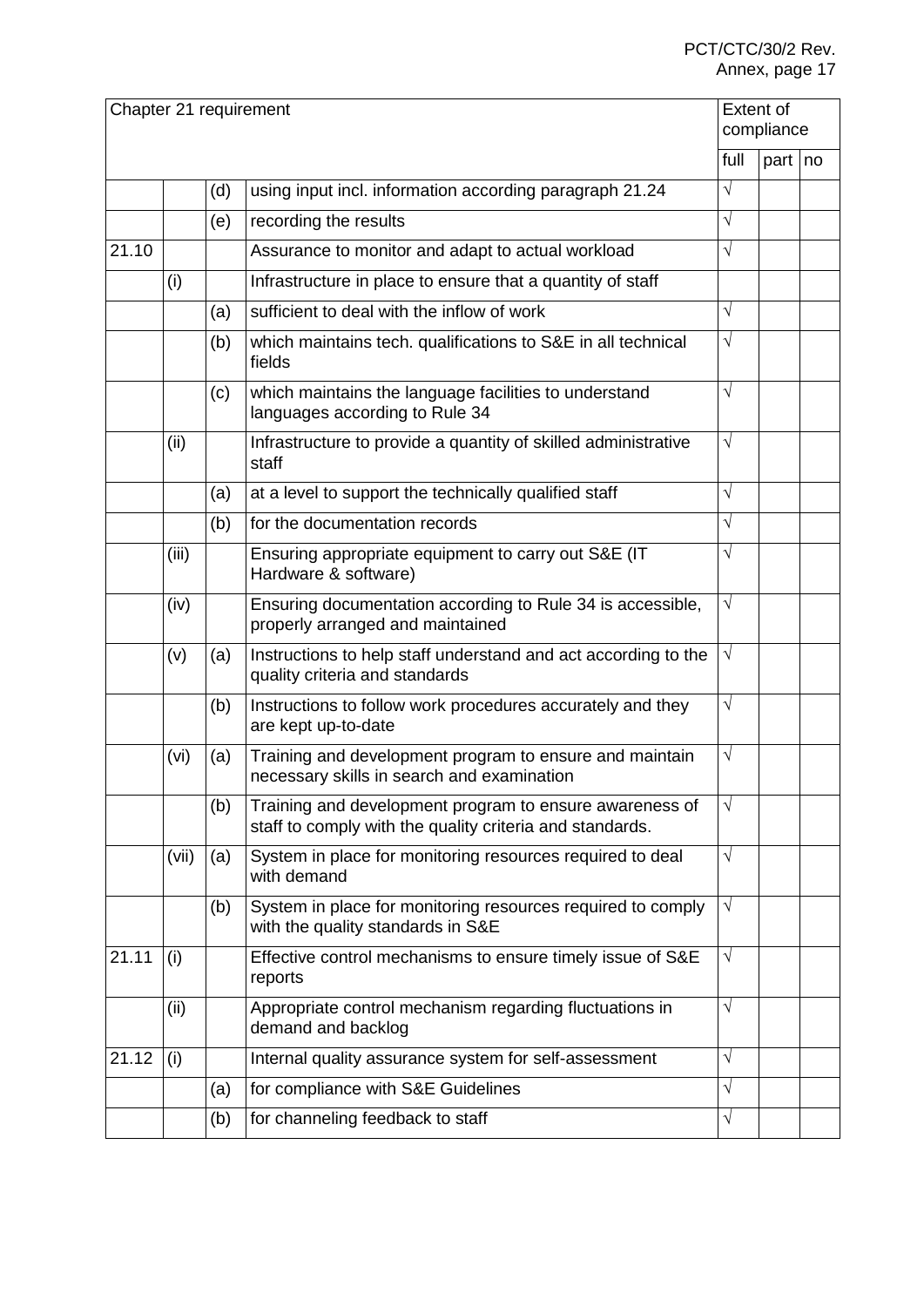|       |       |       | Chapter 21 requirement                                                                                     |            | Extent of<br>compliance |  |
|-------|-------|-------|------------------------------------------------------------------------------------------------------------|------------|-------------------------|--|
|       |       |       |                                                                                                            | full       | part   no               |  |
|       | (ii)  |       | System for measurement of data, collection of data and<br>reporting for continuous improvement             | $\sqrt{ }$ |                         |  |
|       | (iii) |       | System for verifying the effectiveness of actions taken to<br>correct deficient S&E work                   | $\sqrt{ }$ |                         |  |
| 21.14 |       | (a)   | Contact person helping identify best practice between<br><b>Authorities</b>                                | $\sqrt{ }$ |                         |  |
|       |       | (b)   | Contact person fostering continual improvement                                                             | $\sqrt{ }$ |                         |  |
|       |       | (c)   | Contact person providing for effective communication with<br>other Authorities for feedback and evaluation | $\sqrt{ }$ |                         |  |
| 21.15 | (i)   | (a)   | Appropriate system for handling complaints                                                                 | $\sqrt{ }$ |                         |  |
|       |       | (b)   | Appropriate system for taking preventive/corrective actions                                                | $\sqrt{ }$ |                         |  |
|       |       | (c)   | Appropriate system for offering feedback to users                                                          | $\sqrt{}$  |                         |  |
|       | (ii)  | (a)   | A procedure for monitoring user satisfaction & perception                                                  | $\sqrt{ }$ |                         |  |
|       |       | (b)   | A procedure for ensuring their legitimate needs and<br>expectations are met                                | $\sqrt{}$  |                         |  |
|       | (iii) |       | Clear and concise guidance on the S&E process for the user                                                 | $\sqrt{}$  |                         |  |
|       | (iv)  |       | Indication where and how the Authority makes its quality<br>objectives publicly available                  | $\sqrt{ }$ |                         |  |
| 21.16 |       |       | Established communication with WIPO and designated and<br>elected Offices                                  | $\sqrt{ }$ |                         |  |
| 21.18 |       | (a)   | Documents making up the Quality Manual have been<br>prepared and distributed                               | $\sqrt{ }$ |                         |  |
|       |       | (b)   | Media available to support the Quality Manual                                                              | $\sqrt{}$  |                         |  |
|       |       | (c)   | Document control measures are taken                                                                        | $\sqrt{}$  |                         |  |
| 21.19 |       | (i)   | Quality policy of the Authority and commitment to QMS                                                      | $\sqrt{}$  |                         |  |
|       |       | (ii)  | Scope of QMS                                                                                               | $\sqrt{}$  |                         |  |
|       |       | (iii) | Organizational structure and responsibilities                                                              | $\sqrt{ }$ |                         |  |
|       |       | (iv)  | the documented processes are carried out in the Authority                                                  | $\sqrt{ }$ |                         |  |
|       |       | (v)   | Resources available to carry out processes and<br>implementing the procedures                              | $\sqrt{ }$ |                         |  |
|       |       | (vi)  | a description of the interaction between the processes and<br>the procedures of the QMS.                   | $\sqrt{ }$ |                         |  |
| 21.20 |       | (i)   | Records which documents are kept and where they are kept                                                   | $\sqrt{ }$ |                         |  |
|       |       | (ii)  | Records of results of management review                                                                    | $\sqrt{ }$ |                         |  |
|       |       | (iii) | Records about training, skills and experience of staff                                                     | $\sqrt{ }$ |                         |  |
|       |       | (iv)  | Evidence of conformity of processes                                                                        | $\sqrt{}$  |                         |  |
|       |       |       |                                                                                                            |            |                         |  |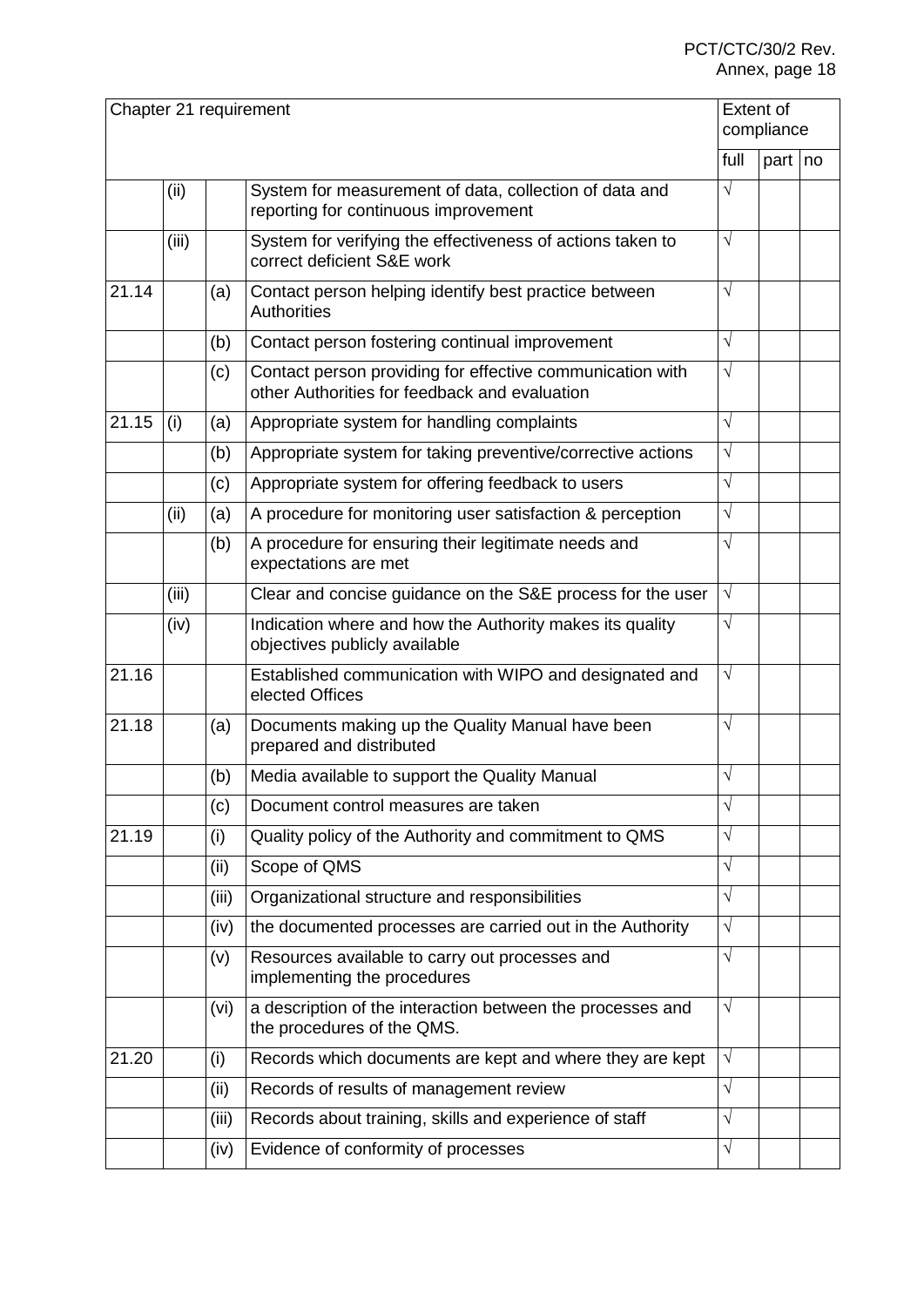#### PCT/CTC/30/2 Rev. Annex, page 19

| Chapter 21 requirement |     |        |                                                                                    |            | Extent of<br>compliance |  |
|------------------------|-----|--------|------------------------------------------------------------------------------------|------------|-------------------------|--|
|                        |     |        |                                                                                    | full       | part no                 |  |
|                        |     | (v)    | Results of reviews of requirements relating to products                            | $\sqrt{}$  |                         |  |
|                        |     | (vi)   | Records of the S&E process carried out on each application                         | $\sqrt{}$  |                         |  |
|                        |     | (vii)  | Record of data allowing individual work to be tracked                              | $\sqrt{}$  |                         |  |
|                        |     | (viii) | <b>Record of QMS audits</b>                                                        | $\sqrt{}$  |                         |  |
|                        |     | (ix)   | Records on actions taken re. non-conforming products                               | $\sqrt{}$  |                         |  |
|                        |     | (x)    | Records on actions taken re. corrective actions                                    | $\sqrt{}$  |                         |  |
|                        |     | (xi)   | Records on actions taken re. preventive actions                                    | $\sqrt{}$  |                         |  |
|                        |     | (xii)  | Records referring to search process documentation                                  | $\sqrt{}$  |                         |  |
| 21.21                  | (a) |        | Search process is documented for internal purposes, the<br>records should include: |            |                         |  |
|                        |     | (i)    | Recording of the databases consulted during search                                 | $\sqrt{}$  |                         |  |
|                        |     | (ii)   | Recording of keywords, combination of words and<br>truncations during search       | $\sqrt{}$  |                         |  |
|                        |     | (iii)  | Recording of the languages used during search                                      | $\sqrt{ }$ |                         |  |
|                        |     | (iv)   | Recording of classes and combinations thereof consulted<br>during search           | $\sqrt{}$  |                         |  |
|                        |     | (v)    | Recording of a listing of all search statements used in<br>databases consulted     | $\sqrt{}$  |                         |  |
|                        |     | (vi)   | Records about other information relevant to the search                             | $\sqrt{}$  |                         |  |
|                        |     | (vii)  | Records about limitation of search and its justification                           | $\sqrt{}$  |                         |  |
|                        |     | (viii) | Records about lack of clarity of the claims                                        | $\sqrt{}$  |                         |  |
|                        |     | (ix)   | Records about lack of unity                                                        |            |                         |  |
| 21.22                  |     |        | Report on its own internal review processes                                        | $\sqrt{}$  |                         |  |
| $21.23 -$<br>21.25     |     |        | Additional information on further inputs to its internal reviews                   | $\sqrt{ }$ |                         |  |
| 21.26                  |     |        | Initial report called for by paragraph 21.26                                       | $\sqrt{}$  |                         |  |
|                        |     |        |                                                                                    |            |                         |  |

*21.06 Indicate with reference to the organizational chart those bodies and mechanisms management uses to ensure:*

- *(a) the effectiveness of the QMS; and,*
- *(b) that the process of continual improvement progress*

Pursuant to Figure 1, management tasks the following to ensure the effectiveness of the QMS and the process of continuous improvement progress:

The QMR assures the IPOPHL's compliance to the established QMS and identifies areas for improvement. The QMR also ensures the promotion of awareness of meeting customer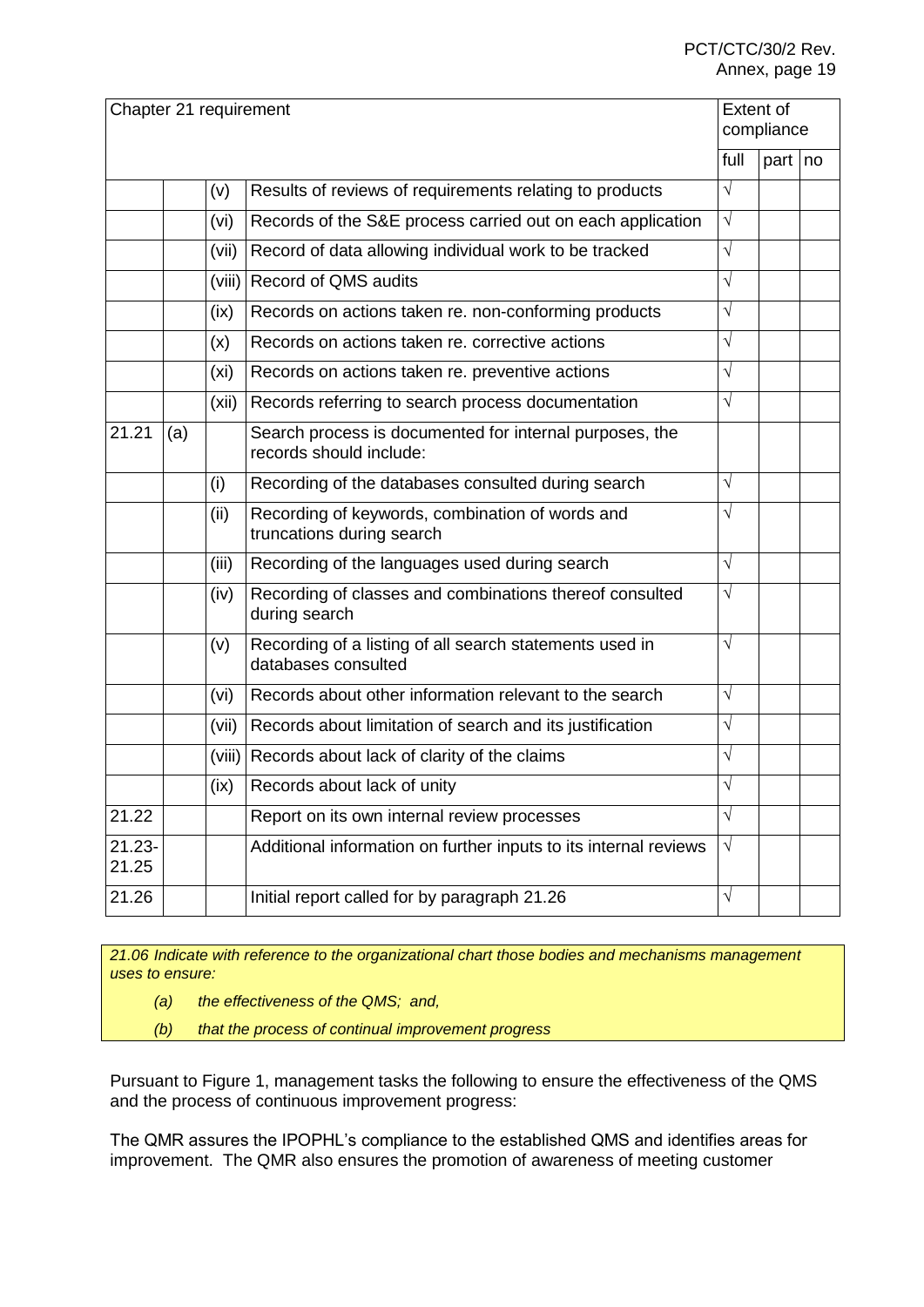requirements within the core processes and relevant support processes of the IPOPHL's QMS. The QMR reports to the Director General.

The IQA Team conducts audit twice a year (actual and verification) and provides the findings to the IPOPHL top Management during the Management Review. The audit findings contain the conformity and non-conformities found during the audit; cause analysis; and corrective and preventive action including dates of completion and follow-up audit. The IQA Team reports to the QMR.

The QMD implements the PQRS within the Bureau of Patents and evaluates its effectivity. It conducts evaluation of the system every six (6) months including the results of the quality review of the search and examination, issues in the examination and procedure of the quality review, and comments or suggestions from the applicants or examiners. After the evaluation, corrective and preventive actions and amendment in the PQRS standards or policies are recommended to the QMC for their consideration. The QMD Head reports to the Bureau Director.

In addition, external audits for the certification of IPOPHL to ISO 9001 standard are conducted every three (3) years but a yearly surveillance audits are also carried out.

*21.07 Indicate how management of the Authority communicates to its staff the importance of meeting treaty and regulatory requirements including:*

- *(a) those of this standard; and*
- *(b) complying with the Authority's QMS.*

One of IPOPHL's strategic goals is to ensure the delivery of timely and quality patents. It employs several methods in impressing the importance of meeting treaty and regulatory requirements:

Within the QMS process, the IPOPHL communicates the importance of meeting the QMS requirement and its importance through the Internal Quality Audit Team (IQA Team) which conducts actual and verification audits to validate whether IPOPHL's activities comply with the planned commitments to the stakeholders and in accordance with the legal statutes and to determine the effectiveness of the Quality Management System. The audit findings are communicated to the IPOPHL top Management during the Management Review as well as to the respective bureau/office/unit heads and staff having responsibility in the audited area through Bureau Management Committee meetings and division monthly meetings. The bureau/office heads make timely corrective and preventive actions on the deficiencies found in the audit. Follow-up audit activities are also conducted for the purpose of verifying and recording the implementation and effectiveness of the corrective actions taken.

The ability of the bureau, division and the individual examiners to deliver their respective commitments on quality, timeliness and number of applications processed are reflected in the Bureau/Division/Individual Performance and Commitment Reviews. The said performance and commitment reviews are assessed twice a year to ensure that the commitments are met.

*21.08 Indicate how and when top management of the Authority or delegated officers:*

- *(a) conducts management reviews and ensures the availability of appropriate resources;*
- *(b) reviews quality objectives; and*
- *(c) ensures that the quality objectives are communicated and understood throughout the respective Authority.*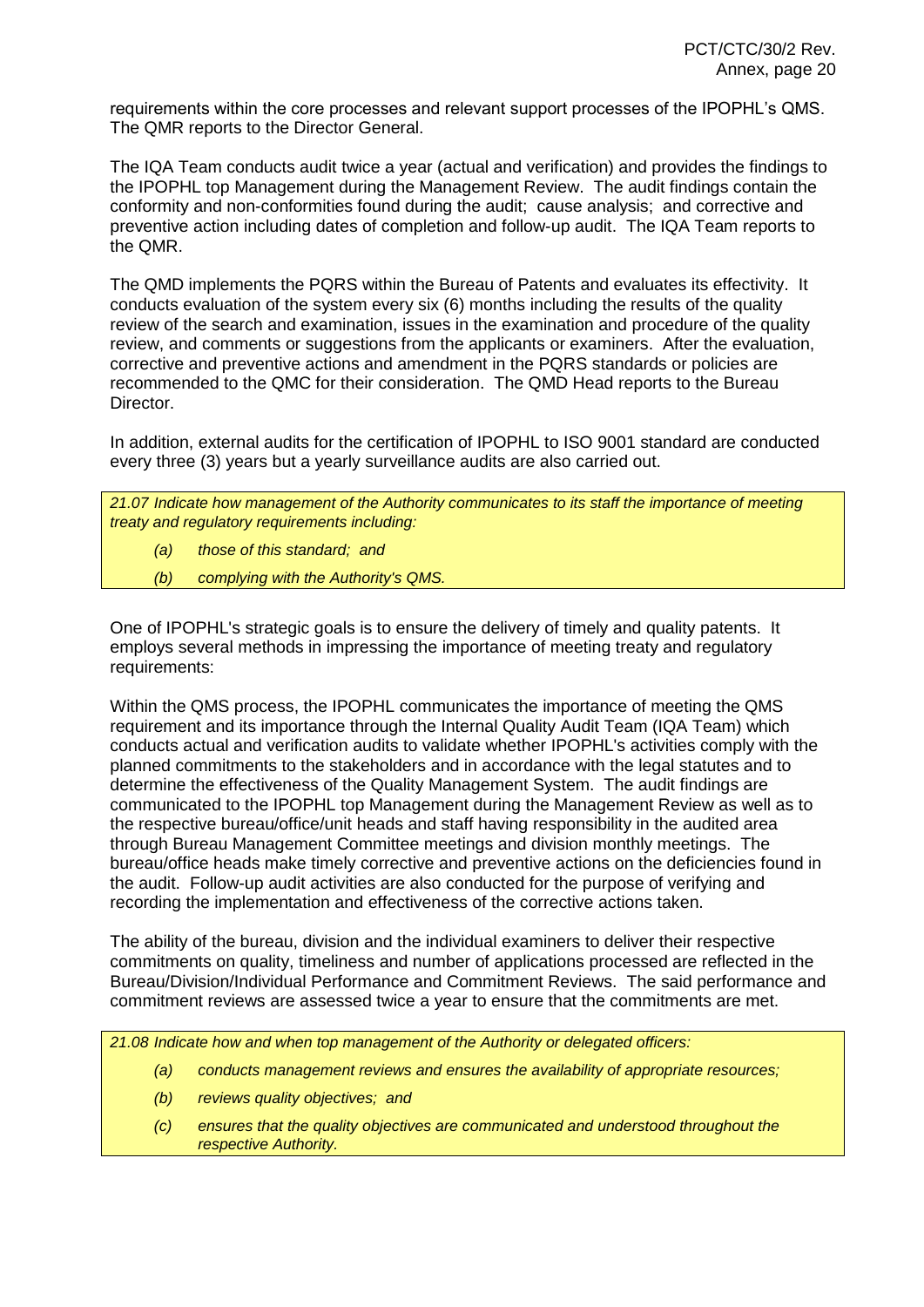The review of the established QMS of IPOPHL is conducted at least once a year or whenever deemed necessary by the Director General or upon the recommendation of the QMR to ensure continuing suitability and effectiveness of the system in satisfying the requirements of customers/clients and stakeholders. Results of the review are presented to the IPOPHL Top Management for discussion.

In addition to the scheduled Management Review, the Executive Committee also holds monthly meetings. Agenda for the meeting includes: (i) planning of objectives, targets and programs; (ii) review/evaluation of objectives, targets and programs; (iii) follow-up of assigned tasks; (iii) discussion of activities for the upcoming month; (iv) feedback from stakeholders; and (v) other matters that need the immediate attention of the IPOPHL Executive Committee.

The results of the review are conveyed to each Bureau's Management Committee and communicated to the staff through division level monthly meetings as well as through emails or memoranda.

For the Bureau of Patents, the QMC handles the result of the review and conducts monthly meetings to discuss the issues on examination practices, to determine the needs in terms of human resources or IT infrastructure, and to update or revise the quality objectives, if necessary. Any updates or amendments are communicated to the examiners and staff through division meetings, seminars or trainings, memoranda or emails.

*21.09 Indicate whether top management or delegated officers of the Authority perform an internal review of the QMS in accordance with paragraphs 21.22-21.25:*

- *(a) at least once per year (cf. paragraph 21.22);*
- *(b) in accordance with the minimum scope of such reviews as set out in Section 8, namely:*

*to determine the extent to which the QMS is based on Chapter 21 (cf. paragraphs 21.22, 21.24(i));*

*to determine the extent to which Search and Examination work complies with PCT Guidelines (cf. paragraphs 21.22, 21.24(i));*

- *(c) in an objective and transparent way (cf. paragraph 21.22);*
- *(d) using input including information according to paragraphs 21.24 (ii)-(vi);*
- *(e) recording the results (cf. paragraph 21.25).*

IQA conducts internal audits twice (2) a year (actual and verification) that is consistent with the requirements of ISO standards on all work processes which includes the in-process quality check and the PQRS. The results of the audit are communicated to the IPOPHL top management during the Management Review for evaluation.

At the Bureau level, the QMD prepares a monthly report on the PQRS result which is presented during the monthly BOP Management meeting and forms part of the documents subjected to the annual internal and external audits. The report contains the findings on the quality review of all work products including the search and examination reports conducted through the PQRS random sampling. It also includes identification of gaps and other concerns/issues in the process of search and examination and recommendation in addressing the said gaps.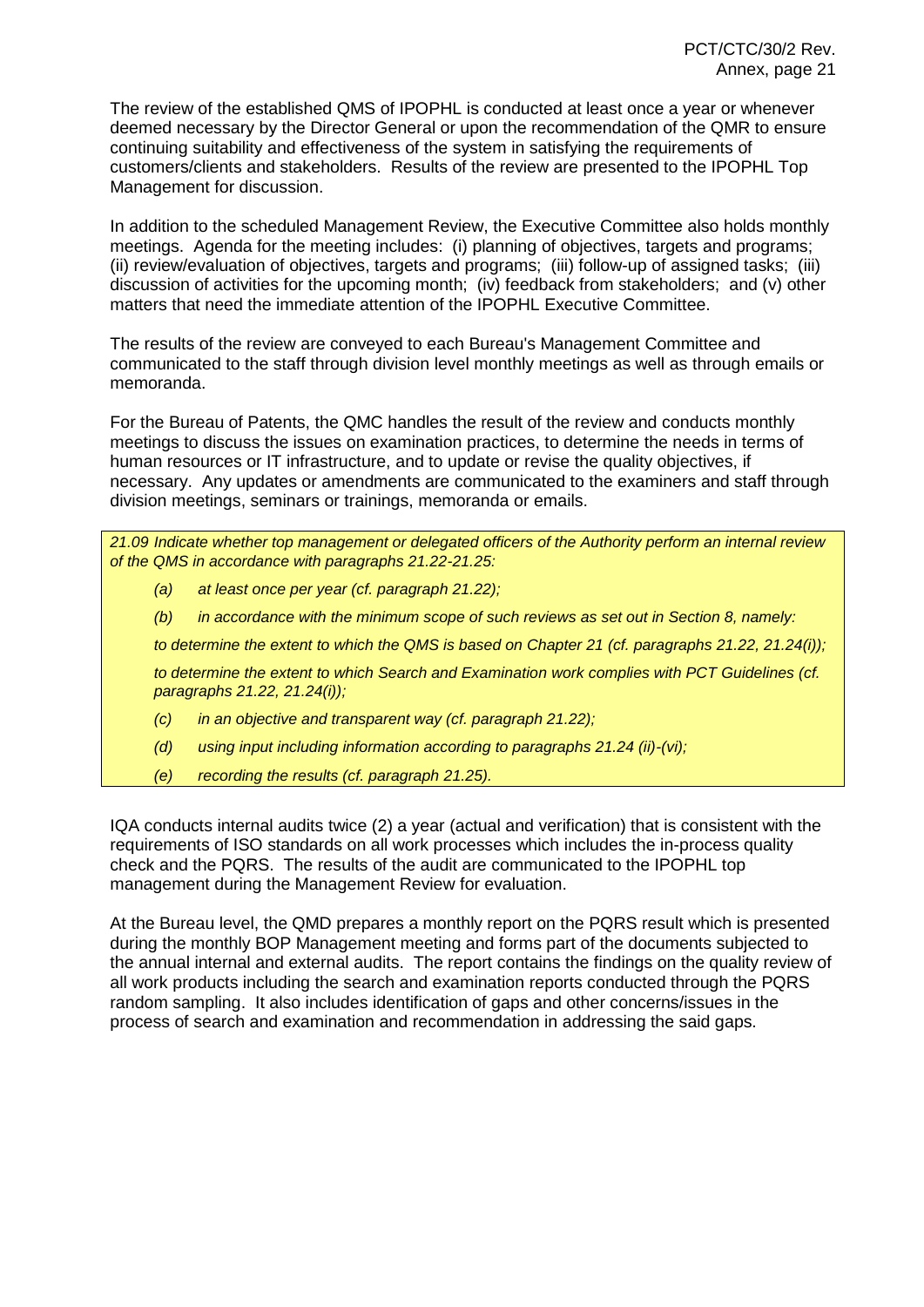#### **2. RESOURCES**

*21.10 Explanatory note: The granting of ISA/IPEA status means that the Authority has demonstrated it has the infrastructure and resources to support the search and examination process. Chapter 21 calls for assurance that the Authority can continually support this process while accommodating changes in workload and meeting QMS requirements. The responses below, should provide this assurance.*

*Human resources:*

*(i) Provide information about the infrastructure in place to ensure that a quantity of staff:*

*sufficient to deal with the inflow of work;*

*which maintains the technical qualifications to search and examine in the required technical fields; and*

*which maintains the language facilities to understand at least those languages in which the minimum documentation referred to in Rule 34 is written or is translated*

*is maintained and adapted to changes in workload.*

*(ii) Describe the infrastructure in place to ensure that a quantity of appropriately trained/skilled administrative staff is maintained and adapted to changes in workload:*

*at a level to support the technically qualified staff and facilitate the search and examination process, and*

*for the documentation of records.*

(i) IPOPHL meets the criteria for appointment in terms of the number of full-time employees with sufficient technical qualifications to carry out search and examination. IPOPHL has 102 examiners who have engineering and science degrees and have considerable experience in patent search and examination. To ensure the hiring of competent workforce, IPOPHL has a 4 level recruitment and selection process for all examiners. It has a structured, comprehensive and competency-based training program in place. In addition, all examiners continuously receive internal and external trainings focused on further enhancement of search and examination skills

As required by the Civil Service Commission (CSC) of the Philippines, IPOPHL's examiners have degrees in Engineering, Natural Science, Medical Science and other allied sciences. They must have also passed the required professional licensure examination prescribed by the Professional Regulation Commission (PRC), and the Career Service Examination for Professionals by the CSC.

Many examiners have advanced degrees or are currently pursuing further studies. IPOPHL provides support to all of its examiners in their pursuit for higher education. Currently, IPOPHL has a partnership with the country's premier science and engineering institution, the MAPUA Institute of Technology (MIT), for graduate degree programs customized to prepare the examiners for patent applications in highly specialized fields of technology. A number of IPOPHL researchers and examiners are presently enrolled in the degree program Masters of Science in Biological Engineering. A similar program for the mechanical fields is being developed.

It is significant to note that sixty (60) examiners representing more than half of the examiners have search and examination experience ranging from four (4) years to thirty-nine (39) years. All new examiners undergo the structured, comprehensive and competency-based training program that equips them with the required level of competency in conducting search and examination.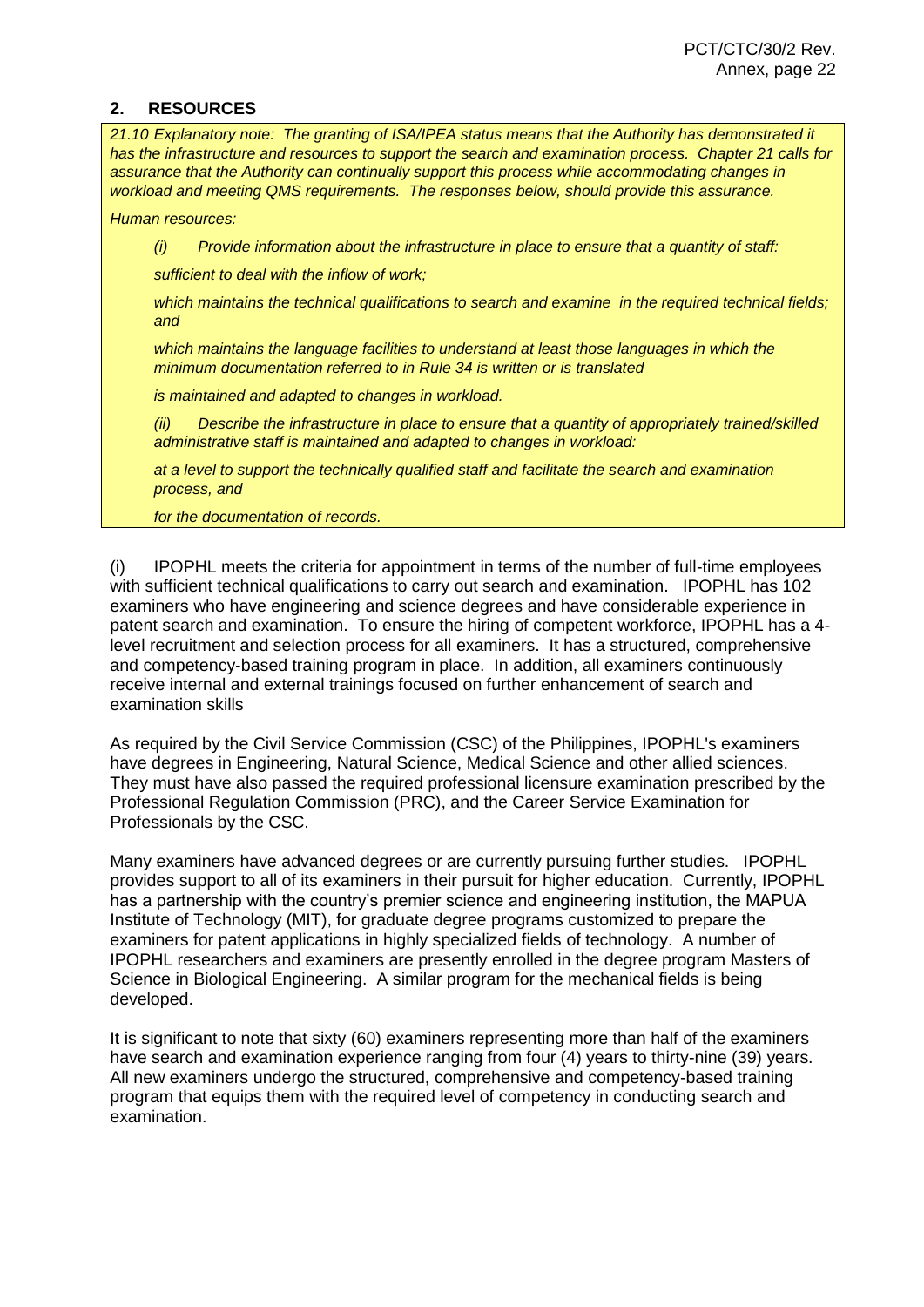All IPOPHL examiners are guided by highly-experienced supervisors within a two (2)-level inprocess quality check for all search and examination reports. The supervisors of all examining divisions have graduate technical and management degrees and have extensive search and examination experience of at least 15 years. All supervisors receive continuous internal and foreign trainings to update and enhance further their capacities in patent quality review, as well as in the coaching and mentoring of examiners.

With respect to PCT Rules 36.1(iii) and 63.1(iii) requiring examiners to have the language facilities to understand at least those languages in which the minimum documentation referred to in Rule 34 is written or is translated, examiners of IPOPHL possess high skill and understanding in the widely used English language.

All examiners are proficient both in spoken and written Filipino and English languages. Some examiners have further capability in other foreign languages such as Japanese, Mandarin, German, Spanish and French language.

(ii) New Patent Examiners are provided with an intensive training course in order to equip them with the necessary competencies, skills and proper perspective before their assignment to their respective examining division. Specifically, this course is an in-depth study of PH statutes and rules, coursework and practical exercises focused on developing search and substantive examination skills and competencies.

For Senior Examiners, IPOPHL provides continuous learning through lectures, seminars or trainings given by university professors, returning Filipino scientists who pursued PhD studies abroad and different IP Offices. Continuous education is also offered to examiners such as scholarships for Masters Degrees.

#### *Material resources:*

*(iii) Describe the infrastructure in place to ensure that appropriate equipment and facilities such as IT hardware and software to support the search and examination process are provided and maintained;*

*(iv) Describe the infrastructure in place to ensure that at least the minimum documentation referred to in Rule 34 is available, accessible, properly arranged and maintained for search and examination purposes. State whether it is on paper, in microform or stored on electronic media, and where.*

*(v) Describe how instructions:*

*to help staff understand and adhere to the quality criteria and standards; and;*

*to follow work procedures accurately and consistently*

*are documented, provided to staff, kept up-to-date and adapted where necessary.*

(iii) IPOPHL endeavors to keep up with the latest developments in IT technologies to support its examiners in the conduct of their search and examination such as advance servers and network infrastructures. Aside from this, customized computer software are likewise being utilized to effectively carry out processes involved search and examination.

IPOPHL uses the WIPO Industrial Property Automation System (IPAS) specifically configured for IPOPHL process workflows. The IPAS integrates with other internally developed systems including online filing and payment systems to deliver end-to-end processing of invention, industrial design, utility model, and trademark applications.

IPAS provides a number of modules that play a central role in various facets of the search and examination process: (1) To Do List Module - tracks each stage of the examination process and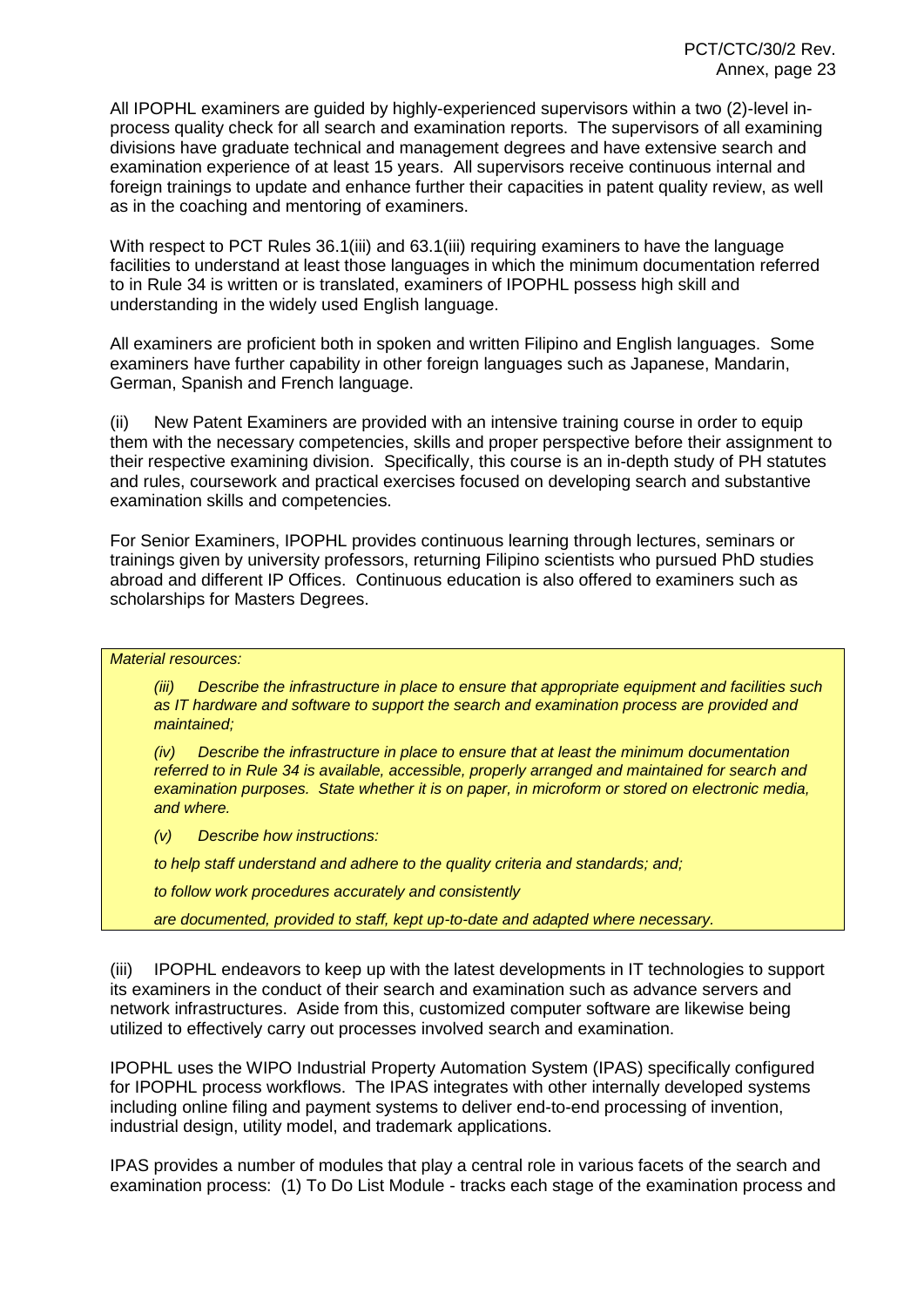provides real-time details on the status of all applications; (2) Workflow Module - serves as the electronic file wrapper which shows instant information about the transactions related to an application; (3) Action Notices Module - assists examiners in the drafting of examination reports by providing standardized action templates as well as indication on the next course of action that should be made; (4) Search Module - gives examiners access to both published and nonpublished ID, UM, and Patent applications that are filed locally; and, (5) Electronic Document Management System - provide access to electronic copies of correspondences filed by the applicant.

IPOPHL is presently working on optimizing business processes and enhancing efficiency specifically in critical areas of the search and examination process including platforms for online correspondence, quality review, real-time notification, and patent search.

As regards network infrastructure, IPOPHL has in place a complete and integrated security solution starting with a security firewall appliance alongside an Intrusion Prevention System with Anti-Virus, Anti-Bot and Anti-Spam capabilities, and an IPSec Virtual Private Network capability for secure site-to-site connections. The core network switch is powered with two active Internet nodes with sufficient bandwidth to service the entire network, and a fail-over capacity in the event of the failure of one of the nodes. Server virtualization is implemented which provides faster provisioning and deployment of application systems while ensuring higher availability and uptime. IPOPHL has contracted Cloud-based data backup services, and data back-up and testing procedures are conducted regularly.

- (iv) IPOPHL examiners have access to the following patent and non-patent databases:
	- a. Commercial search platform Thomson Innovation which covers Derwent World Patent Index (DWPI);
	- b. WIPS Global Database which contains full text patent grant and applications from US, Europe, Japan, Korea, and China including PCT applications issued before 1975;
	- c. Publicly-available databases such as: (i) OPSIN (Open Parser for Systematic IUAPAC nomenclature); (ii) NCBI (National Centre for Biotechnology Information); (iii) EMBL-EBI (European Molecular Biology Laboratory - European Bioinformatics Institute) for sequence listing search; (iv) 3GPP (Telecommunication Technologies); (v) WIPO Case; and, (vi) Patent Scope;
	- d. Databases such as PubMed which provides non-patent articles in chemistry, molecular biology and other preclinical sciences, and The Lens for comprehensive DNA and protein sequence search;
	- e. IPOPHL IPDL (Industrial Property Digital Library) and IPOPHL's internal database IPAS (Industrial Property Automation System); and
	- f. National patent databases of other IP Offices such as USPTO, J-PATPLAT, AUSPAT, Espacenet, and AIPN.

While already compliant to the minimum documentation requirement, IPOPHL's options and scope of search will soon be further enhanced by access to STN and IEEE Digital Explore and the Office is discussing access to EPOQUENet.

(v) All necessary information regarding the work procedures, guidelines and documents such as the IP Code, Implementing Rules and Regulations, Manual of Patent Examination Practice are available via the IPOPHL's website. The Quality Manual, Issuances, Memorandum/Office orders relating to PQRS shall be accessed through the IPOPHL Intranet.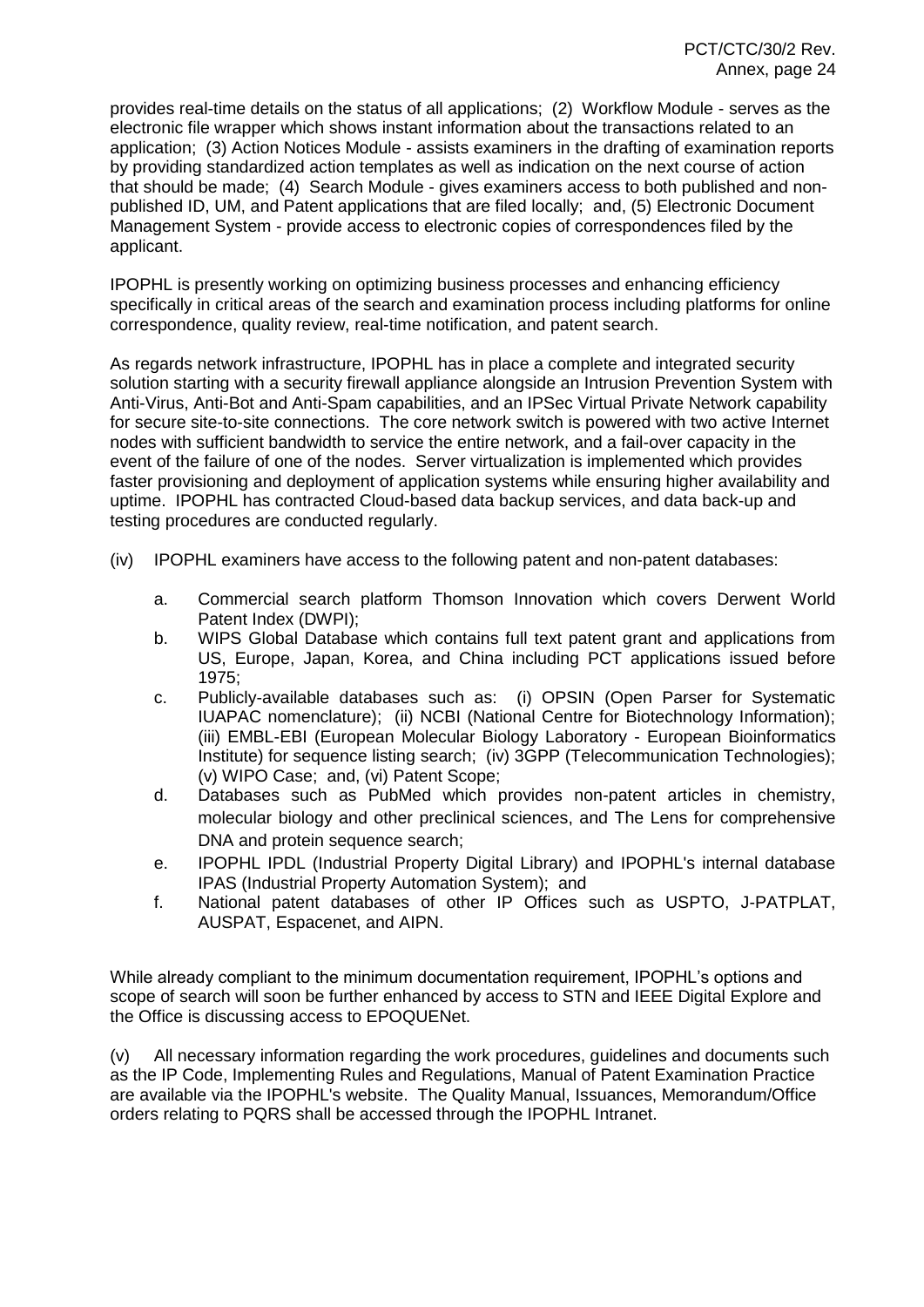Any updates or instructions are communicated through the Bureau of Patents (BOP) General Assembly, BOP Management meetings, monthly division meetings or special meetings as deemed necessary.

|      | <b>Training resources:</b>                                                                                                                       |
|------|--------------------------------------------------------------------------------------------------------------------------------------------------|
| (vi) | Describe the training and development infrastructure and program which ensures that all staff<br>involved in the search and examination process: |
|      | acquire and maintain the necessary experience and skills; and                                                                                    |
|      | are fully aware of the importance of complying with the quality criteria and standards.                                                          |
|      |                                                                                                                                                  |

# *Training Program for New Patent Examiners:*

At the time of ISA designation, the new examiners are already equipped with patent examination skills and able to independently conduct search and substantive examination.

The IPOPHL employs a competency-based training and capacity building program for patent examiners to ensure quality search and examination. It adopts a two-level competency building approach: (1) New Patent Examiner Training (NPET); and, (2) Continuous Training Program (CTP). Developed by the IPOPHL, the NPET is a highly structured and comprehensive training program incorporating, among others, the relevant elements of the training programs of the United States Patent and Trademark Office (USPTO), IP Australia and European Patent Office (EPO). The NPET consists of three (3) phases.

Phase I covers fundamental concepts on patent search and examination, practice and procedures, legal provisions, automation as well as personal and professional development.

Phase II is the technology-specific training. New examiners are assigned to the examining divisions where they handle actual applications and apply their learnings into practice. For this stage, they are mentored and supervised by senior examiners.

Phase III includes supplemental training in examination, search and other IP related matters for areas where deemed necessary based on the assessment in the previous stages. For the NPET, various methodologies are used such as lectures, group work and presentations, quizzes and exercises, and workshops to ensure effective learning. An assessment is conducted after every stage of the NPET.

#### *Competency Assessment*

For the new patent examiners, an Assessment is conducted after each Phase of the NPET. A trainee who fails to demonstrate expected search and examination skills after Phase I will not be allowed to proceed to the Phase II or the technology-specific training. During Phase II, the assistant supervisor and supervisor provide feedback on the competence of the trainee.

For Phase II, trainees must complete six (6) consecutive examination reports without errors. Every erroneous case that a trainee commits under Sections 1 and 2 (Search, Patentability and Clarity of Claims) of the established standards of the Patent Quality Review System corresponds to additional six (6) new cases until he/she satisfies the six consecutive error- free reports. The number of applications may still be increased on top of what is required, if upon the sound discretion of the trainer, the trainee still needs further practice on certain topics.

The work products of all patent examiners undergo two layers of in-process quality checks by the assistant supervisor (assistant division chief) and the supervisor (division chief).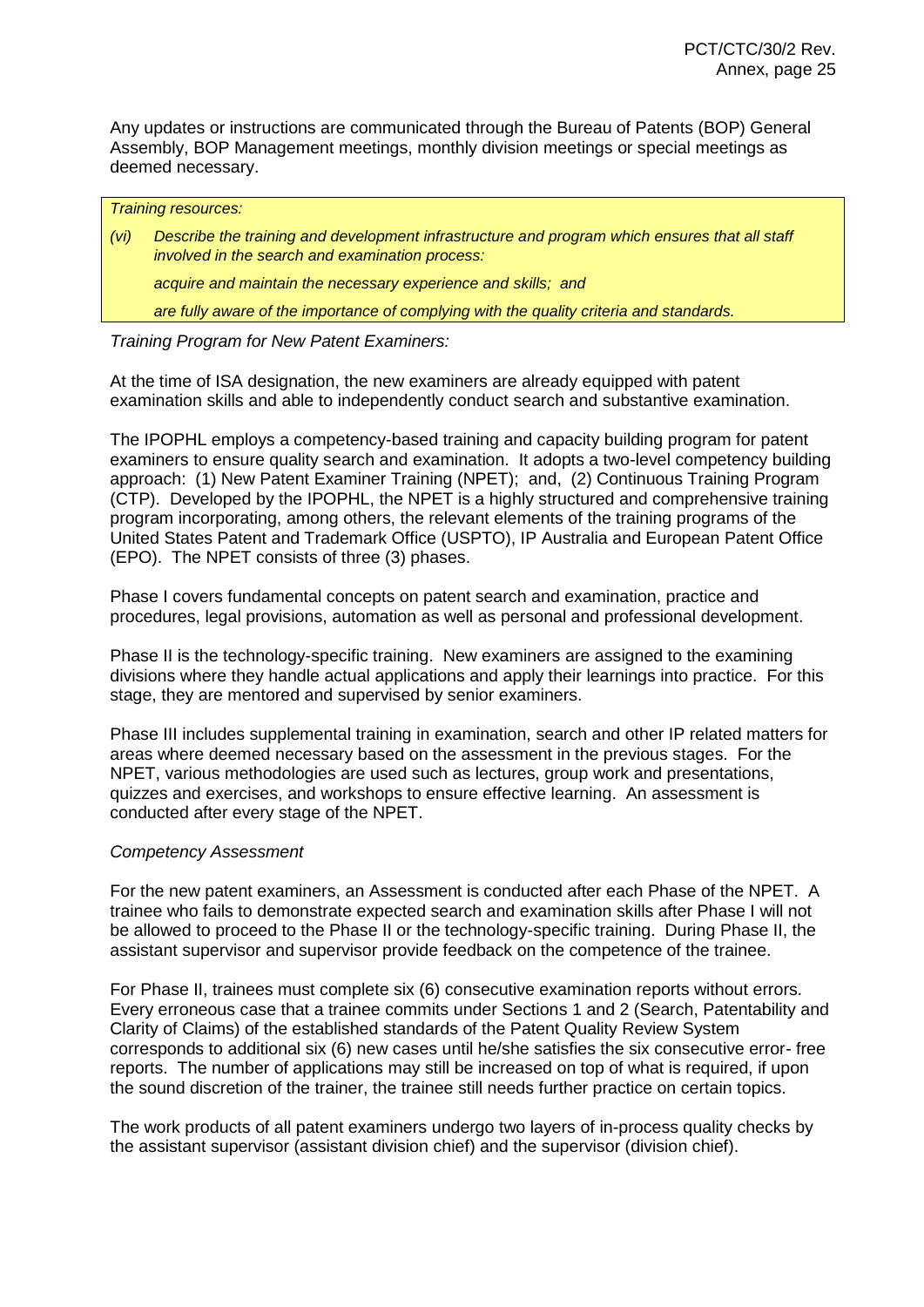*Continuous Training Program (CTP)*

To further enhance the capacity and competence of existing examiners, IPOPHL conducts continuous training program. These include advanced trainings, workshops, and seminars on patent search and examination on various technological fields as well as new and emerging technologies, updates on patent-related legislation, practices, and procedures, and plant visits to industries employing advanced technologies. Since 2011, the IPOPHL is a partner of the Department of Science and Technology's (DOST) in its Balik Scientist (Returning Scientists) Program envisioned to strengthen the country's scientific and technological human resources through the transfer of diverse new knowledge and expertise. Under this Program, DOST PhD scholars who pursued their studies abroad conduct lectures and trainings for the patent examiners on specified technological fields.

IPOPHL has intensified capacity building activities on search and examination in partnership with other IP Offices/International Authorities such as the USPTO, EPO, and JPO as well WIPO. In addition, patent examiners have taken distance learning courses offered by the WIPO, the European Patent Academy, and other foreign IP offices. Further, IPOPHL continues to provide trainings and updates on the PCT System for examiners and administrative staff in cooperation with WIPO PCT Division.

In the constant pursuit of developing and maintaining a competent and highly motivated workforce, IPOPHL is offering a scholarship program on Masters in Biological Engineering customized to suit the technical needs of IPOPHL examiners. This is in partnership with the MIT, one of the premiere engineering schools in the country, a recognized center of excellence in engineering education by the Commission on Higher Education and an accredited institution of the Accreditation Board for Engineering and Technology, Inc. (ABET). A similar program is being developed for the examiners in the mechanical fields.

IPOPHL also provides trainings on PCT practice, procedure and updates as well as quality management system both for patent examiners and administrative staff.

*Oversight over resources: (vii) Describe the system in place for continuously monitoring and identifying the resources required: to deal with demand; and comply with the quality standards for search and examination.*

There is an automated monitoring of workload and assignments in place through the IPAS. The Records Management Unit (RMU) generates a monthly report on the applications assigned and all work products done by patent examiners across the different divisions. Based on the report, the BOP Management determines if there is a need to hire additional patent examiners or there is a need to re-assign examiners from one technology field to another in order to handle the increasing demand, if appropriate.

On the continuously monitoring and identifying the resources required to comply with quality standards, the QMD provides monthly report on the result of the quality review on work products of examiners. The report contains the result of the quality review including conformity and nonconformity as well as recommendations on the need to designate additional quality reviewers, or the identification of other resources needed, among others. The report is submitted to the BOP Management for their approval/consideration.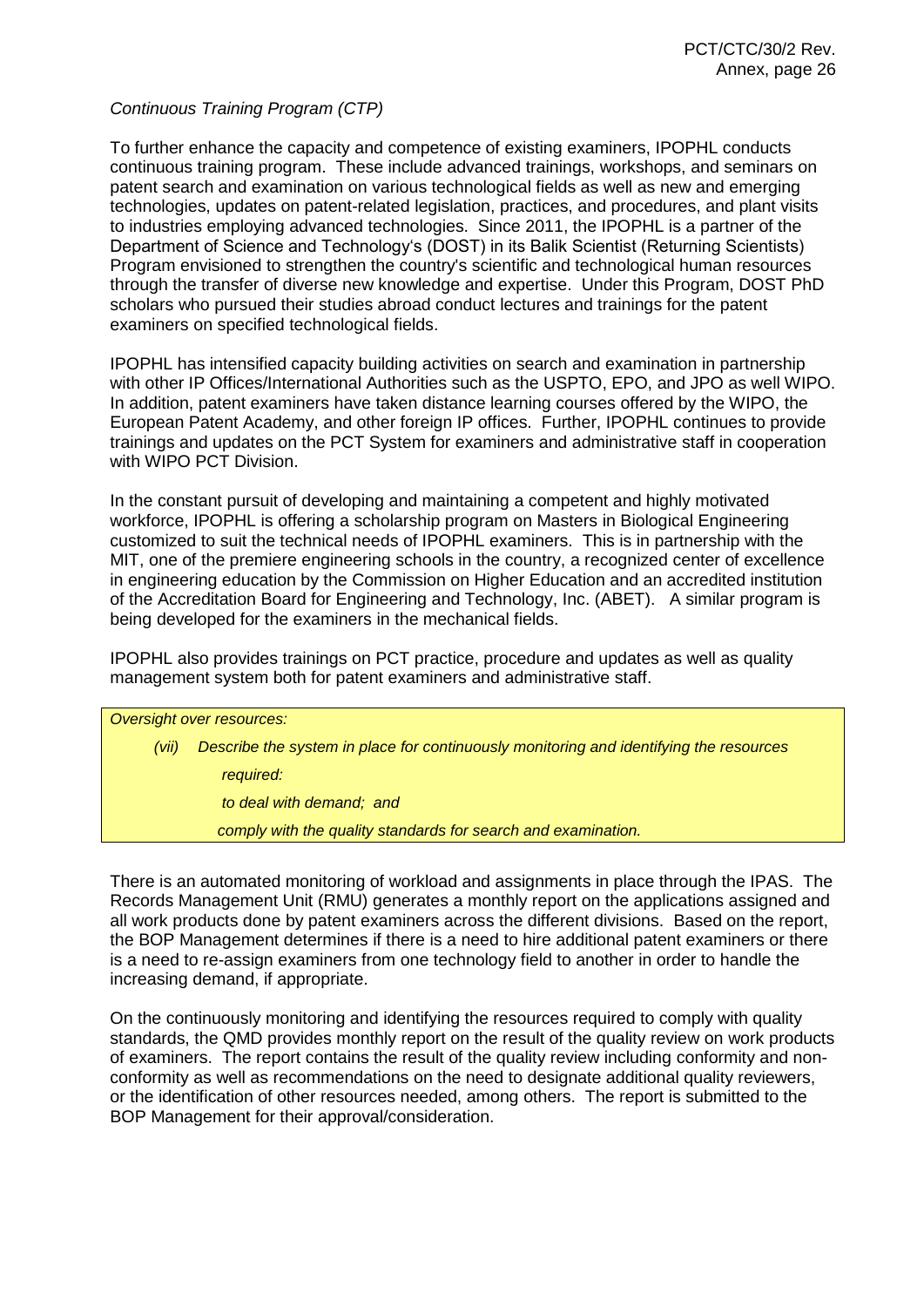#### **3. MANAGEMENT OF ADMINISTRATIVE WORKLOAD**

*21.11 Indicate how the following practices and procedures for handling search and examination requests and performing related functions such as data-entry and classification are implemented:*

*(i) Effective control mechanisms regarding timely issue of search and examination reports to a quality standard as set by the respective Authority; and*

*(ii) Appropriate control mechanisms regarding fluctuations in demand and backlog management.*

(i) The IPAS system captures the processing of applications from filing until post-grant processes. Upon filing, the data-entry is done by the receiving section covering the bibliographic data which is uploaded in the system. There is an initial general classification by the RMU for the purpose of determining which division will handle the application. The application is then given a specific classification by the examiner after assignment.

The Records Management Unit (RMU) monitors the timely publication of applications with corresponding search reports and notifies the examiners before the deadlines are due. The Supervisors (Division Chiefs)/Assistant Supervisors (Assistant Division Chiefs) and examiners are also capable of monitoring the workloads and different due dates using the IPAS. The system is designed to track the status of each patent application from filing up to grant. The system tracks workflow processes, actions & statuses, legal time-periods and deadlines such as issuance of search reports, publications and examination reports.

The BOP Management regularly monitors the timeliness of issuance of search reports, disposal of applications and publication of applications.

(ii) IPOPHL continues to improve its efficiency by reducing the processing time (from filing to grant) and addressing fluctuations in demand through various measures such as backlog reduction, timely publication of applications, reassignment of cases to other relevant divisions to level work load, as appropriate.

The BOP submits its yearly commitment on backlog reduction and timely disposal of current applications which is reflected in the division and individual commitment.

#### **4. QUALITY ASSURANCE**

*21.12 The following are required quality assurance measures for timely issue of search and examination reports of a quality standard in accordance with the Guidelines. Indicate how the following are implemented, including the use of any checklists to verify reports before their issue or for monitoring the quality standard as part of a post-issue review process:*

*(i) An internal quality assurance system for self-assessment, involving verification, validation and monitoring of searches and examination work:*

*for compliance with these Search and Examination Guidelines;*

*for channeling feedback to staff.*

*(ii) A system of measurement and collection of data and reporting. Show how the Authority uses the system to ensure the continuous improvement of the established processes.*

*(iii) A system for verifying the effectiveness of actions taken to correct deficient S&E work, eliminate the causes, and to prevent issues from recurring.*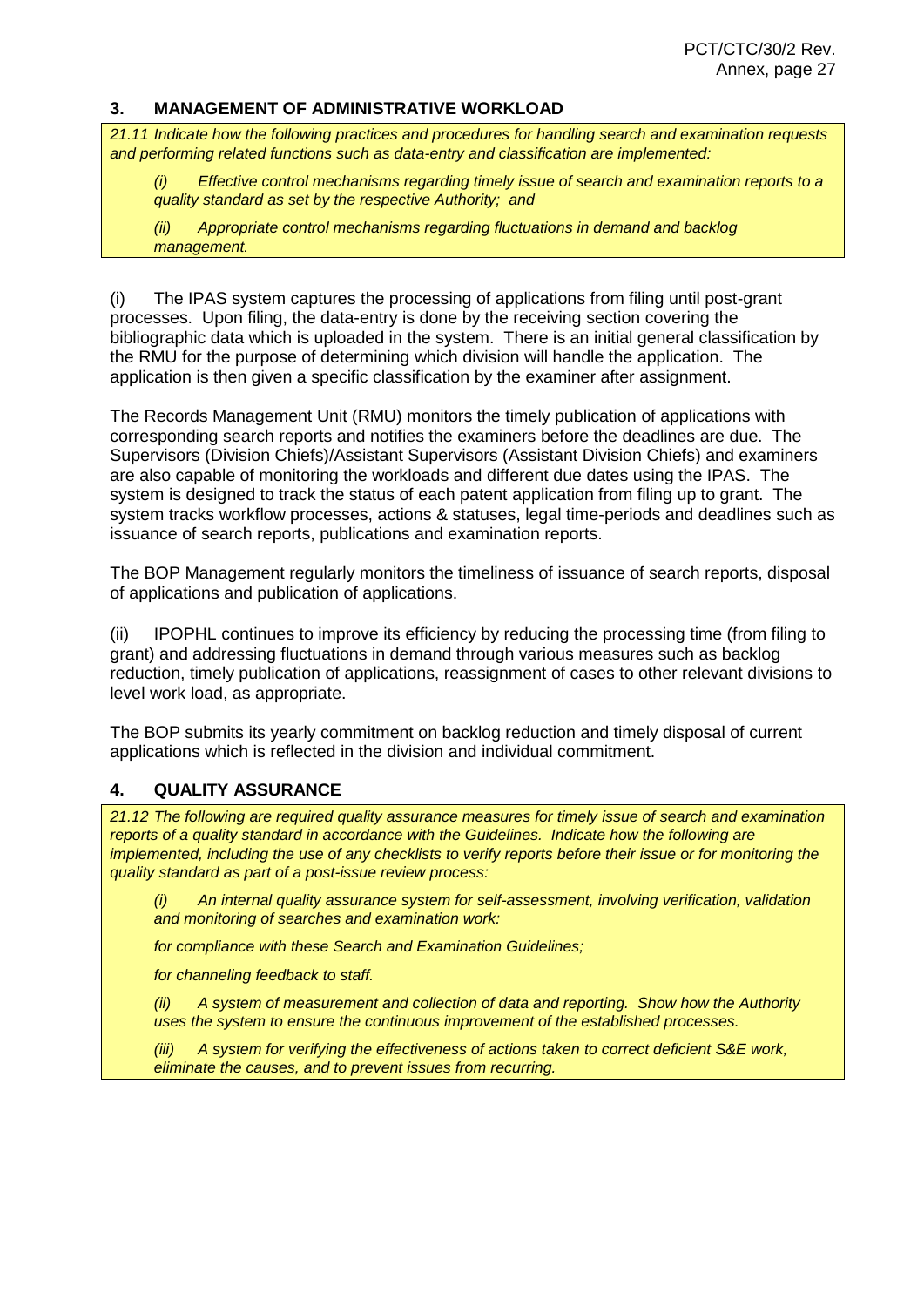To issue timely and high quality search and examination reports, the IPOPHL has in place two levels of patent quality assurance. For the first level or in-process quality assurance, all work products including search and examination reports are checked by the assistant supervisor (assistant division chief) and the supervisor (division chief) before mailing to the applicant. If there is any correction in the examination report, the report is returned to the examiner for proper revision. The revised report is then checked again by the assistant supervisor and the supervisor, if there are no further correction needed, the report is approved and sent to the applicant.

In addition, IPOPHL uses the 3-person team in undertaking search. The primary examiner handling the application to be searched consults and involves two (2) of his colleagues to help in conducting the search. Each will independently design their strategies and conduct search, and the results of which are then discussed among the 3 examiners to check on the best or most relevant prior art for the application. This process ensures that a thorough search is conducted and that all strategies and databases are exhausted.

In the second level or the PQRS, the search and examination reports are randomly selected and reviewed according to the established quality standards by the QMD. The quality review are done monthly and about 7 per cent of the all the issued examination reports annually are quality reviewed by the QMD. The result of the quality review are documented and reported monthly.

When non-conformities are identified, corrective and preventive mechanisms are already in place. Depending on the nature of the non-conformity, issuance of a subsequent examination report or re-examination may be done. And in order to prevent re-occurrence of nonconformities especially those that concern patentability issues, the QMC shall discuss the issue and new policies or amendment shall be formulated for the implementation to the Bureau. For repeated non-conformity by the same examiner, a retooling or retraining will be recommended.

# **5. COMMUNICATION**

*Inter-Authority communication:*

*Explanatory note: Each Authority should provide for effective communication with other Authorities.*

*(Note: This point is informative. No response is required by the template to paragraph 21.13)*

*21.14 Provide the name, job title and contact details of the Authorities designated quality contact person who will take responsibility for:*

- *(a) helping identify and disseminate best practice among Authorities;*
- *(b) fostering continual improvement; and*

*(c) providing for effective communication with other Authorities to allow for prompt feedback from them so that potential systemic issues can be evaluated and addressed.*

*Quality contact person(s):*

Engr. Merito J. Carag, Quality Management Division Head (merito.carag@ipophil.gov.ph) and

Ms. RonilEmmavi J. Remoquillo, QMD Quality Reviewer Supervisor (ronilemmavi.remoquillo@ipophil.gov.ph)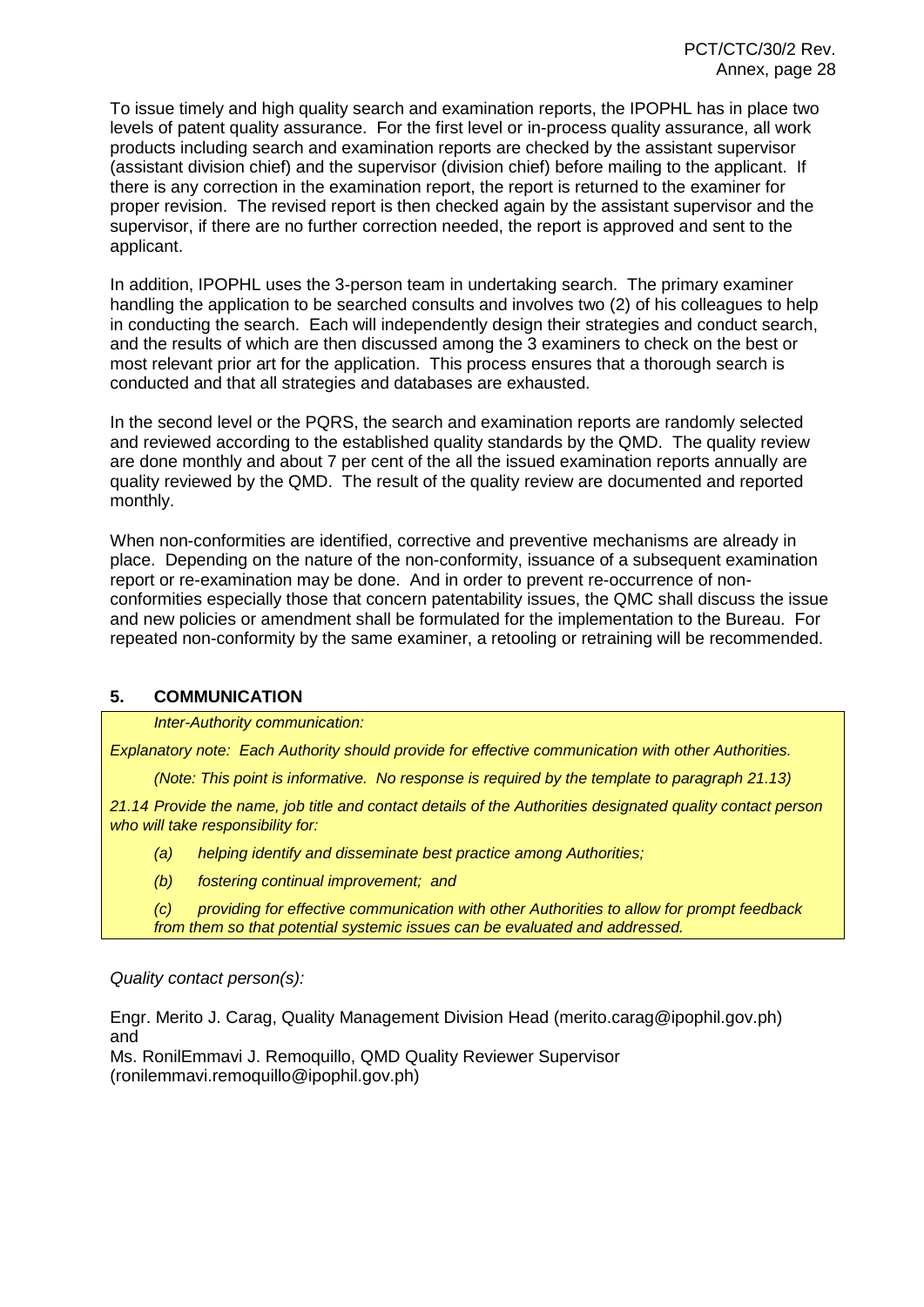*21.15 Communication and guidance to users:*

*Describe the system in place for monitoring and using customer feedback including at least the following elements:*

*(i) An appropriate system for handling complaints and making corrections;*

*taking corrective and/or preventative action where appropriate; and*

*offering feedback to users.*

*(ii) A procedure for:*

*monitoring user satisfaction and perception; and*

*for ensuring their legitimate needs and expectations are met.*

*(iii) Clear, concise and comprehensive guidance and information to users (particularly unrepresented applicants) on the search and examination process, giving details of where it is to be found e.g. link to Authority's web site, guidance literature.*

*(iv) An indication of where and how the Authority makes its quality objectives publicly available for the users.*

IPOPHL uses the following feedback mechanism:



(i) The Office of Strategic Management (OSM) is tasked to receive customer feedbacks and complaints through their customer feedback forms, emails, postal mails, phone calls and the IPOPHL suggestion box. Complaints and feedbacks are forwarded to the respective bureaus/department heads for appropriate actions. Feedbacks or issues relating to examination are forwarded to the QMD for appropriate evaluation and corrective actions. The results of the evaluation and actions are communicated back to the customers/complainants.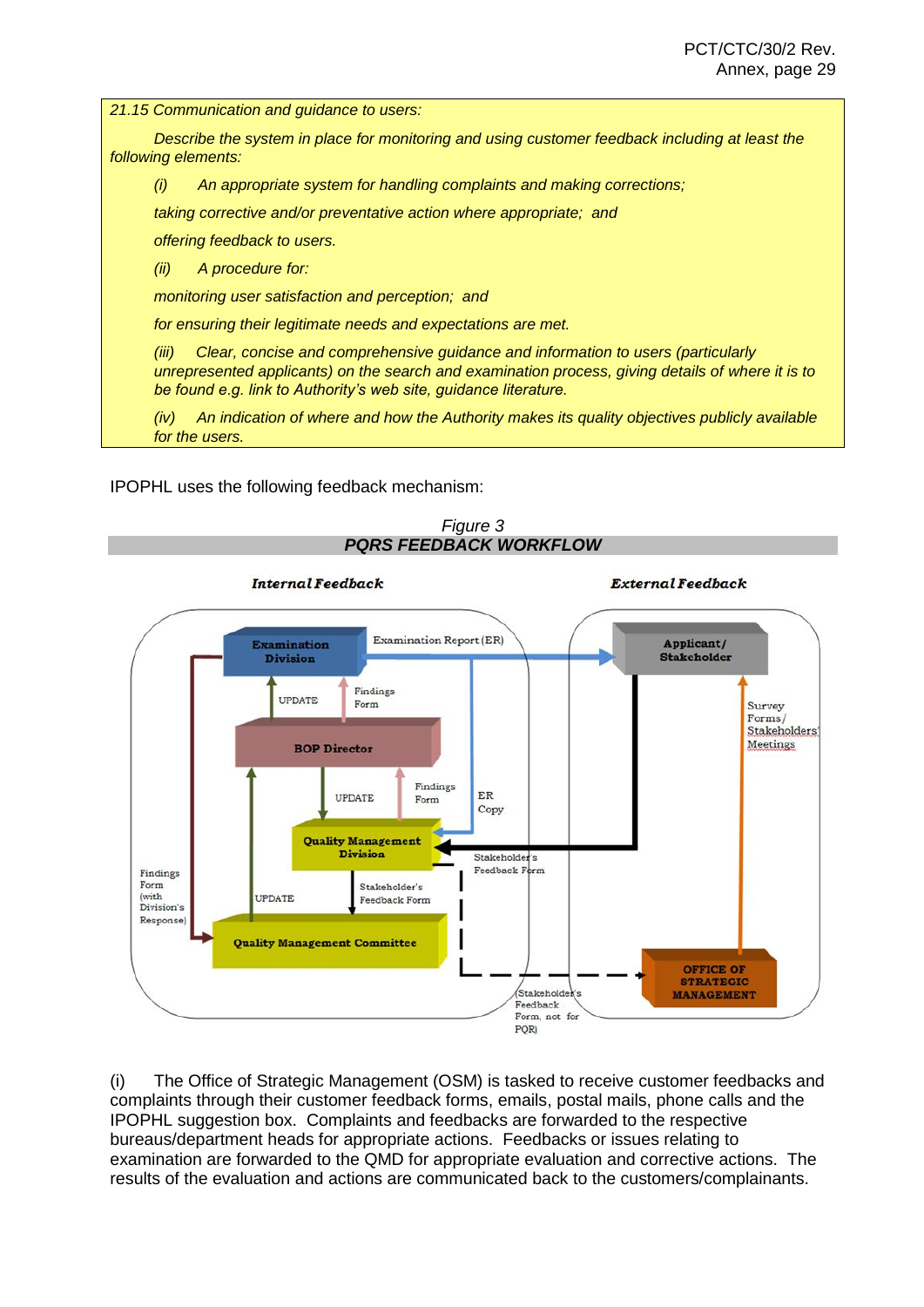(ii) The IPOPHL conducts Customer Satisfaction Feedback Survey through the OSM. The survey is important to help the Bureau of Patents to improve the delivery of their service. The OSM prepares the customer feedback form and distributes the same thru fax, emails, postal mails, guard station (walk-ins), and the IPOPHL mailbox. Responses are returned similarly and walk-ins return their forms thru a drop box located at the IPOPHL Office. Follow-ups of survey forms may also be done thru email and telephone calls. Responses are gathered, consolidated and tabulated. The OSM prepares the Customer Satisfaction Survey Report which contains the statistical analysis, comments and recommendations based on the result.

The Bureau of Patents also conducts annual Stakeholders meeting to discuss issues and concerns relating to search and examination practices.

(iii) and (iv) IPOPHL published the IP Code and its Implementing Rules and Regulations (IRR), Manual of Patent Examination Practices (MPEP), Universally Accessible Cheaper and Quality Medicines Act of 2008 (QUAMA) and its Guidelines, Procedure for applying Utility Model, Industrial Designs, Patents and PCT applications and schedule of fees. These are likewise available in the IPOPHL website.

The IPOPHL quality objectives are also made available to the public through the IPOPHL website.

*21.16 Communication with WIPO and designated and elected Offices:*

*Describe how the Authority provides for effective communication with the International Bureau and designated and elected offices. In particular describe how the Authority ensures that feedback is promptly evaluated and addressed.*

At the time of appointment, the contact person designated by IPOPHL to communicate with the International Bureau of WIPO and designated and elected offices is the Director of the Bureau of Patents.

#### **6. DOCUMENTATION**

*21.17 Explanatory note: The QMS of the Authority needs to be clearly described and implemented so that all processes in the Authority and the resulting products and services can be monitored, controlled, and checked for conformity. This is done in the documents that make up the Quality Manual of the Authority (see paragraph 21.18).*

*(Note: This point is informative. No response is required by the template to paragraph 21.17)*

*21.18 The documents that make up the Quality Manual serve to document the procedures and processes affecting the quality of work, such as classification, search, examination and related administrative work. In particular, the Quality Manual indicates where to find instructions on the procedures to be followed.*

*For the purposes of this report indicate:*

- *(a) the documents making up a Quality Manual that have been prepared and distributed;*
- *(b) the media on which it is supported (e.g. Internal Publication, Internet, Intranet); and*
- *(c) document control measures taken e.g. version numbering, access to latest version*

Documents making up the Quality Manual has been prepared and distributed to the staff. Document control measures such as version numbering are taken and the latest version is published internally. All documents are available through the intranet (IPOPHL internal communication system).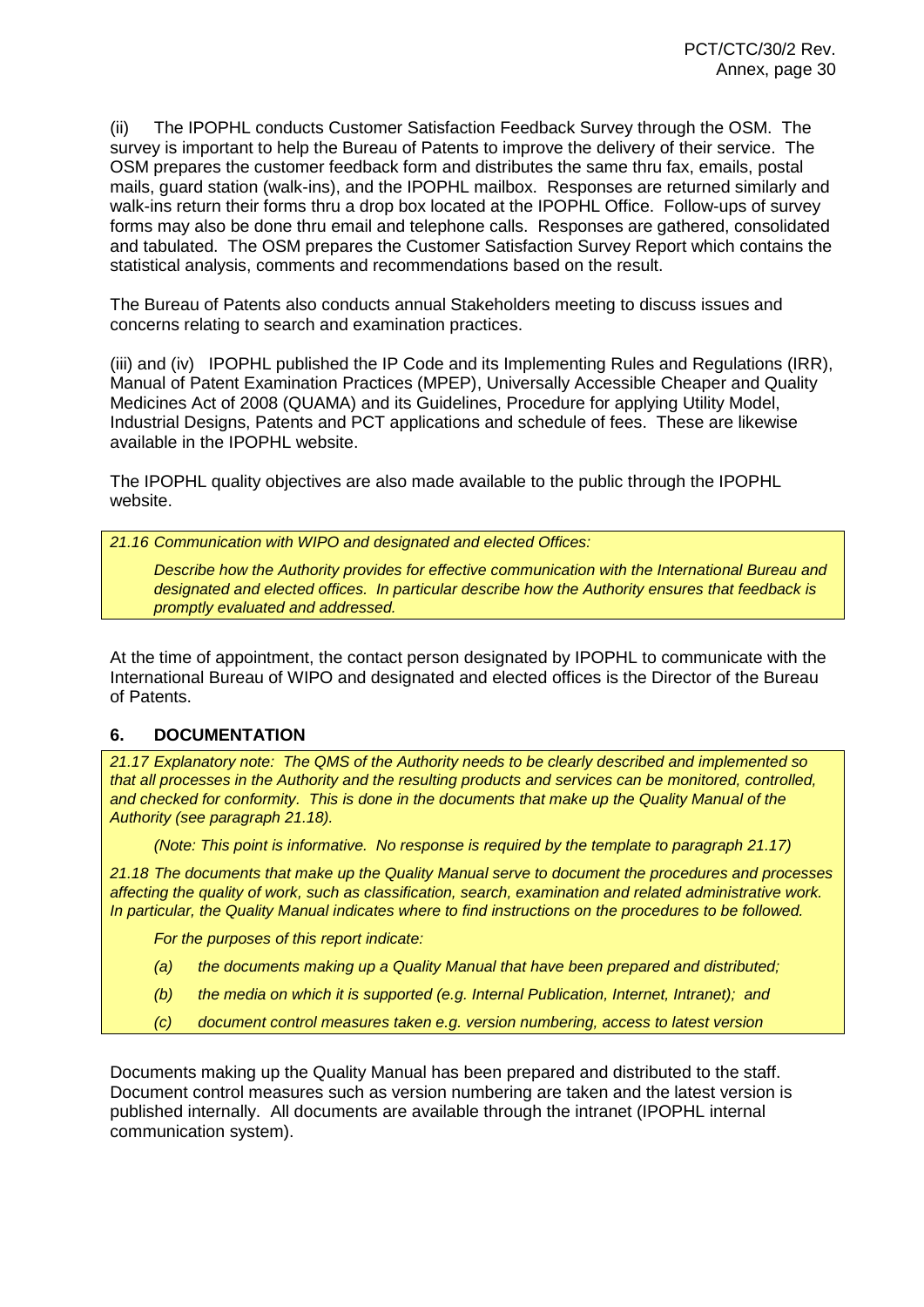*21.19 Indicate whether the documents making up the Quality Manual include the following:*

*(i) the quality policy of the Authority including a clear statement of commitment to the QMS from top management;*

*(ii) the scope of the QMS, including details of and justification for any exclusions;*

*(iii) the organizational structure of the Authority and the responsibilities of each of its departments;*

*(iv) the documented processes carried out in the Authority such as receipt of incoming applications, classification, distribution, search, examination, publication and support processes, and procedures established for the QMS, or references to them;*

*(v) the resources available for carrying out the processes and implementing the procedures; and*

*(vi) a description of the interaction between the processes and the procedures of the QMS.*

The Quality Manual includes the following:

- 1. quality policy;
- 2. the scope of the QMS;
- 3. the organizational structure;
- 4. the documented processes carried out in the IPOPHL starting from application to grant among others;
- 5. the resources necessary for carrying out the processes; and
- 6. interaction between the processes

*21.20 Indicate which types of records the Authority maintains, such as:*

- *(i) a definition of which documents are kept and where they are kept;*
- *(ii) results of management review;*
- *(iii) training, skills and experience of personnel;*
- *(iv) evidence of conformity of processes, resulting products and services in terms of quality standards;*
- *(v) results of reviews of requirements relating to products;*
- *(vi) the search and examination processes carried out on each application;*
- *(vii) data allowing individual work to be tracked and traced;*
- *(viii) records of QMS audits;*
- *(ix) actions taken re. non-conforming products, e.g. examples of corrections;*
- *(x) actions taken re. corrective action;*
- *(xi) actions taken re. preventative action; and*
- *(xii) search process documentation as set out in Section 7*

In IPOPHL, the Document and Records Custodian (DRC) is responsible for the collection, storage, protection and disposal of records for each bureau/division according to ISO 9001:2008 requirements such as:

- (i) a definition of which documents are kept and where they are kept;
- (ii) results of management review;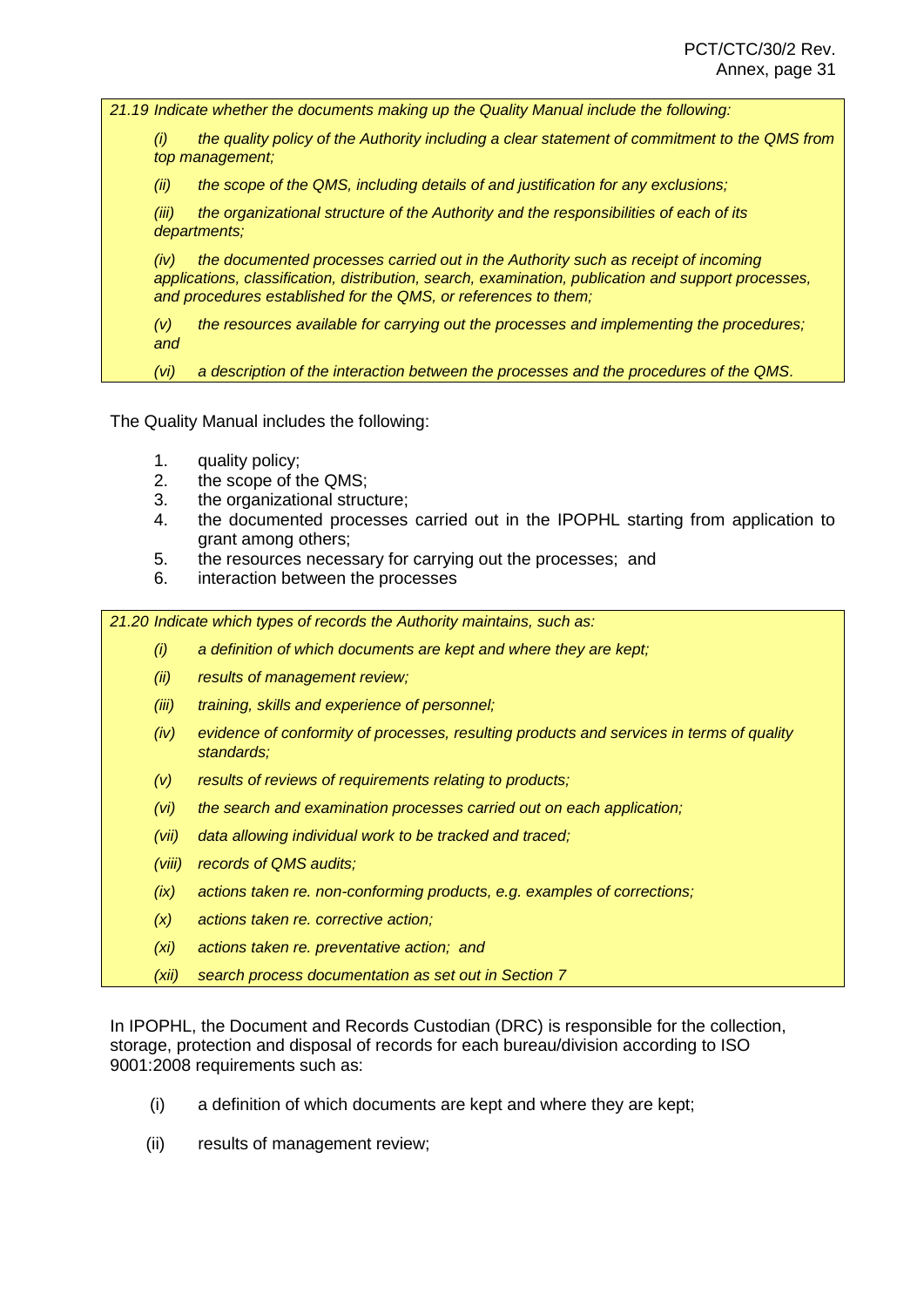- (ii) evidence of conformity of processes, resulting products and services in terms of quality standards;
- (iv) results of reviews of requirements relating to products;
- (v) records of QMS audits;
- (vi) actions taken re. non-conforming products, e.g. examples of corrections;
- (vii) actions taken re. corrective action; and
- (viii) actions taken re. preventive action.

All records are kept and maintained in the office of the DRC.

At the Bureau of Patents, the RMU is responsible for maintaining records for the following:

- (ix) the search and examination processes carried out on each application;
- (x) data allowing individual work to be tracked and traced;
- (xi) search process documentation as set out in Section 7

All documents are kept and maintained electronically in the IPAS.

In addition, the Human Resource Development Division (HRDD) is responsible for maintaining records for:

(xii) Training, skills and experience of personnel

All records are kept and maintained in the office of the HRDD.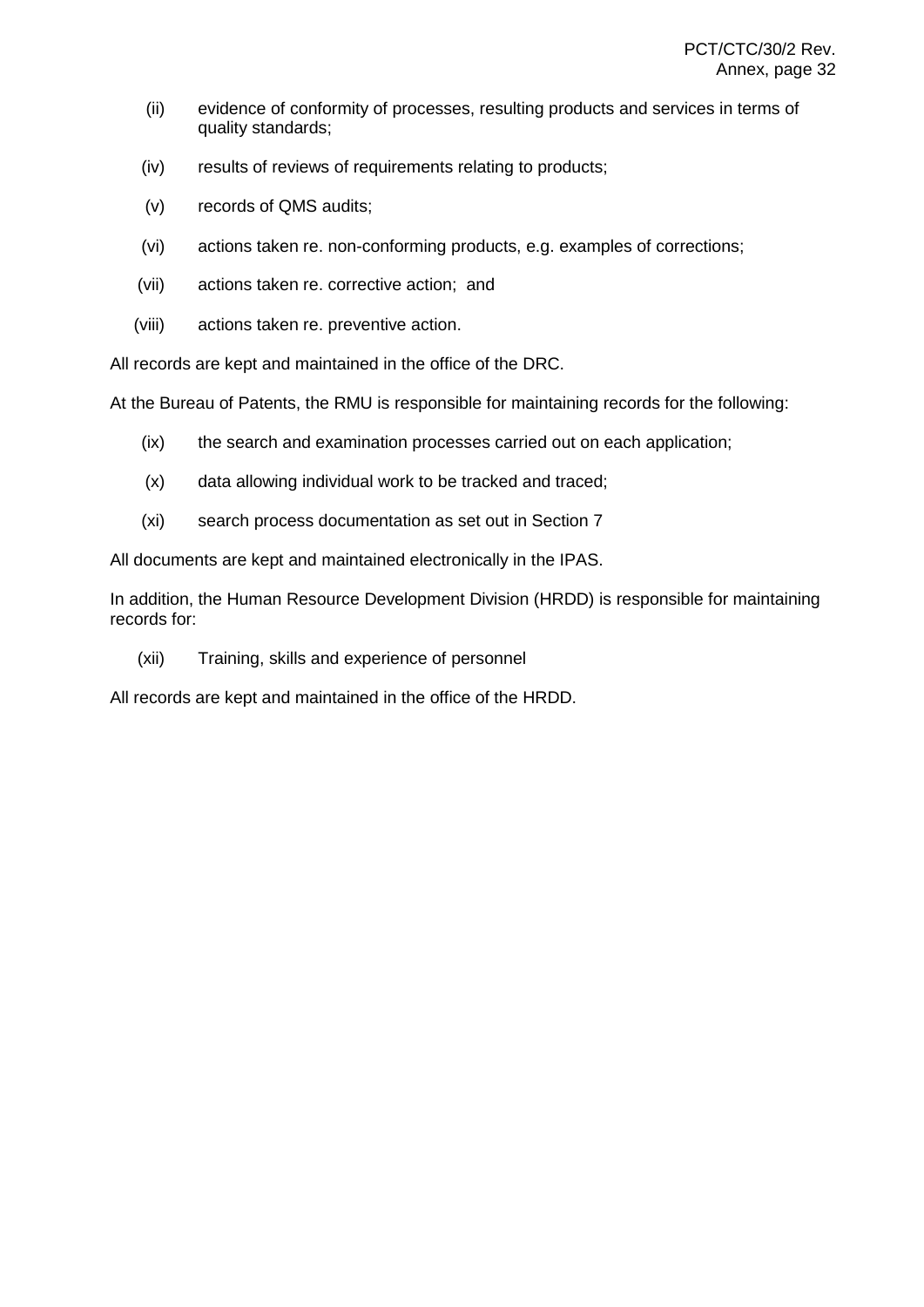#### **7. SEARCH PROCESS DOCUMENTATION**

*21.21 For internal purposes the Authority should document its search process.*

*The Authority should indicate*

- *(a) which of the following are included in this record:*
	- *(i) the databases consulted (patent and non patent literature);*
	- *(ii) the keywords, combinations of words and truncations used;*
	- *(iii) the language(s) in which the search was carried out;*

*(iv) the classes and class combinations searched, at least according to the IPC or equivalent;*

*(v) a listing of all search statements used in the databases consulted.*

*(b) which other information relevant to the search itself is included in this record e.g. a statement of the subject of search; details of special relevance to internet searching; a record of documents viewed; on-line thesaurus, synonym or concept databases, etc.*

*(Explanatory note: The IA is requested to list other information it may collect to monitor and improve the search process)*

- *(c) which special cases are documented and whether records are kept denoting any:*
	- *(vi) limitation of search and its justification*
	- *(vii) lack of clarity of the claims; and*

*(viii) lack of unity*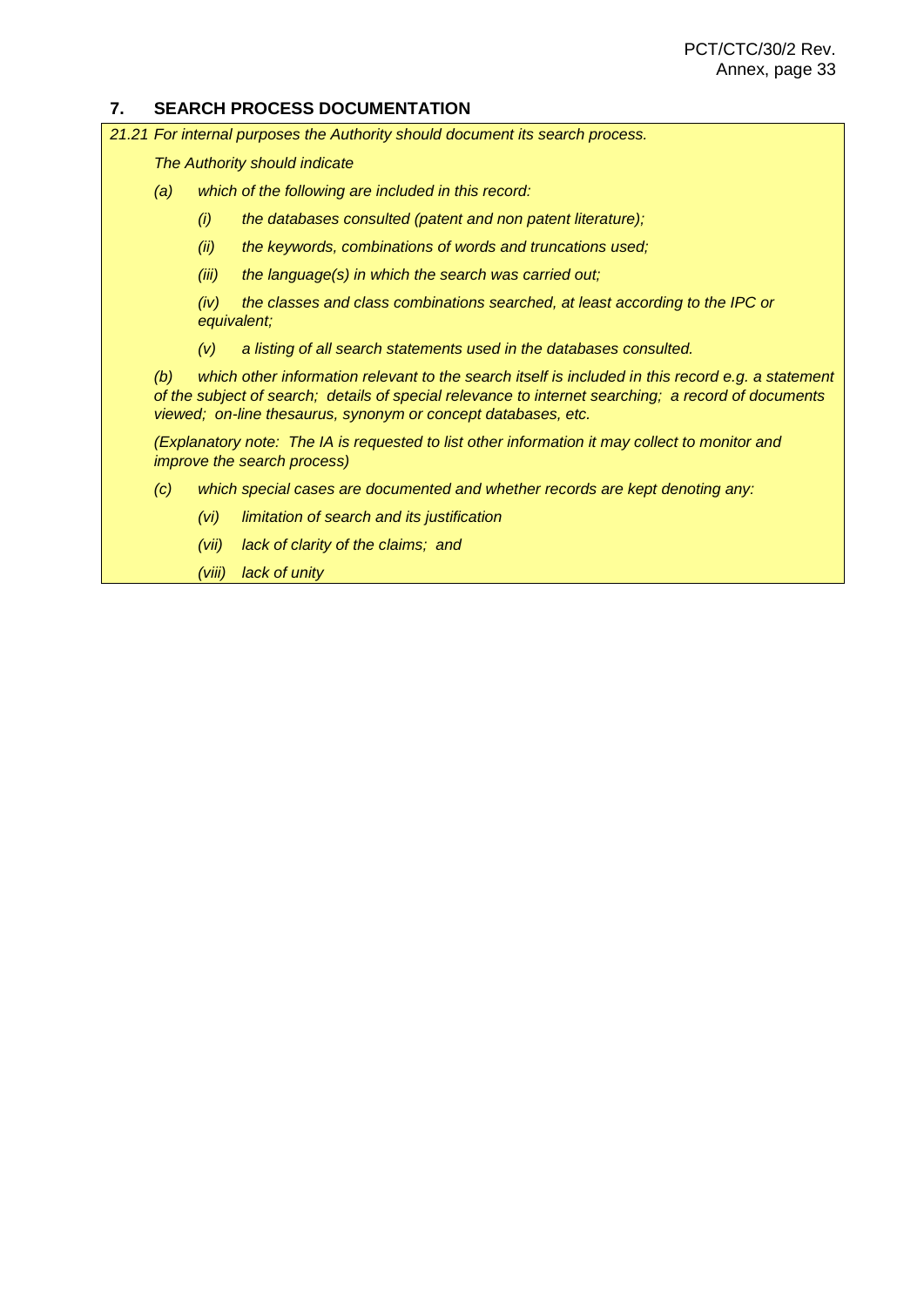The IPAS contains the standard templates for all work products including search and examination reports.

The following information in relation to the issuance of search report is recorded:

- (i) Application data: Application number, Filing date, Title, Earliest priority date
- (ii) International Patent Classification (IPC)
- (iii) Database(s) Consulted
- (iv) Keyword(s) used
- (v) Citation of document considered with the relevant passages
- (vi) Family Member: Patent family member and publication date
- (vii) Search Strategy: Search String(s), Search Field(s), Search Databases, No. of Hits and Number of Documents Viewed
- (viii) Written Opinion on patentability in light of the search report
- (ix) Name of the Examiner and date of completion

In cases of lack of unity and clarity or limitation in conducting search, these issues are communicated during the formality examination.

| Edit process data |                               |                        |                                                                                                                                      |                                 |             |                    |
|-------------------|-------------------------------|------------------------|--------------------------------------------------------------------------------------------------------------------------------------|---------------------------------|-------------|--------------------|
|                   |                               |                        |                                                                                                                                      |                                 |             |                    |
|                   |                               |                        | File: PH/1/2015/500608 PLANT AND METHOD FOR PRODUCING ETHYLENE - LINDE AKTIENGE - To proceed to substantive examination              |                                 |             |                    |
| <b>Events</b>     | Status   Frozen By   Freezing |                        |                                                                                                                                      |                                 |             |                    |
| <b>The State</b>  |                               | UY.55.Ub               |                                                                                                                                      |                                 |             |                    |
| Action            | 23:59:00                      | 27/07/2015             | (automatic) Publication of the journal                                                                                               |                                 |             | View Delete        |
| Action            |                               | 27/07/2015<br>23:59:02 | (automatic) Application is not divisional                                                                                            |                                 |             | <b>View Delete</b> |
| User Doc.         |                               | 31/07/2015<br>00:00:00 | UserDoc: Request for Substantive Examination (Doc 2015/223879) PLANT AND METHOD FOR<br>PRODUCING ETHYLENE - LINDE AKTIENGESELLSCHAF. | In data capture<br>(31/07/2015) | <b>View</b> |                    |
| User Doc.         |                               | 31/07/2015<br>00:00:00 | UserDoc: Payment of fees (Doc 2015/7030396) PLANT AND METHOD FOR PRODUCING<br>ETHYLENE - LINDE AKTIENGESELLSCHAFT.                   | In data capture<br>(31/07/2015) | <b>View</b> |                    |
| Action<br>Ъ       | 23:59:00                      | 23/09/2015             | (automatic) Date is due                                                                                                              |                                 |             | View Delete        |
| Action            |                               | 19/10/2016<br>14:17:18 | Proceed without notice of publication (PCT)                                                                                          |                                 |             | View Delete        |
| Action            |                               | 19/10/2016<br>15:15:16 | Request for substantive examination was received                                                                                     |                                 |             | <b>View Delete</b> |
| Action            |                               | 19/10/2016<br>15:15:23 | No adverse information was filed                                                                                                     |                                 |             | View Delete        |
| Action            |                               | 19/10/2016<br>15:15:37 | Assignment of responsible examiner                                                                                                   |                                 | <b>View</b> | <b>Delete</b>      |
| Action            | 15:16:29                      | 19/10/2016             | Substantive examination report                                                                                                       |                                 |             | <b>View Delete</b> |
| Office Doc.       |                               | 19/10/2016<br>15:16:30 | OfficeDoc: A/2016/31195 Substantive examination report File: PH/1/2015/500608.                                                       | Notified (21/10/2016) View      |             |                    |
| User Doc.         | 00:00:00                      | 21/12/2016             | UserDoc: Response to Office action (Doc 2016/239266) PLANT AND METHOD FOR<br>PRODUCING ETHYLENE - LINDE AKTIENGESELLSCHAFT.          | In data capture<br>(21/12/2016) | <b>View</b> |                    |
| User Doc.         |                               | 21/12/2016<br>00:00:00 | UserDoc: Payment of fees (Doc 2016/7051020) PLANT AND METHOD FOR PRODUCING<br>ETHYLENE - LINDE AKTIENGESELLSCHAFT.                   | In data capture<br>(21/12/2016) | <b>View</b> |                    |
| User Doc.         |                               | 21/12/2016<br>00:00:00 | UserDoc: Payment of fees (Doc 2016/7051021) PLANT AND METHOD FOR PRODUCING<br>ETHYLENE - LINDE AKTIENGESELLSCHAFT.                   | In data capture<br>(21/12/2016) | <b>View</b> |                    |
| Action            | 23:59:00                      | 21/12/2016             | (automatic) Date is due                                                                                                              |                                 |             | View Delete        |

# *Figure 4*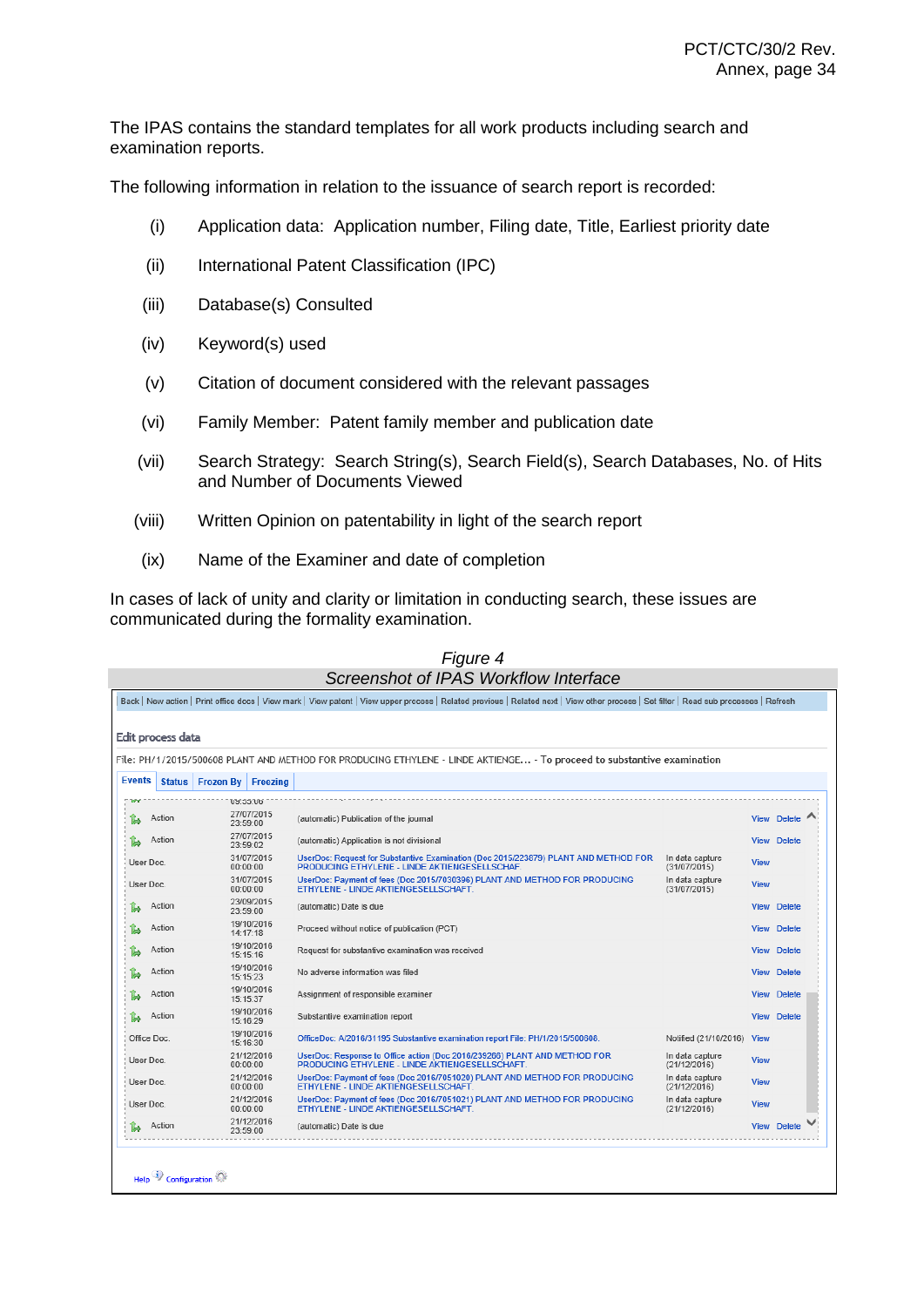#### **8. INTERNAL REVIEW**

*21.22 Explanatory note: The Authority should report on its own internal review arrangements. These reviews determine the extent to which it has established a QMS based on the model of Chapter 21 and the extent to which it is complying with the QMS requirements and the Search and Examination Guidelines. The reviews should be objective and transparent to demonstrate whether or not those requirements and guidelines are being applied consistently and effectively and should be undertaken at*  least once a year. With reference to point 21.08 of this template, the Authority may provide additional *information on its internal review arrangements under this section if it so wishes.*

*21.23-21.25 These arrangements are reported according to this template in Section 1, above, at points 21.04 - 21.09. The Authority may provide additional information on further inputs to its internal reviews under this section, if it so wishes.*

Internal quality audits are conducted twice (2) a year (actual and verification) as required by ISO 9001:2008.

In addition, the PQRS of the Bureau of Patents requires a monthly quality check of all the search and examination reports to ensure conformity to the established standards on the search and examination practices.

#### **9. ARRANGEMENTS FOR AUTHORITIES TO REPORT TO THE MIA**

*21.26 There are two stages in the reporting arrangements outlined in Chapter 21: the initial report called for by paragraph 21.26(a), and supplementary annual reports in accordance with paragraph 21.26(b). At the second informal meeting of the Quality Subgroup in Canberra on February 6 and 7, 2012, the Subgroup recommended that, instead of submitting full reports every five years and cumulative updates in the intervening years, Authorities should submit each report in the form of a full report, making the differences from the previous year's report clear, for example using "track changes" or other form of highlighting. The template for the supplementary annual reports is therefore no longer used.*

IPOPHL will submit the timely reports as required in Chapter 21 in the prescribed format.

[Appendix 2 follows]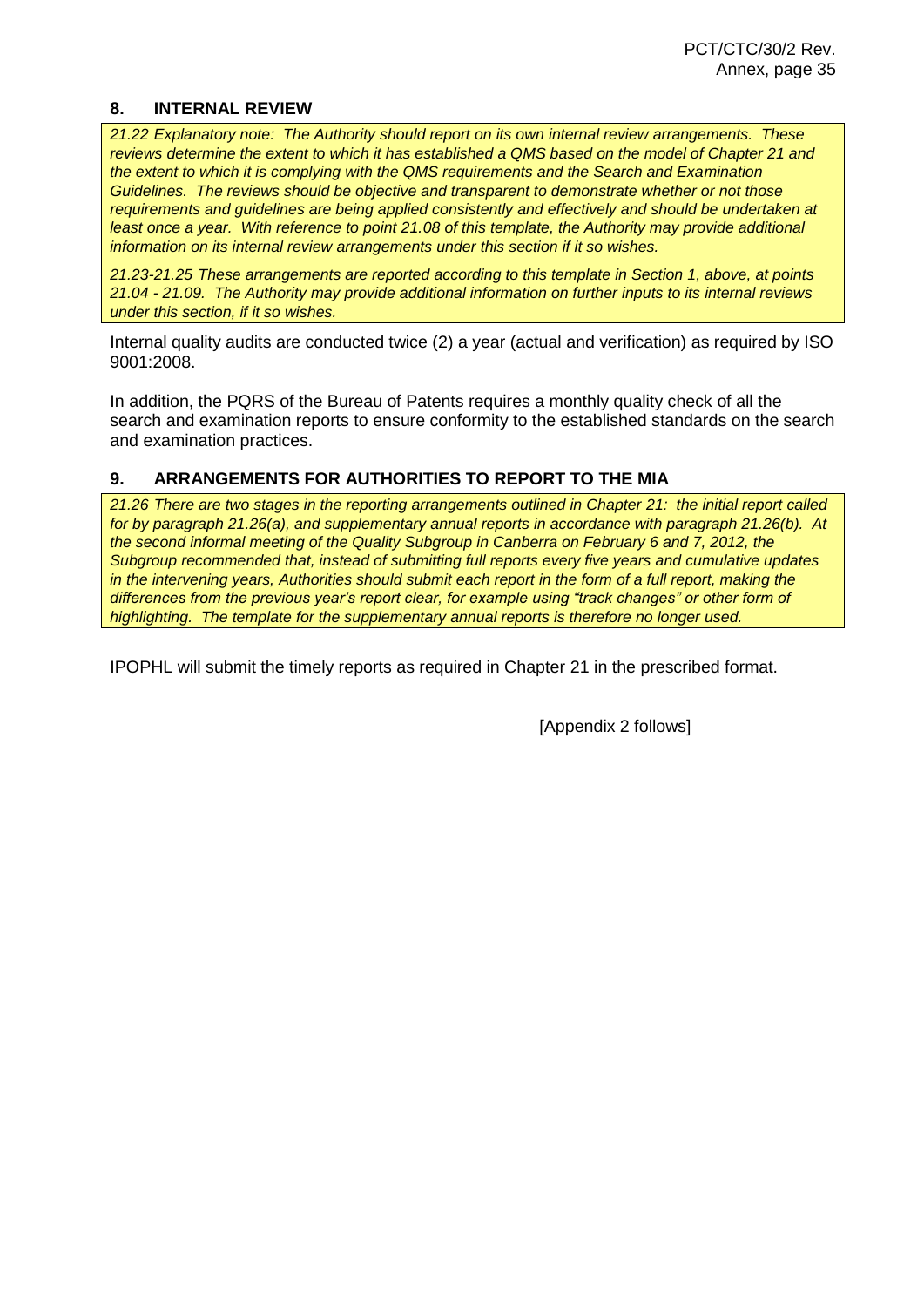## APPENDIX 2

#### IP AUSTRALIA REPORT ON THE INTELLECTUAL PROPERTY OFFICE OF THE PHILIPPINES

# ASSESSMENT OF INTERNATIONAL SEARCH AND EXAMINATION CAPABILITIES

# **BACKGROUND**

1. In 2015, the Intellectual Property Office of the Philippines (IPOPHL) requested IP Australia's assistance regarding IPOPHL's intension to apply to become an International Search and Preliminary Examination Authority (ISA/IPEA) under the PCT. IP Australia subsequently agreed to be one of the competent International Authorities to assess IPOPHL suitability to act as an ISA/IPEA.

2. As part of that process, in December 2016 a delegation from IPOPHL visited IP Australia in Canberra, Australia for a workshop on operations as an ISA. Discussions included each office providing an overview of their examination structure, IT systems and quality systems. Following on from these discussions and a preliminary consideration of IPOPHL's application, two IP Australia officials visited IPOPHL on February 27 and 28, 2017 to conduct a desk review of IPOPHL's existing operations and capability going forward.

3. The findings of the assessment and visit are conveyed in the following report.

# **GENERAL INFORMATION ABOUT IPOPHL**

4. IPOPHL is located in Bonifacio Global City in Metro Manila. IPOPHL has seven bureaus including Bureau of Patents, which is further divided into 10 examination divisions addressing different technologies. In addition to the office in Manila, IPOPHL also has 13 IP satellite offices across the Philippines to create public awareness and provide technical and advisory services to applicants.

5. IPOPHL received 3,098 applications in 2016, of which 92 per cent were by foreign applicants (non-resident filings). As a Receiving Office, IPOPHL has received an average of 18 PCT applications in the last three years. IPOPHL and the Philippines Government have been working on promoting IP and providing incentives to encourage the use of the PCT system. IPOPHL believes that this development policy, combined with designation as a PCT Authority, will help nurture and encourage innovation in the Philippines and eventually lead to an increase in PCT filings by Philippines residents.

6. IPOPHL's IT operations are primarily based on the Intellectual Property Automation System (IPAS) developed by WIPO. Most of the administration and workflow for IPOPHL's operations will be developed around IPAS. IPOPHL has implemented electronic filing for industrial designs and utility models and have advised they are in the process of designing an electronic filing system for patents.

# **EVALUATION AGAINST MINIMUM REQUIREMENTS UNDER PCT RULE 36.1**

# **(i) the national Office or intergovernmental organization must have at least 100 fulltime employees with sufficient technical qualifications to carry out searches;**

7. IPOPHL, at the time of our visit, had 87 employees with sufficient technical qualifications to carry out searches and were expecting 13 more to start on March 2, 2017; a further 12 were planned to be recruited by the end of the March 2017 which will take the total to 112.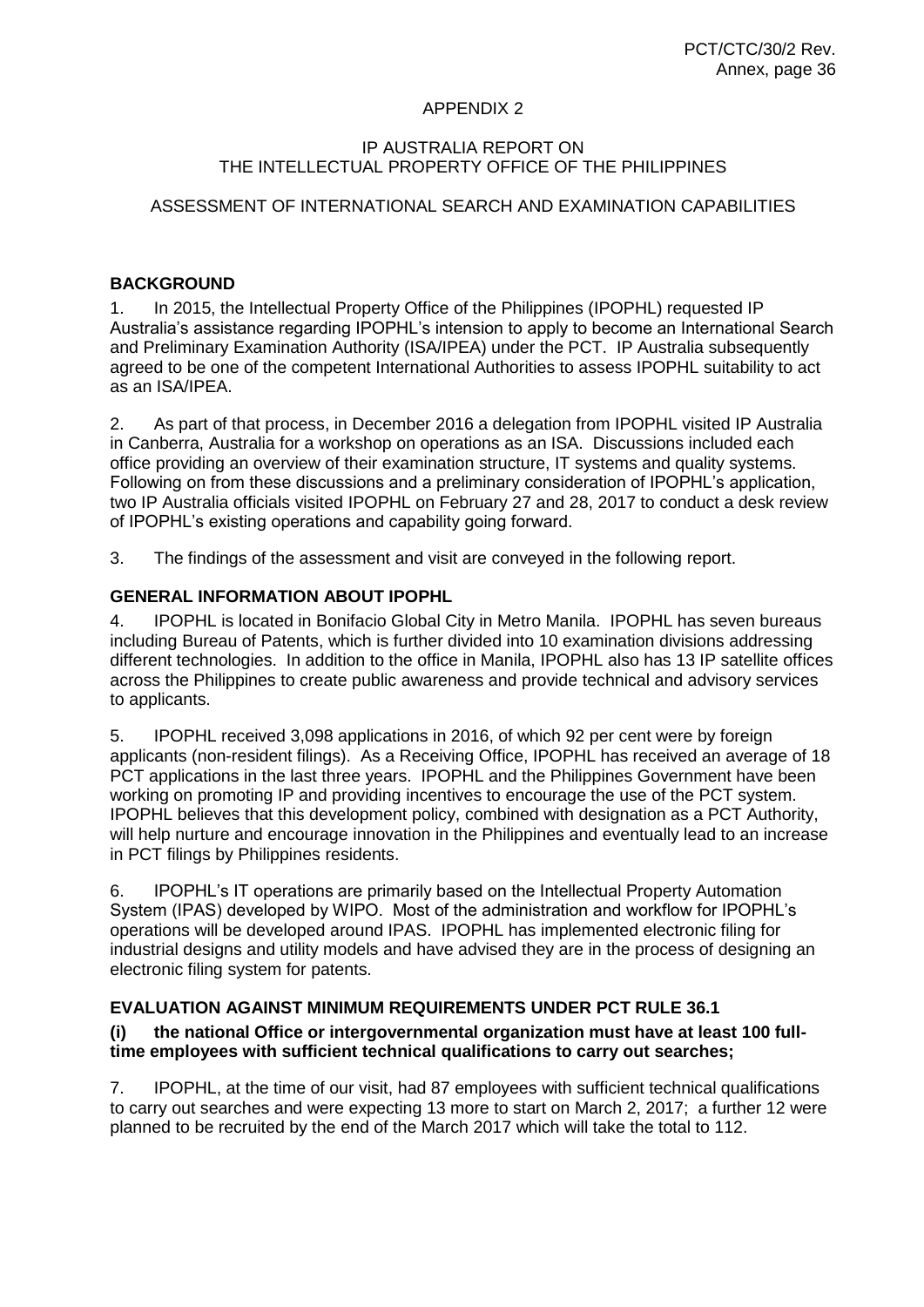8. IPOPHL have a structured training program and all work after the training is supervised. The last batch of examiners would complete the first phase of training by June 2017 and would then be able to conduct search and examination under appropriate supervision.

9. The training regime is supported by a rigorous recruitment process to ensure the quality of appointees. IPOPHL advised that an average 2 new recruits in each intake fail to secure their employment after training and assessment. This level of attrition also indicates that a relatively high standard is required of candidates for appointment as an examiner.

#### **(ii) that Office or organization must have in its possession, or have access to, at least the minimum documentation referred to in Rule 34, properly arranged for search purposes, on paper, in microform or stored on electronic media;**

10. IPOPHL examiners use proprietary search tools such as Thomson Innovation and WIPS Global, as well as publicly-available databases such as USPTO, J-PLATPLAT, AUSPAT, Espacenet, Google Patents, OPSIN, NCBI, EMBLEBI, LENS, and PATENTSCOPE.

11. The current subscriptions appear to satisfy the minimum documentation requirements. Furthermore they are planning to obtain subscriptions to EPOQUENet, STN and IEEE subscriptions in the near future with the required training taking place later this year. These subscriptions will provide IPOPHL with access to some highly regarded search databases, and further add to the extent and quality of their searches.

12. Prior to our visit, IPOPHL sent us eight searches covering a range of technologies. Notably the searches included a detailed record of the search strategies, including IPC and keywords, which demonstrated the use of the abovementioned search tools/databases. During our visit, the examiners in IPOPHL gave us a demonstration of searches in both mechanical and chemistry technologies. IPOPHL has also adopted a practice of using 3-person search teams on each search to develop strategies. This has the advantage of mitigating risks of incorrect or inaccurate search strategies, as well as sharing learning between examiners. Our discussions and the quality of the work we viewed indicate that IPOPHL examiners satisfy the skills and knowledge required for International Search and Examination.

#### **(iii) that Office or organization must have a staff which is capable of searching the required technical fields and which has the language facilities to understand at least those languages in which the minimum documentation referred to in Rule 34 is written or is translated;**

13. IPOPHL ensures technical and language skills by requiring its examiners to meet certain requirements during recruitment. Examiners must hold a minimum bachelor's degree in engineering or sciences in a relevant technology and have passed the Career Service Examination for professionals conducted by the Civil Service Commission. All university courses are in English and therefore the examiners are proficient in English. Some examiners have proficiencies in other relevant languages.

14. We note that a number of IPOPHL staff have participated in IP Australia's Regional Patent Examination Training program (RPET), which focuses on PCT-standard search and examination. Several graduates of that program have developed a structured training program specifically for Philippines examiners and which is similar to the RPET format.

We consider that the three-phase training program covers all aspects of examination. Further skills development is undertaken by supporting examiners in postgraduate study. IPOPHL have also run a Master of Science in Biological Engineering in-house for experienced examiners.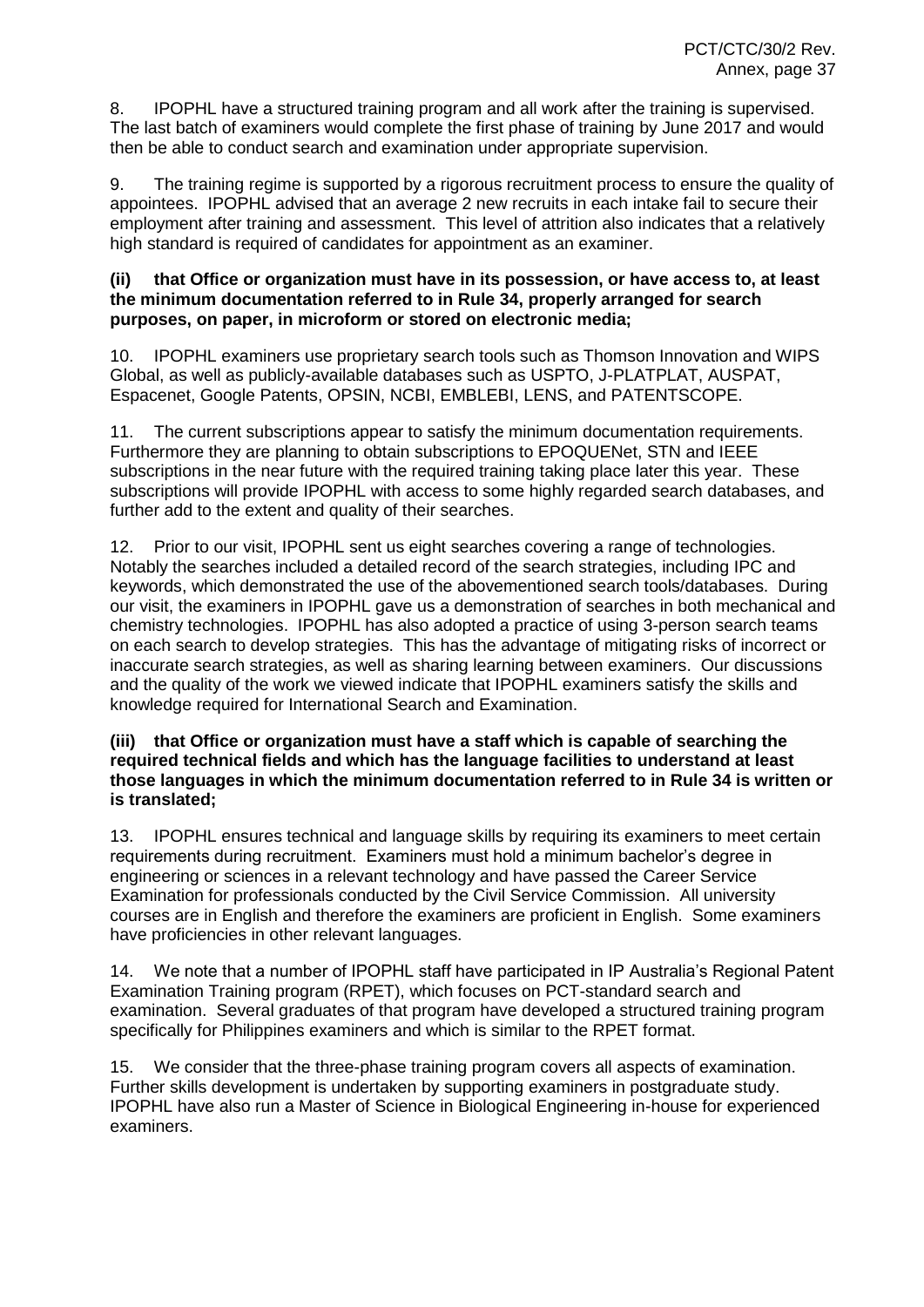#### **(iv) that Office or organization must have in place a quality management system and internal review arrangements in accordance with the common rules of international search;**

16. IPOPHL currently has ISO 9001:2008 certification covering the process of granting patents, utility models and industrial designs and are preparing to transition to ISO 9001:2015.

17. During our visit we were able to assess IPOPHL's quality systems. IPOPHL have developed a set of quality standards against which examination products are assessed. All work generated by examiners is quality reviewed by their supervisors. An additional external review is also carried out. IPOPHL have implemented an independent Quality Review System which randomly samples and reviews examiners' work. A sample of work produced by each examiner is assessed by quality reviewers.

18. In our opinion the IPOPHL quality system is consistent with the common rules of international search and therefore meets this requirement.

#### **CONCLUSION**

19. IP Australia's conclusions are based on observation and the information available at the time of assessment.

20. We believe IPOPHL meets the minimum requirements of PCT Rules 36 and 63 in relation to minimum documentation, technical and language skills of staff, and a quality management system.

21. We note that IPOPHL is currently recruiting and is expected to meet the examination staff number requirement by the end of March 2017.

22. On that basis we consider that IPOPHL meets the requirements for appointment as an ISA/IPEA.

23. We also note that IPOPHL's application for ISA/IPEA designation is a cornerstone of Policies aimed at the development of innovation and prosperity in the Philippines. This in turn will lead to increased usage of the international patent system in the ASEAN region and potentially add value to the network of existing Authorities.

24. As a part of our long-standing and cooperative relationship, if successful in their application, IP Australia is willing to provide further assistance to IPOPHL with any transition required to become an operational ISA/IPEA.

[Appendix 3 follows]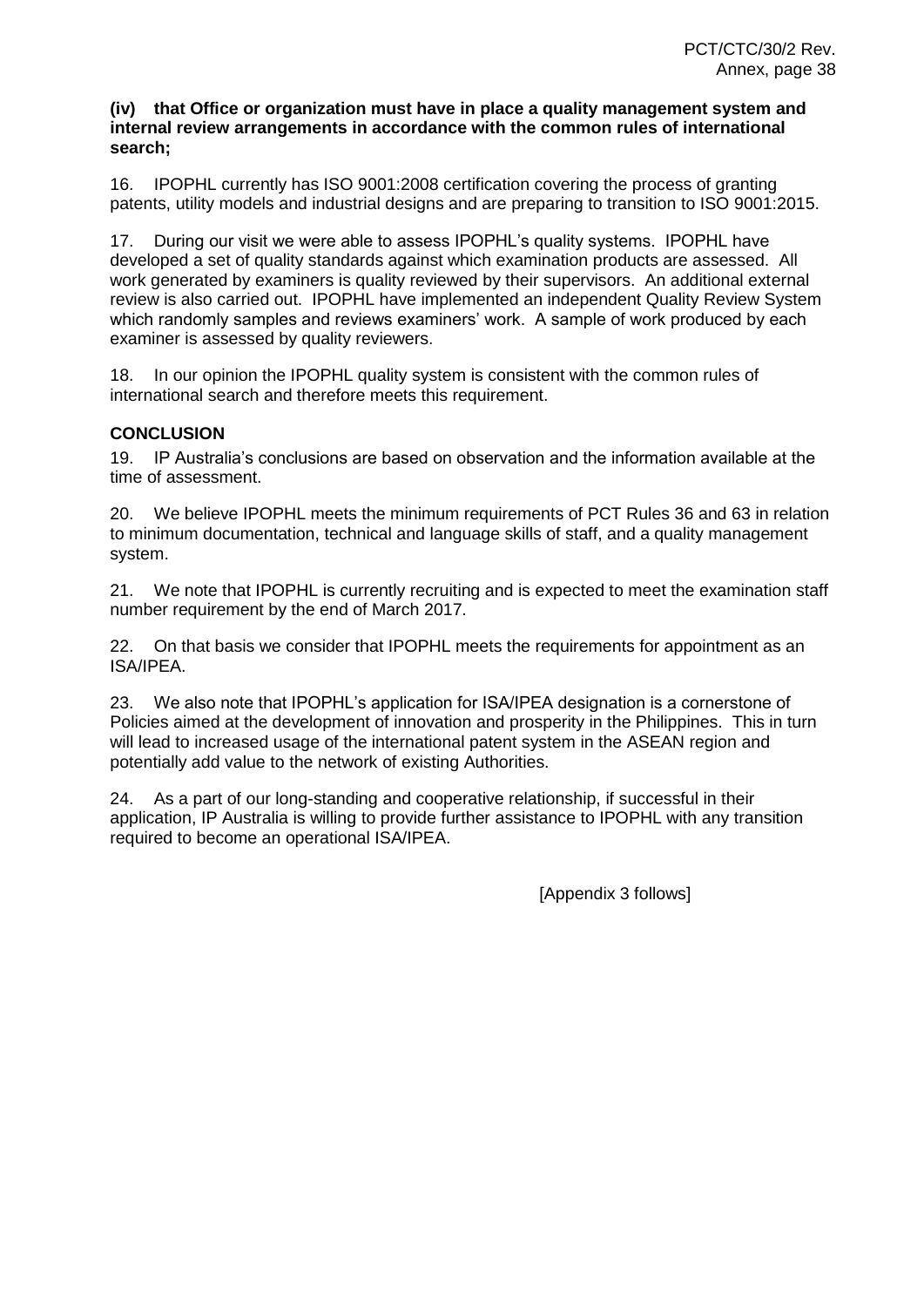#### APPENDIX 3

#### REPORT BY THE JAPAN PATENT OFFICE (JPO)

## **I. INTRODUCTION**

1. At its forty-sixth (27th extraordinary) session held from September 22 to September 30, 2014, the PCT Assembly adopted an Understanding which states that "a national Office or an intergovernmental organization seeking appointment is strongly recommended to obtain the assistance of one or more existing International Authorities to help in the assessment of the extent to which it meets the criteria, prior to making the application." (PCT/A/46/6, paragraph 25(a)).

2. In the 2016 annual work program on bilateral cooperation under the Memorandum of Cooperation (MOC) in the field of intellectual property between the Japan Patent Office (JPO) and the Intellectual Property Office of the Philippines (IPOPHL), both offices confirmed that the JPO would support the IPOPHL in its preparation for being appointed as an International Searching Authority (ISA) and International Preliminary Examining Authority (IPEA) under the PCT.

3. The JPO conducted assessment on the IPOPHL's readiness to be appointed as an ISA/IPEA pursuant to the relevant PCT rules. On February 21 and 22, 2017, two officials of the JPO undertook a mission to the IPOPHL in order to better understand the IPOPHL's state of preparedness in order to function as an ISA/IPEA. The following summarizes the findings of the interaction as well as the mission.

#### **II. RULES 36.1(i)(iii) AND 63.1(i)(iii)**

4. At the time of the assessment mission, the IPOPHL employed 87 patent examiners capable of conducting search and examination works. The IPOPHL informed subsequently that the Office hired 13 additional examiners in the first week of March 2017 and would hire 12 more examiners by the end of the same month, all of whom had started or would start undergoing the training programs immediately after the recruitment.

5. The level of qualifications of its examiners is explained in part by the IPOPHL as follows:

"As required by the Civil Service Commission (CSC) of the Philippines, an examiner must have a degree in Engineering, Natural Science, Medical Science and other allied sciences, and, if required of the degree, has passed the professional licensure examination prescribed by the Professional Regulation Commission.

"All examiners conducting patent search and examination have in their possession either science or engineering degrees, or both, which provide them the technical skills and analytical capabilities to conduct search and examination and produce reports that are credible, accurate and consistent with international standards.

"In its thrust to provide uncompromised quality of service, IPOPHL champions the pursuit of higher education among its examiners. At present, 54 per cent of the examiners have Master's degree or are candidates of. IPOPHL also entered into partnerships with premier science and engineering institutions that provide post-degree programs customized to prepare for the influx of patent applications in highly specialized fields of technology. Currently, fifteen (15) scientists and engineers are enrolled in the degree program Masters of Science in Biological Engineering under the aforementioned partnership."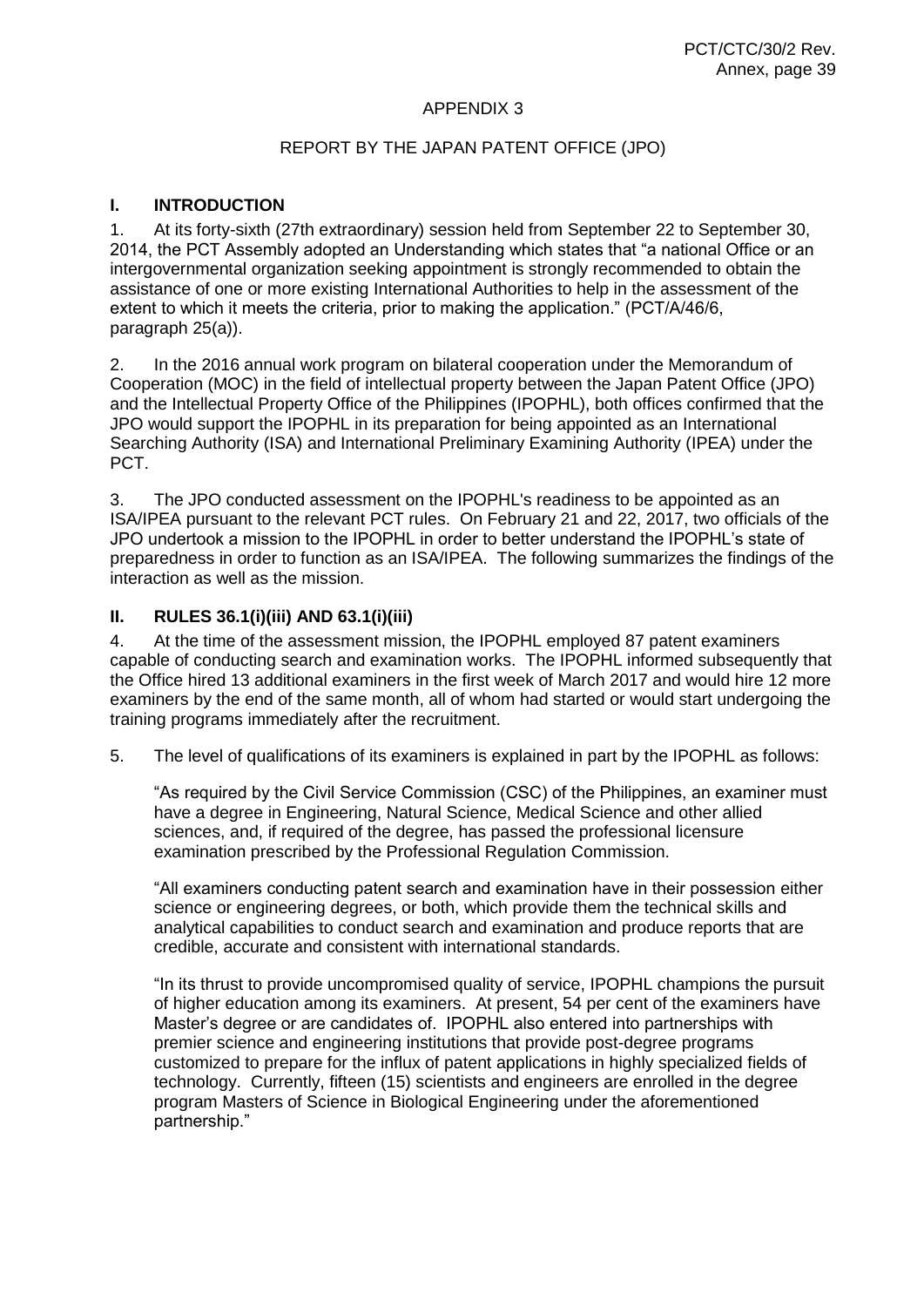6. The IPOPHL provides several training programs for its patent examiners. Training programs for newly recruited examiners cover various subjects relevant to their tasks on patent search and substantive examination. Those programs cover the following three phases: (I) Fundamental Concepts and Applied Learnings (4 months), (II) Technology-Specific Trainings (6 months), and (III) Supplemental Trainings (in each technical field). At the end of each of the three phases, final assessment is conducted, and any trainee who is not able to demonstrate sufficient skills and competence is not allowed to move on to the next phase.

7. It is informed by the IPOPHL that, at the end of phase (I), "the trainees are expected to possess basic knowledge on patent statutes, rules, examination practice and procedures; equipped with patent examination skills; and conduct search and substantive examination on real cases." And as to the 25 staff members to be newly employed in March 2017, they will have completed the phase (I) training by the end of July 2017.

8. As continuing training programs designed for patent examiners, several forms of training activities are available, such as seminars, workshops, distance learnings, and plant visits. Subjects being dealt with in these activities include updates on patent search and examination, patent legislation, practices and procedures, and quality management. Bilateral cooperation partners, including the JPO, have been providing the Office with capacity building opportunities as well.

9. As for language proficiency, all the existing examiners at the IPOPHL primarily conduct search and examination by using the English language. They are capable of doing so in Filipino as well. In addition to English and Filipino in which all the IPOPHL examiners are fluent, some patent examiners have basic knowledge in other languages such as Japanese, Mandarin, German, Spanish and French.

10. In order to assist in understanding and searching the prior art written in other languages, online translation resources are made available for the IPOPHL examiners' use.

#### **III. RULES 36.1(ii) AND 63.1(ii)**

11. The examiners at the IPOPHL currently have access to the following databases:

- (a) Commercial databases such as Thomson Innovation and WIPS Global
- (b) Internal databases, i.e. Intellectual Property Digital Library (IPDL) and Industrial Property Automation System (IPAS)
- (c) Publicly available databases such as USPTO Database, Espacenet, Patent Lens (TheLens), PubMed, PubChem, MedLinePlus, 3GPP, Patentscope, JPlatPat, WIPO Case, AIPN as well as patent databases of other IP Offices

12. At the time of the assessment, the IPOPHL is working to gain access to the EpoqueNet. The IPOPHL informed the JPO members that the EpoqueNet, together with commercial databases such as IEEE and STN, would become available for its examiners' use by the third quarter of 2017, and that through these arrangements, the IPOPHL would become able to have access to minimum documentation under Rules 36.1(ii) and 63.1(ii).

13. The IPOPHL's IT systems consist of the Industrial Property Automation System (IPAS), which was customized for its use in cooperation with WIPO and covers the major part of internal processing of patent applications, including search and examination in terms of domestic patent documents, and other in-house systems.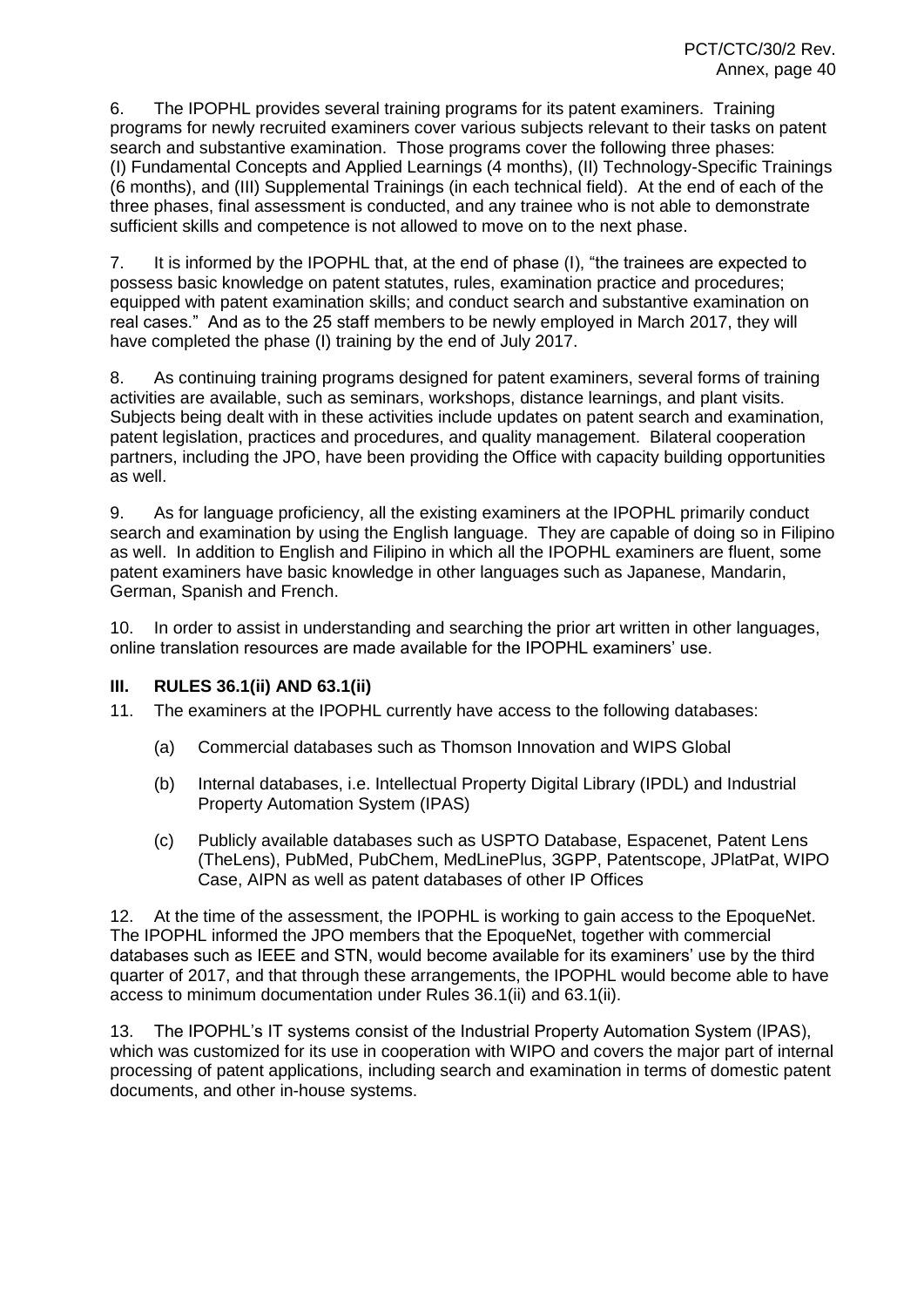# **IV. RULES 36.1(iv) AND 63.1(iv)**

14. In respect to national search and examination work, the IPOPHL has established a systematic quality management system (QMS), which is basically in line with Chapter 21 of the PCT International Search and Preliminary Examination Guidelines, placing emphasis on the issue of timeliness. The Office has also maintained its ISO 9001:2008 certification.

15. [Leadership and policy] The IPOPHL has set up the Quality Management Division, which facilitates its QMS. Its Quality Policy has been created and distributed to relevant staff members.

16. [Resources] See paragraphs 4 to 13, above.

17. [Management of administrative workload] Backlogs in examination have been addressed through "backlog reduction programs" conducted by the Office since 2014. As a result, backlogs have been steadily reduced. Regarding timeliness, the IPOPHL makes sure to issue search reports within six months from the filing date of local applications.

18. [Quality assurance] In-process checks on examination reports are being conducted by Division Chiefs and Assistant Division Chiefs. Furthermore, random evaluations have been conducted by Quality Reviewers. As a means of improving quality, feedbacks based on the result of Quality Review are given to the examiners in charge through Quality Management Committee and Division Chiefs.

19. [Communication] The IPOPHL conducts a Customer Satisfaction Feedback Survey to improve its service. The survey responses are compiled in a report, which contains analyses and proposals for improvements.

20. [Documentation] Quality Manual, which outlines the fundamental principles of its QMS, has been prepared and distributed to relevant staff members. The Document and Records Custodian, the Records Management Unit of the Bureau of Patents and the Human Resource Development Division maintain records such as QMS audits and the search and examination processes carried out on each application.

21. [Search process documentation] Search results by the examiners in charge are properly stored in its internal database in the form of reports containing keywords and other elements selected by the examiners, the names of databases used, the number of hits, and the number of documents viewed.

22. [Internal review] Internal quality audits, including internal QMS audit, are conducted annually.

#### **V. CONCLUSION**

23. Based on the information made available by the IPOPHL and on-site findings during the mission to the Office, the JPO concludes that the IPOPHL would be able to meet all the requirements under Rules 36.1 and 63.1 in order to be appointed as an ISA/IPEA by the coming session of the PCT Assembly to be held in October 2017. This is based on condition that additional examiners to be employed in March 2017 would become skilled enough to carry out searches, as mentioned in paragraph 7, and that the Office would subscribe to the necessary non-patent literature databases as currently scheduled, as mentioned in paragraph 12.

[Document PCT/CTC/30/26 follows]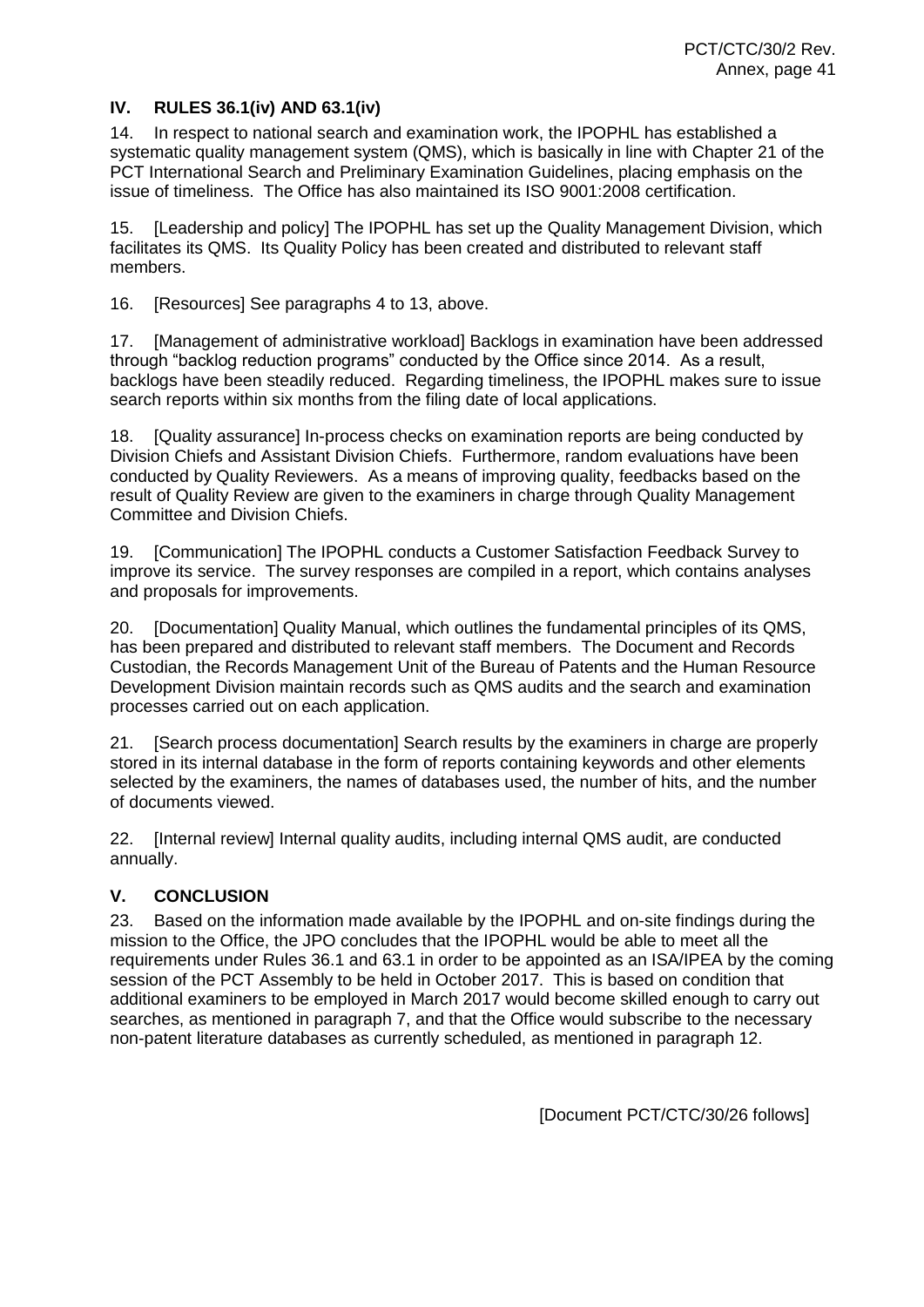

PCT/CTC/30/26 ORIGINAL: ENGLISH DATE: MAY 11, 2017

**E**

# **Patent Cooperation Treaty (PCT) Committee for Technical Cooperation**

**Thirtieth Session Geneva, May 8 to 12, 2017**

SUMMARY BY THE CHAIR

# **AGENDA ITEM 1: OPENING OF THE SESSION**

1. Mr. John Sandage, Deputy Director General, opened the session and welcomed the participants on behalf the Director General of WIPO. Mr. Michael Richardson (WIPO) acted as Secretary to the Committee.

# **AGENDA ITEM 2: ELECTION OF A CHAIR AND TWO VICE-CHAIRS**

2. The Committee unanimously elected Mr. Maximiliano Santa Cruz (Chile) as Chair and Mr. Victor Portelli (Australia) as Vice-Chair for the session. There were no nominations for a second Vice-Chair.

# **AGENDA ITEM 3: ADOPTION OF THE AGENDA**

3. The Committee adopted the agenda as proposed in document PCT/CTC/30/1 Prov. 2.

#### **AGENDA ITEM 4: ADVICE TO THE ASSEMBLY OF THE PCT UNION ON THE PROPOSED APPOINTMENT OF THE INTELLECTUAL PROPERTY OFFICE OF THE PHILIPPINES AS AN INTERNATIONAL SEARCHING AND PRELIMINARY EXAMINING AUTHORITY UNDER THE PCT**

4. Discussions were based on document PCT/CTC/30/2 Rev.